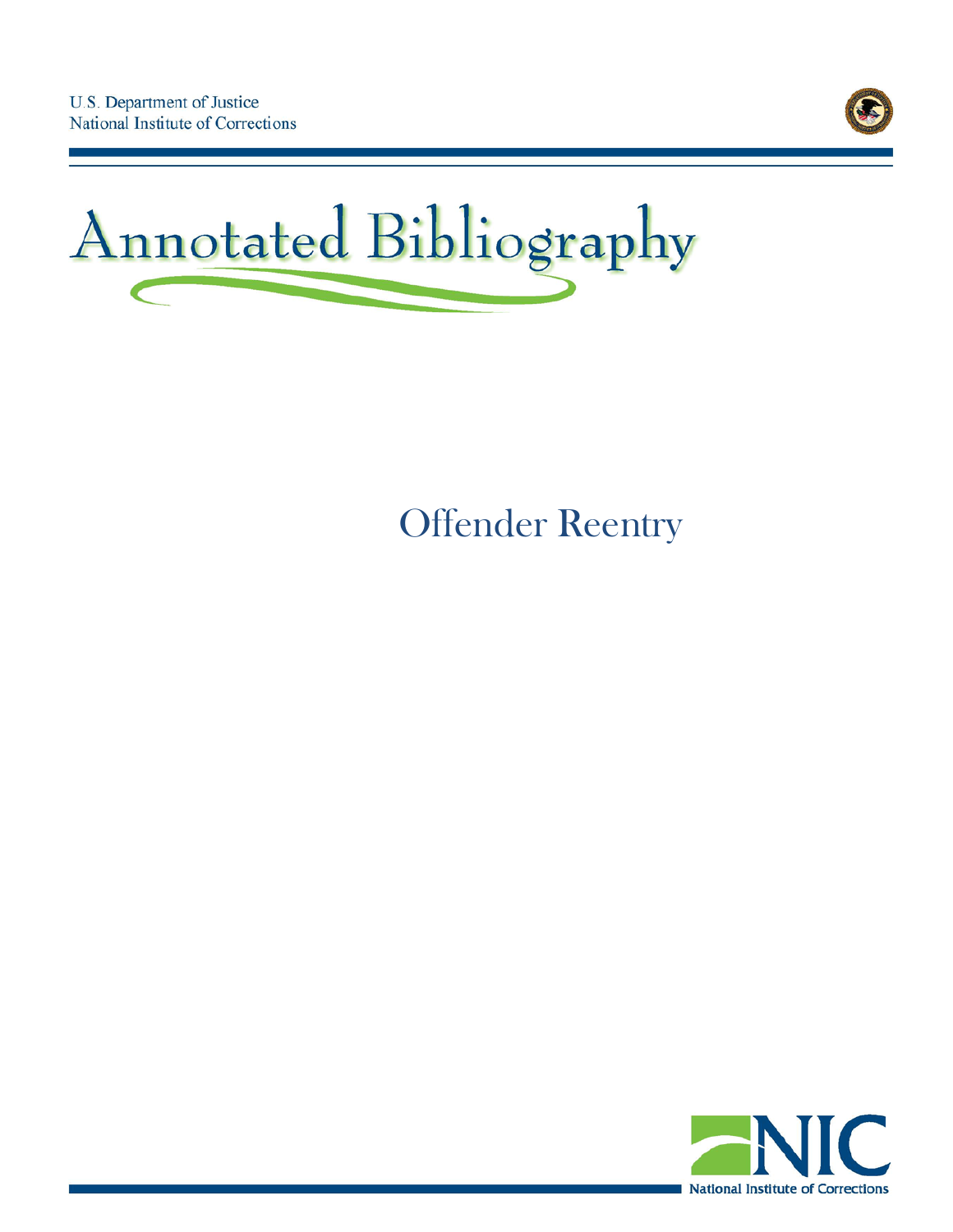### Offender Reentry Annotated Bibliography

Prepared by the NIC Information Center August 2015 Accession No. 026286

An electronic copy of this document can be found at: www.nicic.gov/Library/026286

# <span id="page-1-0"></span>**Table of Contents**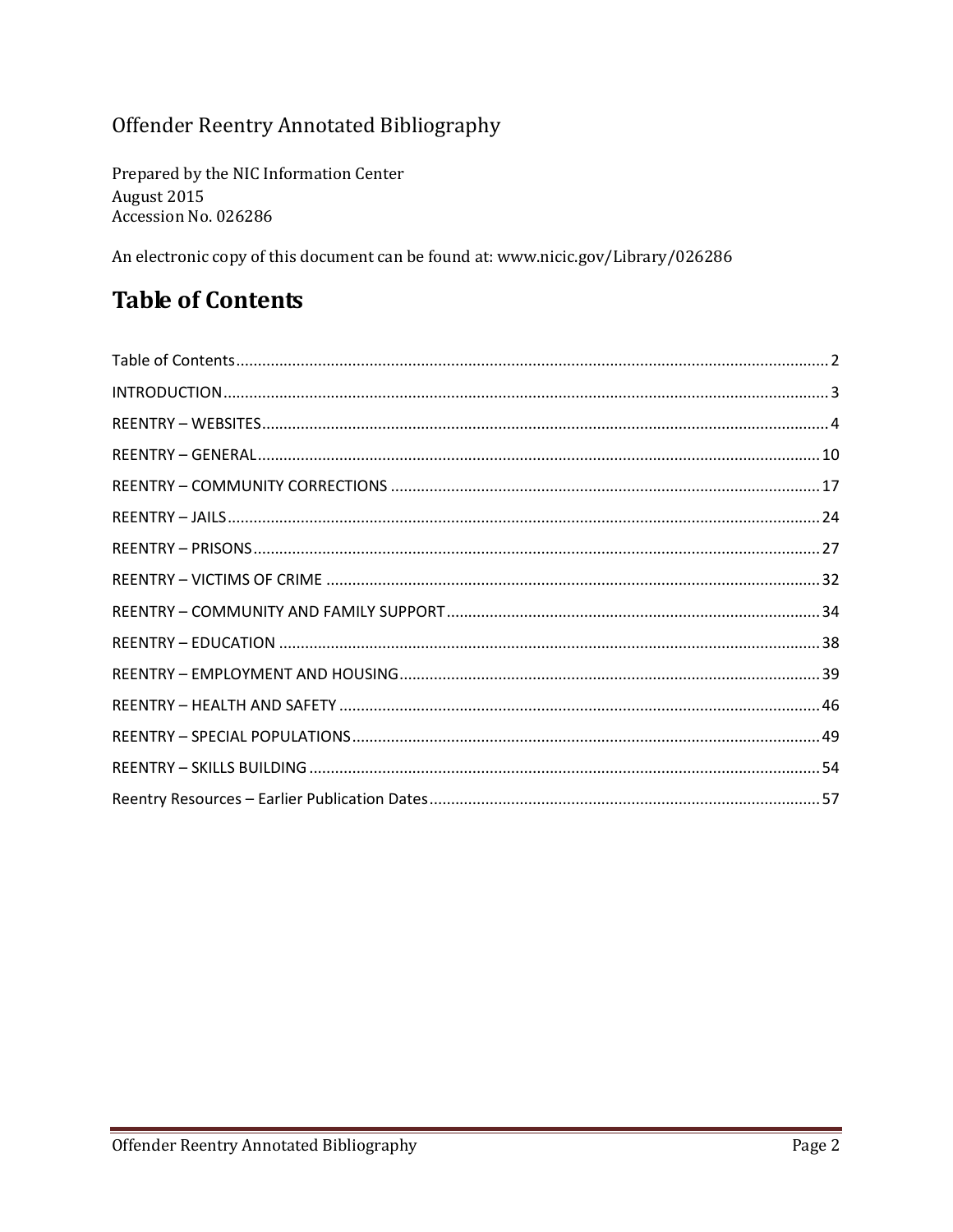# <span id="page-2-0"></span>**INTRODUCTION**

Reentry refers to the transition of offenders from prisons or jails back into the community. According to the U.S. Department of Justice, Office of Justice Programs more than 650,000 people are released from state and federal prisons annually. Another 9 million cycle through local jails.[1](#page-0-0) Research by the Bureau of Justice Statistics published in 2006, has shown that more than two-thirds of state prisoners will be rearrested within three years of their release and more than half (56.7%) are re-incarcerated.[2](#page-2-1) The number of offenders and the likelihood of their re-incarceration have made reentry a priority for policy makers and criminal justice researchers and practitioners. Breaking the cycle of reoffending and re-incarceration has many important implications for public safety and policy.

High rates of recidivism mean more crime, more victims, and more pressure on an already overburdened criminal justice system. The costs of imprisonment also wreak havoc on state and municipal budgets. In the past 20 years state spending on corrections has grown at a faster rate than nearly any other state budget item. The U.S. now spends more than \$85 billion on federal, state, and local corrections.[3](#page-2-2) Because reentry intersects with issues of health and housing, education and employment, family, faith, and community well-being, many federal agencies are focusing on the reentry population with initiatives that aim to improve outcomes in each of these areas.

Source: Center for Program Evaluation and Performance Measurement, Bureau of Justice Assistance <https://www.bja.gov/evaluation/program-corrections/reentry1.htm>

- 1. Beck, A.J. *The Importance of Successful Reentry to Jail Population Growth.* Presented at the Urban Institute's Jail Reentry Roundtable, June 27, 2006[. www.urban.org/sites/default/files/beck.ppt](http://www.urban.org/sites/default/files/beck.ppt)
- 2. Durose, Matthew R., Alexia D. Cooper, and Howard N. Snyder. *Recidivism of Prisoners Released in 30 States in 2005: Patterns from 2005 to 2010*. NCJ 244205. Washington, D.C.: U.S. Department of Justice, Bureau of Justice Statistics, 2002. <http://www.bjs.gov/content/pub/pdf/rprts05p0510.pdf>
- 3. Kyckelhahn, Tracey. *Justice Expenditure and Employment Extracts, 2010—Final.* NCJ 247019. Washington. D.C.: U.S. Department of Justice, Bureau of Justice Statistics, 2014[. http://www.bjs.gov/index.cfm?ty=pbdetail&iid=5049](http://www.bjs.gov/index.cfm?ty=pbdetail&iid=5049)

<span id="page-2-2"></span><span id="page-2-1"></span> $\overline{a}$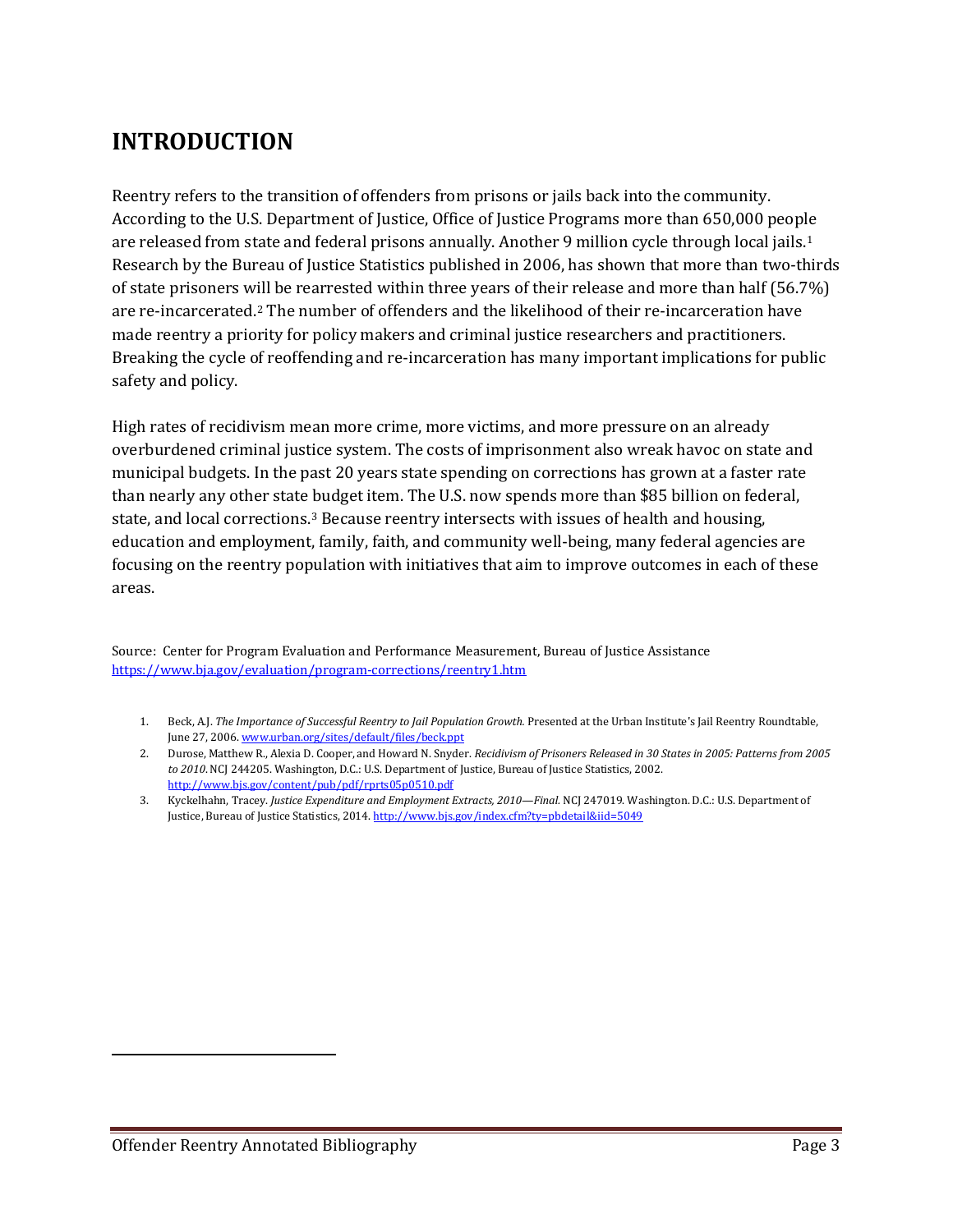# <span id="page-3-0"></span>**REENTRY – WEBSITES**

#### *Alston Wilkes Society,* [http://www.alstonwilkessociety.org](http://www.alstonwilkessociety.org/)

The Alston Wilkes Society was founded in 1962 as a non-profit organization dedicated to providing rehabilitative services to adults released from correctional facilities. As an organization AWS extends a helping hand to those who are most at-risk and helps rebuild their lives through rehabilitation and prevention services. AWS was founded to provide services to adults who were being released from federal correctional facilities, and has grown to increase its service reach to include homeless veterans, at-risk families and disadvantaged and troubled youth.

#### *Bureau of Justice Assistance (BJA) Justice Today,* <https://www.bja.gov/JusticeToday/>

The BJA Justice Today newsletter contains information on BJA grant Funding and is a portal to various Federal partner activities and reports and to websites such as the Council for State Government. A recent newsletter included topics on innovative criminal justice practices, leadership development and training; reentry courts; and pretrial risk assessment. Justice Today also provides links to current news and various BJA publications including the BJA Annual report to Congress. Current and past issues of the newsletter are available online.

#### *Community Oriented Policing Services,* <http://www.cops.usdoj.gov/Default.asp?Item=2482>

The U.S. Department of Justice Community Oriented Policing Services (COPS Office) website provides a unique window into the issue of reentry as it is focused on the role of law enforcement in offender reentry. It is a portal to papers on crime mapping, leadership, and law enforcement reentry strategies using "problem solving approaches", community policing, and collaborations with other agencies. The website also links to the PBS Frontline movie "Released" which is focused on mentally ill offenders returning to the community.

#### "Community Reentry." *National Resource Center on Justice Involved Women*. [http://cjinvolvedwomen.org/community-reentry,](http://cjinvolvedwomen.org/community-reentry)

"The National Resource Center on Justice-Involved Women was established to assist practitioners in understanding and applying the lessons learned from research, promising practices, and the insights of justice-involved women themselves, as practitioners strive to transform the criminal justice system into one that is more gender-responsive and ultimately more effective."

*The Connections Project*,<http://capacitybuilding.fatherhood.org/page.aspx?pid=1139> Germantown, MD: National Fatherhood Initiative, 2011.

If your agency is looking for ways to reduce the recidivism of fathers returning to the community, this program might be for you. "The Connections Project is an initiative that focuses on the power of engaged fathers for successful reentry." This website provides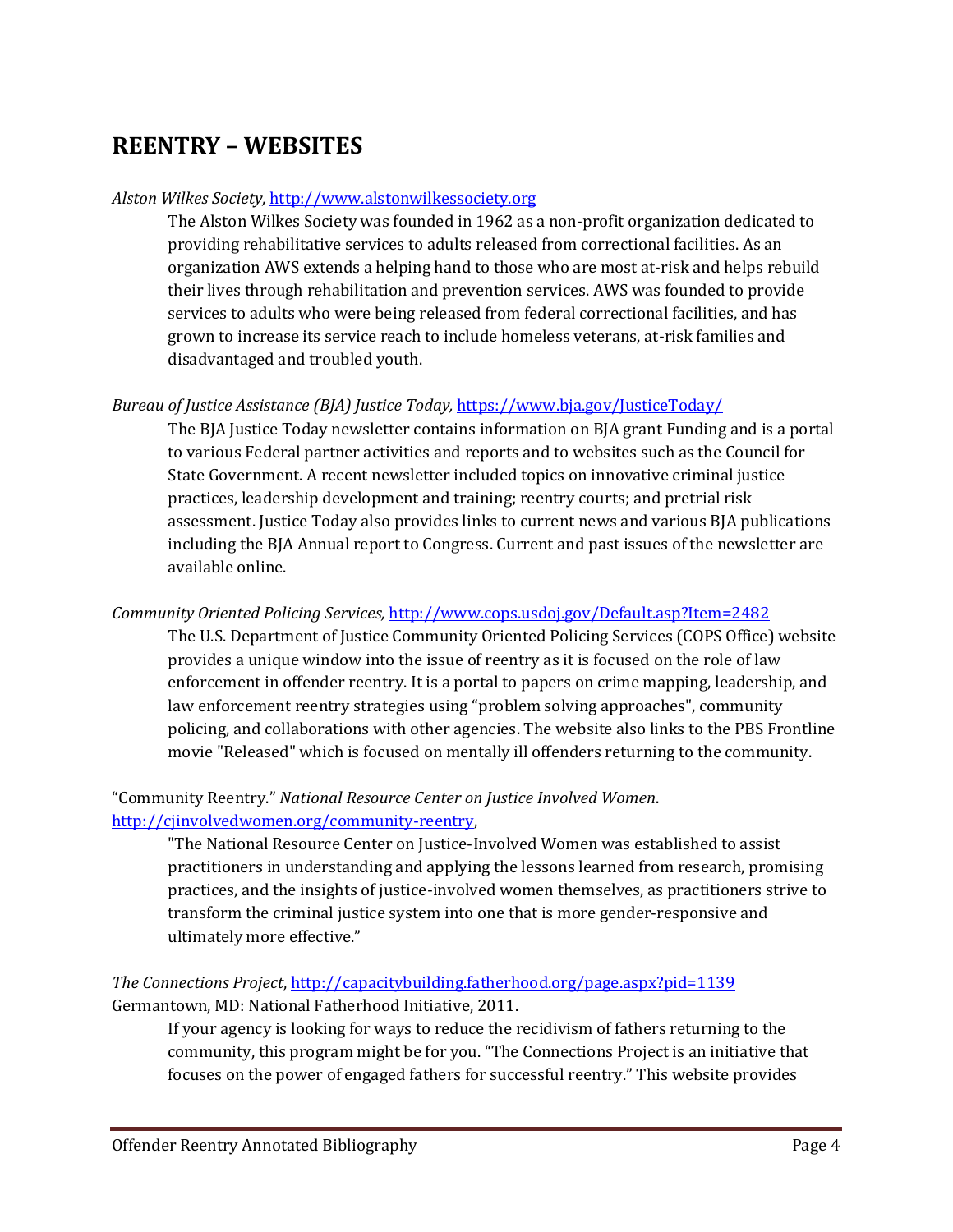access to information about Connections, tools for practitioners, tools for fathers, the Connections Forum, success stories, and contact information.

*Correctional Industries: A Guide to Reentry-focused Performance Excellence*. [Available Here.](http://info.nicic.gov/cirs/) The Reentry-Focused Performance Excellence Guide is specifically designed to empower each Correctional Industries organization, no matter the size or structure, to design and implement its program with an emphasis on maximizing system impact.

"Correctional Re-Entry Services." *Volunteers of America,* [http://www.voa.org/correctional-re-entry](http://www.voa.org/correctional-re-entry-services)[services](http://www.voa.org/correctional-re-entry-services)

A pioneer in Correctional Services for 119 years, the VOA "champions the humane treatment of prisoners." They provide services to help offenders successfully transition from prison to a productive life in the community and help rehabilitate adult offenders and steer youth to set new, positive directions for their lives. Their services include halfway houses and work-release programs, day reporting, diversion and pre-trial services, residential treatment, family supports, and dispute resolution and mediation services.

#### *Crimesolutions.gov,* <http://www.crimesolutions.gov/TopicDetails.aspx?ID=2>

You should go to this website first if you are looking for "[r]esearch on program effectiveness reviewed and rated by Expert Reviewers [with] [e]asily understandable ratings based on whether a program achieves its goals." Programs in the corrections and reentry field are divided into all, community corrections, inmate programs and treatment, recidivism, and reentry and release.

*Dave Ramsey's Financial Peace University,* <http://www.daveramsey.com/correctional/home/>

Financial Peace University offers financial training designed to help offenders re-enter society. Too many offenders leave prison with little, if any, understanding of money management. This only makes it even more difficult for them to re-enter society with a solid foundation. Correctional institutions are beginning to combat this issue by offering Financial Peace University to offenders while they are in prison. As they learn the fundamentals of a healthy financial lifestyle, they become more equipped to manage their money when they leave the correctional facility—and less likely to return.

"Effective & Successful Reentry Programs[: Top 10 Findings & Recommendations."](http://bcotn.org/subcommittees/csct/top_10_best_practice_findings_and_recommendations.pdf) *Boone County Offender Transition Network (BCOTN),*

*Fair Shake Reentry Resource Center,* <https://www.fairshake.net/>

A wealth of information about how an ex-offender can transition successfully into the community can be found at this website. "Fair Shake is dedicated to reducing the recidivism rate through personal and community focused ownership and engagement opportunities for inmates and former felons in connection with families, employers, property managers, and corrections." Points of entry include: Resource Directory; Reentry Toolkit; Information Center; about Fair Shake; getting involved; and Member Area.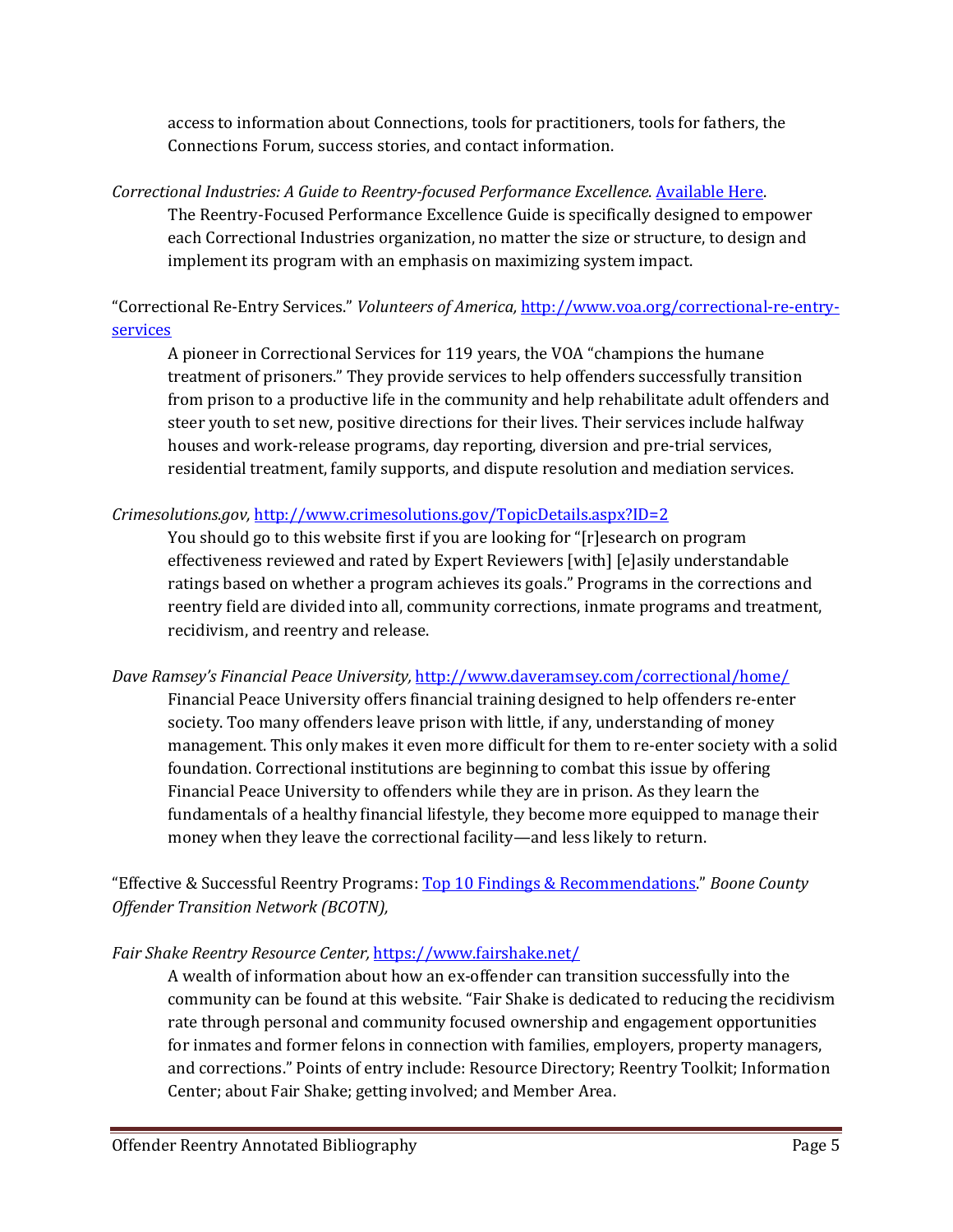#### *Federal Interagency Reentry Council,* <http://csgjusticecenter.org/nrrc/projects/firc/>

In January 2011 Attorney General Eric Holder convened the inaugural meeting of the Interagency Reentry Council. The purpose of this group is to bring together numerous federal agencies to make communities safer, assist those returning from prison and jail in becoming productive, tax-paying citizens, and save taxpayer dollars by lowering the direct and collateral costs of incarceration. Substantial commitments were made as result of the meeting. The council also empowered staff—now representing 18 federal departments and agencies—to work towards a number of goals.

- *Goodwill Industries International, Inc.,* <http://www.goodwill.org/find-jobs-and-services/find-a-job/> This organization offers employment readiness training and job placement assistance. They believe that you can get a second chance. To begin, contact the Goodwill in your community and ask for an employment specialist. They understand that for people with criminal backgrounds there are many barriers to successful re-entry to public life, including drug dependency, serious illness, debt and limited work options. Just getting a second chance may seem almost impossible at times. They offer services to men, women and youth who have served their time and are trying to get back on track.
- "Justice Atlas of Sentencing and Corrections." *Justice Mapping Center*[, http://www.justiceatlas.org](http://www.justiceatlas.org/) "The Justice Atlas is a corrections data driven, interactive mapping tool ... [It] is distinct from crime mapping in that it maps the residential patterns of populations who are admitted to prison and who return to their communities from prison each year; as well as those who are on parole or probation on any typical day." Statistics are provided per state (if given) for admissions rate, count, and expenditure, releases rate, count, and expenditure, parole rate and count, and probation rate and count. Highlights from the data show revocations to prison, cost centers, reentry disparities, and gender rates.

#### *National Criminal Justice Initiatives Map,* <http://nicic.gov/Library/025224>

Information about various reentry programs is provided via an interactive map of the United States. "The map, though not exhaustive, will seek to provide a place-based catalog of national initiatives and programs designed to reduce the recidivism rates of people returning from prison, jail, and juvenile facilities."

*National Reentry Resource Center*[, http://csgjusticecenter.org/nrrc/](http://csgjusticecenter.org/nrrc/)

Since its inception in 2009, the National Reentry Resource Center (NRRC) has served as the primary source of information and guidance in reentry, advancing the use of evidencebased practices and policies and creating a network of practitioners, researchers, and policymakers invested in reducing recidivism.

*The Next Step: Cooperative of Felon Friendly Employers,* <https://www.thenextstep99.com/> The Next Step brings together recently released federal and state felons (candidates) looking for work, the agencies and facilities that manage their post-release experience, and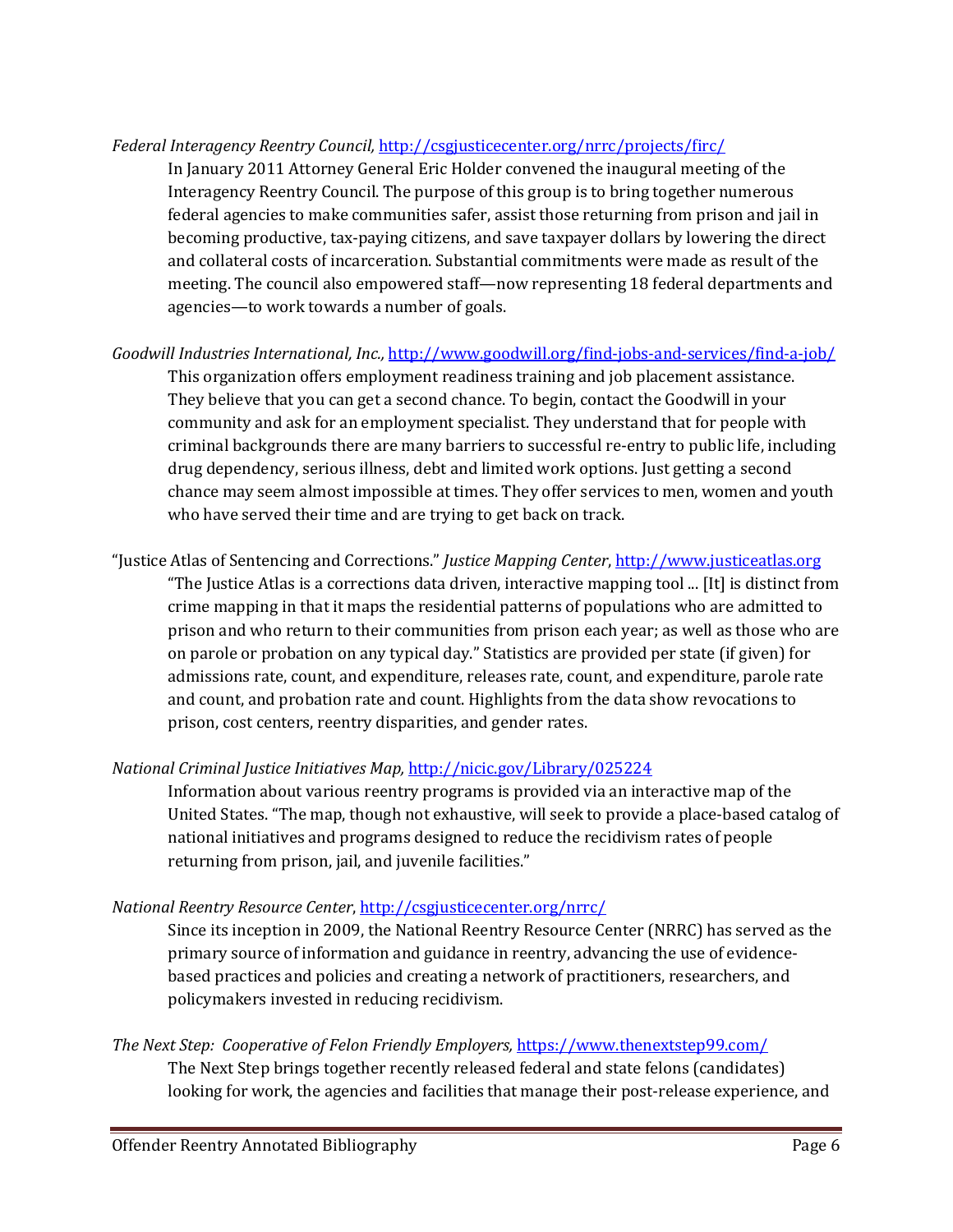"felon-friendly" employers who appreciate the value these men and women can bring to the workplace. We manage the "Coffee" database -- the Cooperative of Felon Friendly Employers. This is the most comprehensive nationwide network of employers willing to hire ex-felons.

*Offender Reentry*,<http://www.nij.gov/topics/corrections/reentry/pages/welcome.aspx>

National Institute of Justice (NIJ) reentry efforts are highlighted on this website. This website begins with an overview of prisoner reentry, a discussion of the need for coordinated reentry services, and a brief look at the NIJ's reentry research portfolio. Additional links on the site are: evaluation of the Serious and Violent Offender Reentry Initiative (SVORI); evaluation of Second Chance Act Demonstration Projects; research on reentry and employment; publications on reentry, parole, and probation; related content about community corrections and recidivism; reentry trends in the U.S.; and audiovisual resources.

#### *Prisoner Reentry Institute,* <http://johnjayresearch.org/pri/>

This website will be a valuable resource for those people interested in effectiveness of reentry procedures and practices. Points of entry include: about PRI; current initiatives; occasional series events; publications/resources; contact information; and institute spotlights.

"Reentry." *Center for Effective Public Policy,* <http://cepp.com/reentry>

Even as offenders transition to the community, a significant proportion of them return from the community to prison in fairly short order for new crimes or for violations of parole. As a result, in recent years, the correctional community has begun to focus on the challenge of helping a growing number of offenders make a safe transition from prison to the community. The Center for Effective Public Policy is committed to working with agencies around the country to bolster their efforts to not only maintain safe and secure institutions and encourage effective supervision practices, but also to equip offenders during and after their incarceration to be law-abiding once released.

"Re-entry." *Juvenile Justice Information Exchange (JJIE)*. Kennesaw, GA: Kennesaw State University, Center for Sustainable Journalism, 2015.

"The Juvenile Justice Information Exchange (JJIE) is the only publication covering juvenile justice and related issues nationally on a consistent, daily basis. Go to Website.

#### "Reentry and Criminal Justice Resources." *Safer Foundation*,

<http://www.saferfoundation.org/news-views/other-documents-of-interest>

Safer's mission is to reduce recidivism by supporting, through a full spectrum of services, the efforts of people with criminal records to become employed, law-abiding members of the community. Safer's post-release employment and educational services include supportive services, retention services, market cultivation, youth empowerment programs, faith- and community based initiatives and housing initiatives.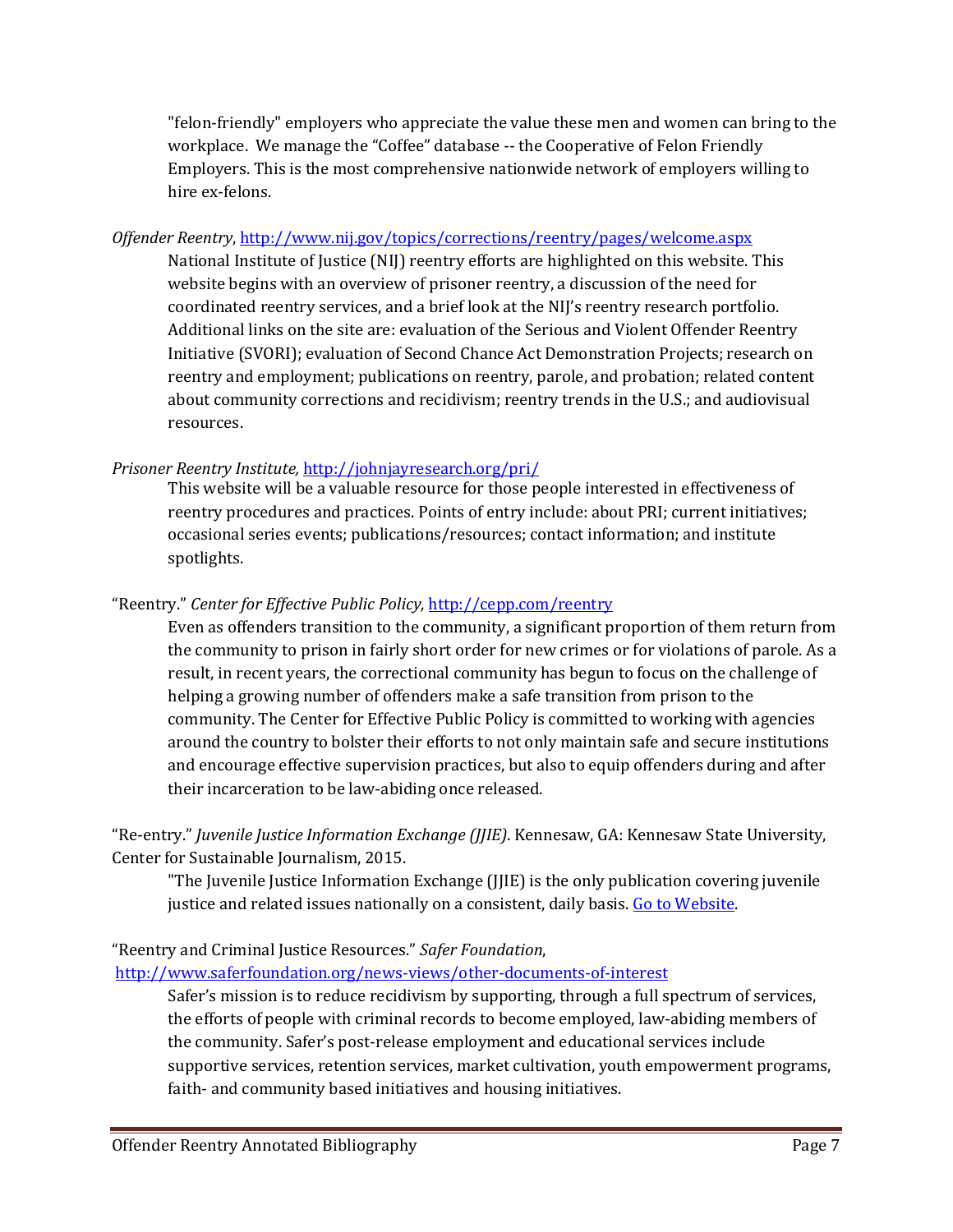"Reentry Facts & Trends." *The Council of State Governments (CSG) Justice Center,*  <http://csgjusticecenter.org/reentry/facts-trends/>

*Reentry Policy Council,* <http://csgjusticecenter.org/reentry>

A project of the Council of State Governments Justice Center. The Reentry Policy Council (RPC) was established in 2001 to assist state government officials grappling with the increasing number of people leaving prisons and jails to return to the communities they left behind. The RPC was formed with two specific goals in mind: To develop bipartisan policies and principles for elected officials and other policymakers to consider as they evaluate reentry issues in their jurisdictions.

#### Reentry MythBusters,<http://csgjusticecenter.org/nrrc/projects/mythbusters/>

Reentry MythBusters are fact sheets designed to clarify existing federal policies that affect formerly incarcerated individuals and their families in areas such as public housing, employment, parental rights, Medicaid suspension/termination, voting rights and more.

"Reentry Programs." *Center for Program Evaluation and Performance Measurement, Bureau of Justice Assistance (BJA),* <https://www.bja.gov/evaluation/program-corrections/reentry-index.htm>

Some recent reentry strategies employ comprehensive strategies focus on assessing offenders and tailoring reentry plans to individual offenders to enable them to become productive and law-abiding. Increasingly, reentry begins at the sentencing phase and continues post-release, with a particular focus on the continuity of care from prison to the community. It often involves a variety of agencies and groups that coordinate efforts to ensure that offenders receive needed services and appropriate levels of supervision.

"RRC Contact Directory." *Federal Bureau of Prisons*,

#### [http://www.bop.gov/business/rrc\\_directory.jsp](http://www.bop.gov/business/rrc_directory.jsp)

Contact information for Residential Reentry Centers nationwide.

#### *Urban Institute,* <http://www.urban.org/policy-centers/justice-policy-center>

The Urban Institute is a first rate research and public policy organization. The Justice Policy Center focuses on the full spectrum of the criminal justice system, but of particular note is Urban Institute's work in the areas of offender re-entry from prison and jail; research on serious violent offenders (SVORI) and their focus on conducting cost-benefit analyses of various initiatives. In addition, Urban has advanced our understanding of crime mapping and continues to push the field forward in the areas of the role of family on reentry and the impact of offending on children and communities and houses the Federal Justice Statistics Resource Center. The Justice Policy Center (JPC) website has a library containing updated research on these and many other topics and the JPC Reentry [newsletter,](mailto:jpcgeneral@lists.urban.org) published monthly, contains links to recent presentations, publications and news related to the Urban Institute.

*What Works in Reentry Clearinghouse,* <http://whatworks.csgjusticecenter.org/>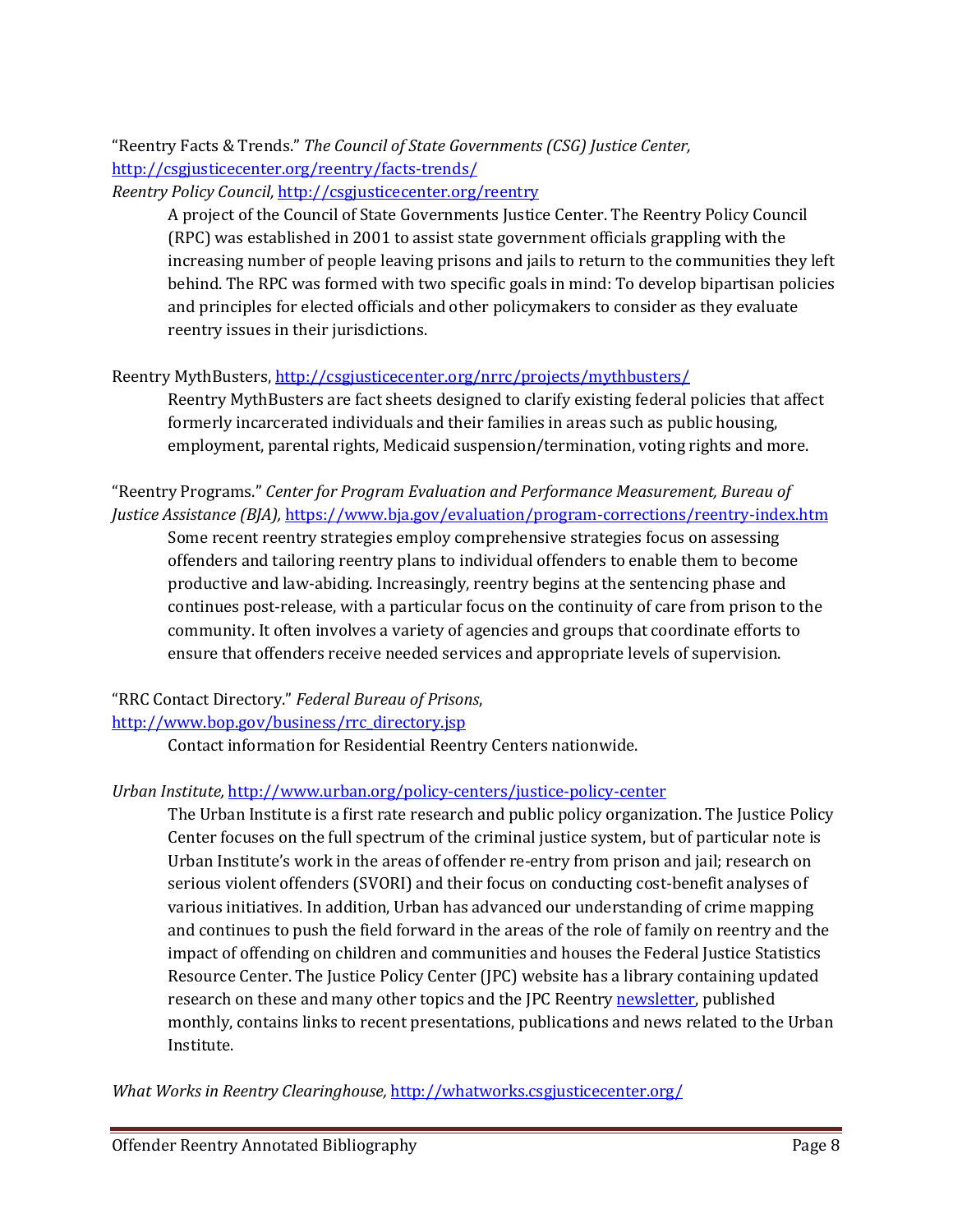This website provides access to research on the effectiveness of reentry programs and practices for practitioners and service providers seeking guidance on evidence-based reentry interventions. It is also a useful resource for researchers and others interested in reentry. Focus areas include brand name programs, employment, housing, and mental health.

*What Are Drug Courts? The Most Effective Justice Strategy Addressing the Drug-Addicted and Mentally Ill,<http://www.nadcp.org/learn/what-are-drug-courts>* Alexandria, VA: National Association of Drug Court Professionals (NADCP), 2015.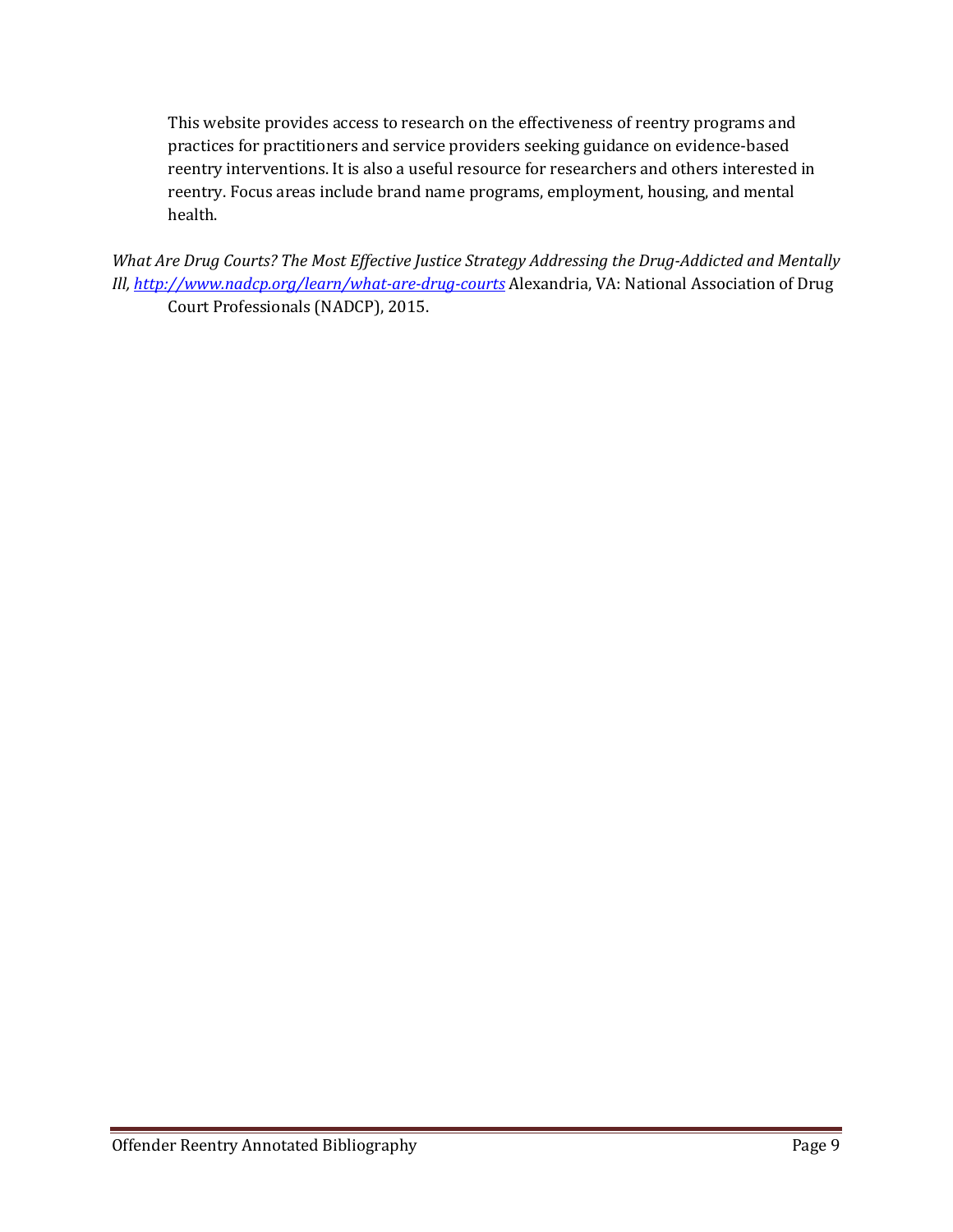# <span id="page-9-0"></span>**REENTRY – GENERAL**

Abramsky, Sasha. *A Second Chance: Charting a New Course for Re-Entry and Criminal Justice*. Washington, DC: Leadership Conference Education Fund, 2013.

"The ill-conceived War on Drugs and the overly harsh sentences imposed for low-level offenses have affected almost every area of our criminal justice system, from over policing to sentencing and re-entry. As a result, the disproportionate number of minorities and lowincome individuals that encounter our criminal justice system face numerous barriers to successful re-entry when attempting to reintegrate into society. This report examines the consequences of these practices and makes a series of policy recommendations regarding their reform. While it is beyond the scope of the report to examine policy solutions to address racial disparities and the disparate impact on low-income individuals entering the criminal justice system, it examines some of the many challenges faced by individuals reintegrating into society and offers policy suggestions" (p. 5). Seven chapters comprise this report: introduction to the problem of mass incarceration; navigating life after re-entry; the dirty little secret of exorbitant prison phone rates; education works, there needs to be more of it; out of prison, out of work; and when millions of Americans aren't allowed to vote, it's bad for the citizen and bad for the community. A conclusion and recommendations finish off this [report.](http://nicic.gov/library/027803)

*Advancing Practice: Experimentation, Implementation, Sustainability - Spotlight on Reentry*. Fairfax, VA: George Mason University, Center for Advancing Correctional Excellence, 2012.

This edition looks at the ongoing work of the Center for Advancing Correctional Excellence (ACE) related to prisoner reentry. Articles in this issue include: "An Introduction by ACE Director Fay S. Taxman"; "EMTAP: Evidence Mapping to Advance Justice Practice" by Jennifer Lerch; "Corrections Officers' Role in Reentry" by Lerch; "Mental Health Issues in Reentry" by Carolyn Watson; "Probation & Parole: Uncovering What Works with Still a lot to Learn!" by Danielle S. Rudes; "Hearing from the Experts: A Practitioner, a Participant, and a Professor [Kari Galloway, Lars Peterson, and Joan Petersilia]" by Rudes; "Reentry Checklist" by Taxman; and "Reentry: Collaboration is Key" by Taxman. [See Publication.](http://nicic.gov/Library/026037)

#### Baer, Demelza, et al. *Understanding the Challenges of Prisoner Reentry: Research Findings from the Urban Institute's Prisoner Reentry Portfolio.* Washington, DC: Urban Institute, Justice Policy Center, 2006.

Research conducted and reported by the Urban Institute regarding prisoner reentry is highlighted. Results are organized into the following areas: employment and reentry; health and reentry; housing and reentry; substance use and reentry; families and reentry; communities and reentry; public safety and reentry; community supervision and reentry; strategic partnerships and collaboration; and select prisoner reentry publications as of January 2006. [See Report.](http://www.urban.org/UploadedPDF/411289_reentry_portfolio.pdf)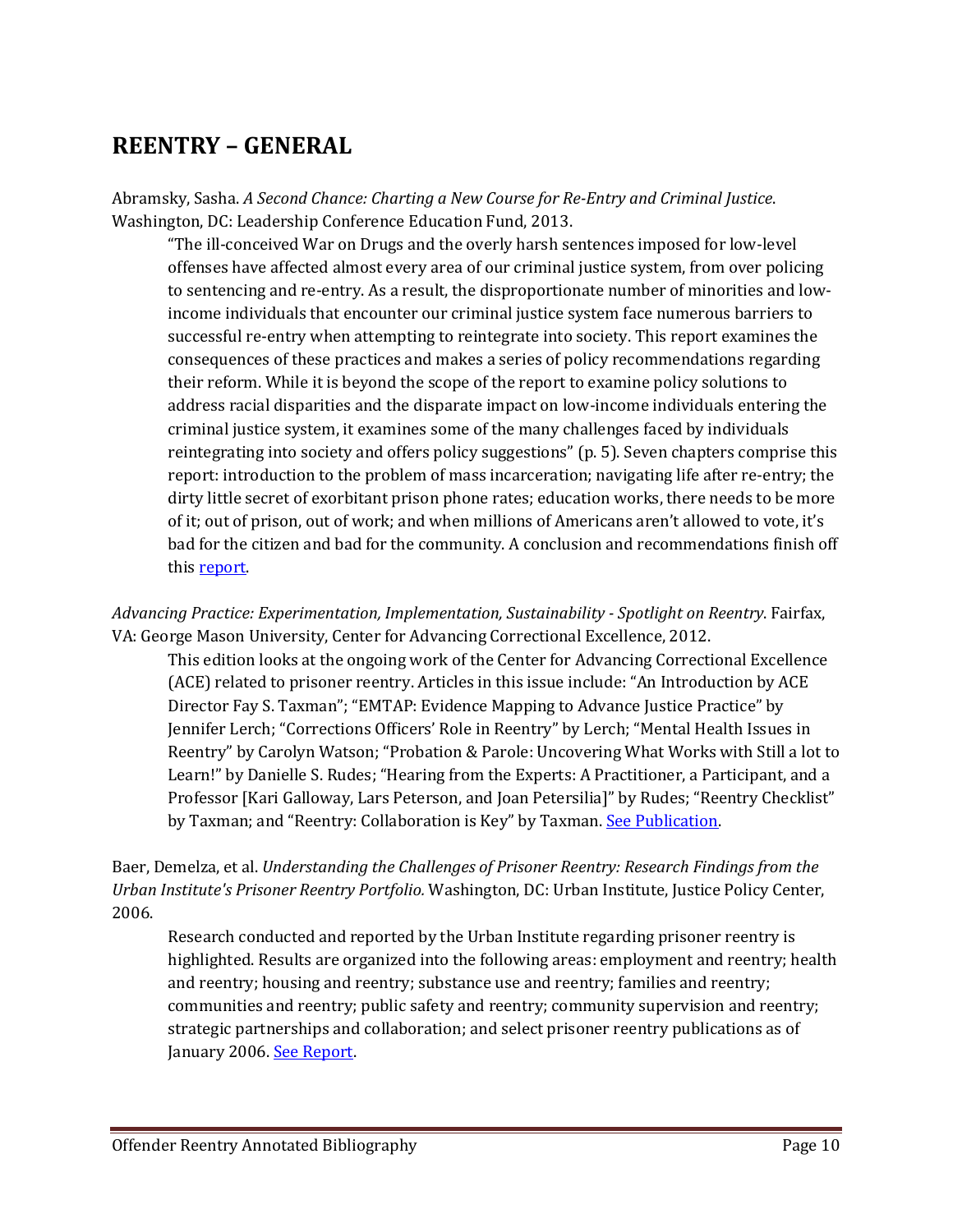Brisbin, Lorie, Lydia Newlin, Jeralist "Jeri" Costa, Mark Odom, Anne Seymour, Maureen Baker, and Erica King. *Offender Reentry: The Value of the Victim Involvement [Internet Broadcast]*. Washington, D.C.: National Institute of Corrections (NIC), 2015.

This three-hour national discussion and broadcast by the National Institute of Corrections (NIC) focuses on the unique opportunities and challenges of including victims in the offender reentry process. [Available Here.](http://nicic.gov/library/029682)

*Coaching Packet Series 1-3.* Washington, DC: Center for Effective Public Policy, 2010.

Each of these Coaching Packets provides an overview of a key topic related to successful offender reentry, concrete strategies and key steps for enhancing practice in this area, and a "self-assessment tool" that jurisdictions can use to evaluate their strengths and challenges in the particular topic area discussed." "Coaching Packet Series 1: Creating a Blueprint for an Effective Offender Reentry System" includes "A Framework for Offender Reentry," "Establishing a Rational Planning Process," and "Engaging in Collaborative Partnerships to Support Reentry." "Coaching Packet Series 2: Delivering Evidence-Based Services" has "Implementing Evidence-Based Practices," "Effective Case Management," "Shaping Offender Behavior," "Engaging Offenders' Families in Reentry," "Building Offenders' Community Assets Through Mentoring," and "Reentry Considerations for Women Offenders." "Coaching Packet Series 3: Ensuring Meaningful Outcomes" contains "Measuring the Impact of Reentry Efforts" and "Continuous Quality Improvement." [Find Series.](http://cepp.com/documents/Center-for-Effective-Public-Policy-Coaching-Packets.pdf)

Crow, Matthew S., editor, and John Ortiz, editor. *Offender Reentry: Rethinking Criminology and Criminal Justice*. Burlington, MA: Jones & Bartlett Learning, 2014.

This book is an excellent place to start for learning about the many challenges and opportunities related to offender reentry. Seventeen chapters are organized into seven parts: reentry in the 21st century—defining what reentry is; from the inside out—prison programs and staff attitudes toward organizational change; coming home quicker—what jails can do to break the cycle; they're out—what to do to support successful reentry; handle with care—reaching out to offenders with special needs; what works—assessing reentry initiatives; more than meets the eye—unsettled issues in reentry.

*Employing Your Mission: Building Cultural Competence in Reentry Service Agencies Through the Hiring of Individuals Who Are Formerly Incarcerated and/or in Recovery.* Washington, DC: U.S. Bureau of Justice Assistance, 2011.

This publication will be useful to those individuals wanting to make their reentry services more effective. The building of cultural competence "within reentry services by hiring formerly incarcerated men and women to reflect the experiences and realities of the reentry population and provide services more effectively" is explained (p. 1). Cultural competence is a set of practices that work to make an organization more successful in cross-cultural conditions. Four sections in addition to a summary are contained in this Toolkit: research literature review; case study—how the Fortune Society builds cultural competence through hiring and management practices; the Thames Reach story--applying the Fortune Society's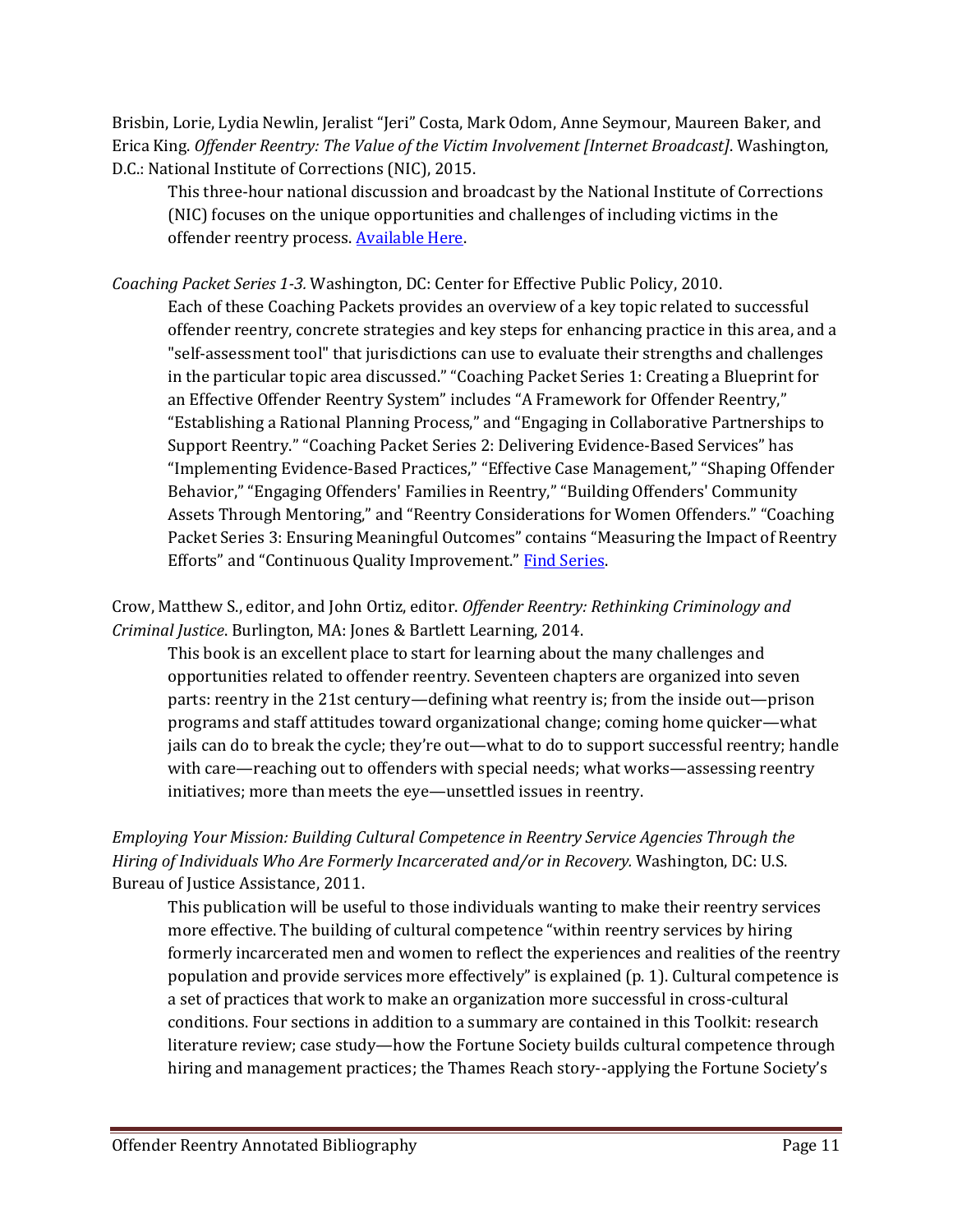cultural competence hiring strategies to other organizations; and getting started today-- developing cultural competence through hiring and department practice. [See Toolkit.](http://nicic.gov/library/025304)

*A Framework for Evidence-Based Decision Making in Local Criminal Justice Systems,* 3rd ed. Washington, DC: Center for Effective Public Policy, 2010.

This report is essential reading for individuals wanting to achieve "measurable reductions of pretrial misconduct and post-conviction reoffending" (p.6). Eight sections follow an introduction (a new paradigm for the justice system): underlying premises; the key decision points, decision makers, and stakeholders in the criminal justice system; examining justice system decision making through the lens of harm reduction; the principles underlying the framework; applying evidence-based principles to practice; key challenges to implementing this framework; collaboration—a key ingredient of an evidence-based system; and building evidence-based agencies. See the **Framework**.

Gnall, Kathleen*. Learning from People Who Succeed Upon Release: Strategies, Approaches and Tools That Can Make a Difference.* NY: National Reentry Resource Center, 2012.

"Suggestions for adopting organizational strategies [for offender reentry programs] informed by evaluation findings, practitioners, and those who have transitioned successfully" (p. 5). Topics discussed during this presentation include: reasons to be optimistic regarding the criminal justice system; what we can do better and we are committed to doing so; an expert's viewpoint; moving forward; context for change; selection of successful strategies; what we are asking of the offender; individual change is difficult, but not impossible; supporting positive change; the Risk-Needs-Responsivity RNR) Model; other tools; lessons from ex-offenders; family, strength-based approach; what offenders say they need; community factors; and concluding suggestions. [See Report.](http://nicic.gov/Library/026515)

Gunnison, Elaine, and Jacqueline B. Helfgott. *Offender Reentry: Beyond Crime & Punishment*. Boulder, CO: Lynne Rienner Publishers, 2013.

"In this comprehensive exploration of the core issues surrounding offender reentry, [the authors] highlight the constant tension between policies meant to ensure smooth reintegration and the social forces - especially the stigma of a criminal record - that can prevent it from happening. [They] focus on the factors that enhance reentry success as they address challenges [to it] … Drawing on accounts from corrections professional and former inmates to illustrate the real-life consequences of reentry policy, they shed light on one of the key criminal justice issues of our time" (p. 241). Eight chapters comprise this text: understanding offender reentry; profiles of transition and reintegration; managing reentry needs and challenges; gender issues; race/ethnicity and social class; offender perspectives; practitioner perspectives; and policy implications. [Order Here.](https://www.rienner.com/title/Offender_Reentry_Beyond_Crime_and_Punishment)

Immarigeon, Russ, and Larry M. Fehr, eds. *Pathways for Offender Reentry: An ACA Reader.*  Alexandria, VA: American Correctional Association, 2012.

"The articles in this book profile advances in reentry research, policy, and practice. They reflect the state of the art in correctional reentry from federal, state, and local correctional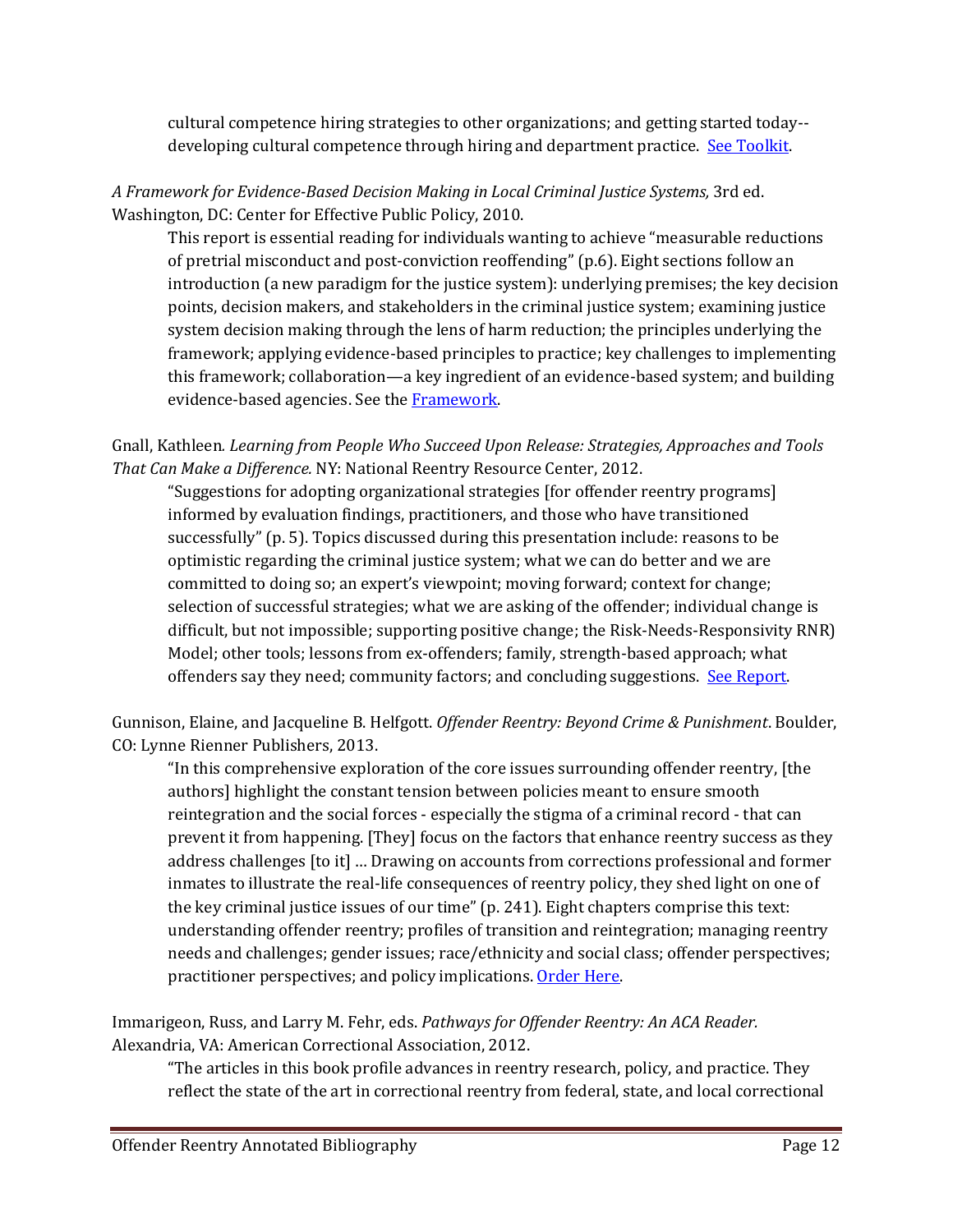systems… (p. xv). Twenty-one articles are organized into six parts: prisoner reentry; building prisoner reentry through collaborative partnerships; successful reentry work; what makes reentry work; future perspective regarding offender reintegration; and further resources. Some of the topics covered include: a new era in prisoner reentry; barriers due to criminal records; reintegration efforts with female offenders; challenges and opportunities for collaborative partnerships; reentry efforts in Ohio; the challenges of successful reentry; the experience of San Diego; parole supervision strategies to enhance reentry outcomes; family-focused justice reform; fathers and families; evidence-based practices in the integration of criminal justice and recovery-oriented systems of care; increasing employment opportunities in California; collaborative solutions for reentry housing; the potential of reintegrative justice; the challenge of pragmatic solutions; and restorative justice. **[Access Here.](http://www.thefreelibrary.com/Pathways+for+Offender+Reentry%3A+An+ACA+Reader.-a0321180661)** 

#### *Justice Reinvestment in Kansas: Strengthening Probation Supervision and Promoting Successful Reentry*. Lexington, KY: Council of State Governments (CSG) Justice Center, 2015.

This report describes efforts of Kansas to implement justice reinvestment—"a data-driven approach designed to reduce corrections spending and reinvest savings in strategies that can reduce recidivism and improve public safety". Kansas's justice reinvestment policy framework "designed to strengthen community-based supervision, promote successful reentry, and target scare resources more effectively" and legislation created to support this framework are reviewed (p. 1). Sections contained in this brief include: background; key public safety provisions in HB 2170; developing policy solutions—legislation (HB2170) and its projected impact; looking ahead—addressing expected prison overcrowding; "Actual and Estimated Impact of HB 2170 on Kansas's Prison Population" graph; and "Summary of Full Projected Impact, Savings, and Recommended Reinvestment" table. HB2170 is projected to reduce prison operating costs by \$56 million and construction costs by \$25 million for the period of FY2014 through FY2018. [See Report.](http://nicic.gov/library/029976)

#### La Vigne, Nancy, *et al. Release Planning for Successful Reentry: A Guide for Corrections, Service Providers and Community Groups.* Washington, DC: Urban Institute, Justice Policy Center, 2008.

"The purpose of this report is to describe the specific elements that together embody thoughtful and effective prisoner release procedures" (p. 4). Sections following an executive summary are: introduction; what release planning is; what the key components of a release plan are; what the opportunities and challenges of release planning are; and conclusion. Se[e Guide.](http://nicic.gov/Library/023334)

Meyers-Peeples, Roberta, and April L. Frazier. *National Blueprint for Reentry: Model Policies to Promote the Successful Reentry of Individuals with Criminal Records through Employment and Education.* New York: Legal Action Center, National H.I.R.E. Network, 2008.

The National Blueprint for Reentry, "a comprehensive plan for developing a national policy agenda to improve employment and educational opportunities for people with criminal records" is provided (p. 2). Sections of this report include: executive summary; introduction; education background and recommendations; employment background and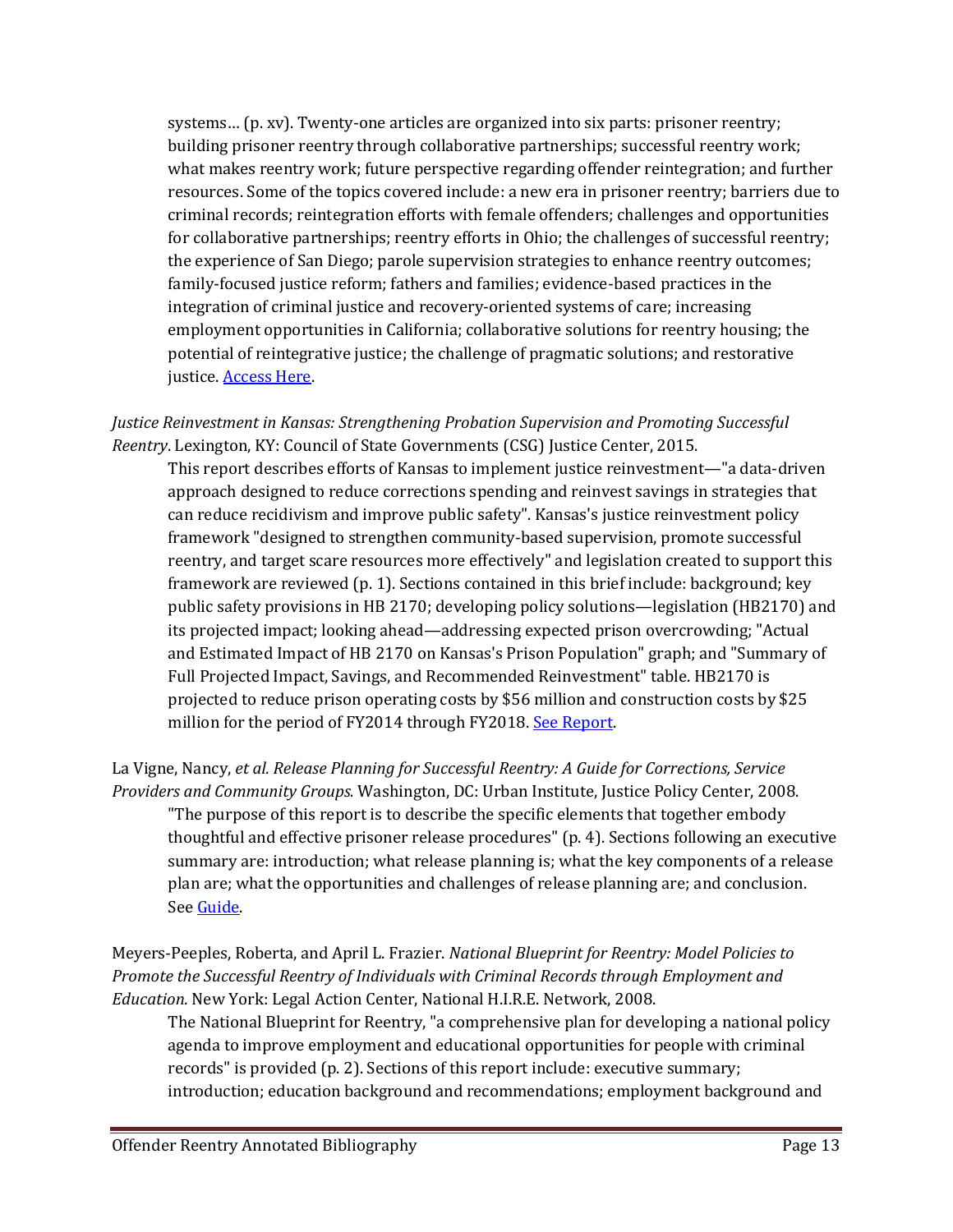recommendations; conclusion; state and local model policies; and copies of presentation overheads for "Becoming a Powerful Advocate in Washington, DC: Mastering the Federal Advocacy Process." See [Blueprint.](http://www.hirenetwork.org/sites/default/files/National_Blueprint_For_Reentry_08.pdf)

*Office of Justice Programs' Management of Its Offender Reentry Initiatives.* Washington, DC: U.S. Department of Justice, Office of the Inspector General, Audit Division, 2010.

Results from an evaluation of the Office of Justice Programs' two major offender reentry initiatives are presented and analyzed. Sections following an executive summary are: introduction; findings and recommendations regarding the administration and management of OJP's offender reentry programs and design of OJP's offender reentry grant programs; Statement of Compliance with Laws and Regulations; and Statement on Internal Controls. Appendixes also provide a response from the OJP and the OIG Analysis and Summary of Actions Necessary to Close the Report. "OJP did not establish an effective system for monitoring the SVORI [Serious and Violent Offender Reentry Initiative] and PRI [Prisoner Reentry Initiative] grantees to assess whether they were meeting program goals" and had "significant design flaws in the initial implementation" of these programs (p.ii). See [Report](http://nicic.gov/Library/024581)

*Reentry Council Snapshots and Additional Resources*. New York, NY: Council of State Governments Justice Center, 2013.

Access is provided to a collection of Snapshots that discuss issues central to offender reentry. "Each Snapshot briefly describes the issue, summarizes Reentry Council accomplishments to date, lays out the Council's priorities moving forward, and points to key resources and links." These cover: employment; education; housing; public safety; justiceinvolved veterans; child support; women and reentry; reentry in reservation communities; children of incarcerated parents; access to health care; and juvenile reentry. [See Report.](http://nicic.gov/library/027517)

#### *Reentry Matters: Strategies and Successes of Second Chance Act Grantees across the United States.*  New York, NY: Council of State Governments Justice Center, 2013.

If your agency is looking for ideas on how to provide effective reentry services then this report is a great place to start. "The program snapshots below illustrate the positive impact these reentry initiatives can have by focusing on areas vital to reintegration back into the community … Representing a wide range of populations served, these programs also demonstrate the diversity of approaches that can address recidivism and increase public safety" (p. 1). Programs are described that: support employment and job readiness; build strong foundations through education; foster positive relationships and facilitating services through mentoring; address substance abuse and mental health needs; support youth to avert future involvement in the criminal justice system; address the distinct needs of women; support the strengths and needs of families; and serve tribes and reservations with culturally-relevant programs. [See Report.](http://nicic.gov/library/027922)

*[Reentry Myth Busters.](http://csgjusticecenter.org/nrrc/projects/mythbusters/)* Lexington, KY: The Council of State Governments (CSG) Justice Center. Reentry Myth Busters are a series of "fact sheets intended to clarify existing federal policies that affect formerly incarcerated individuals and their families." Topics covered are: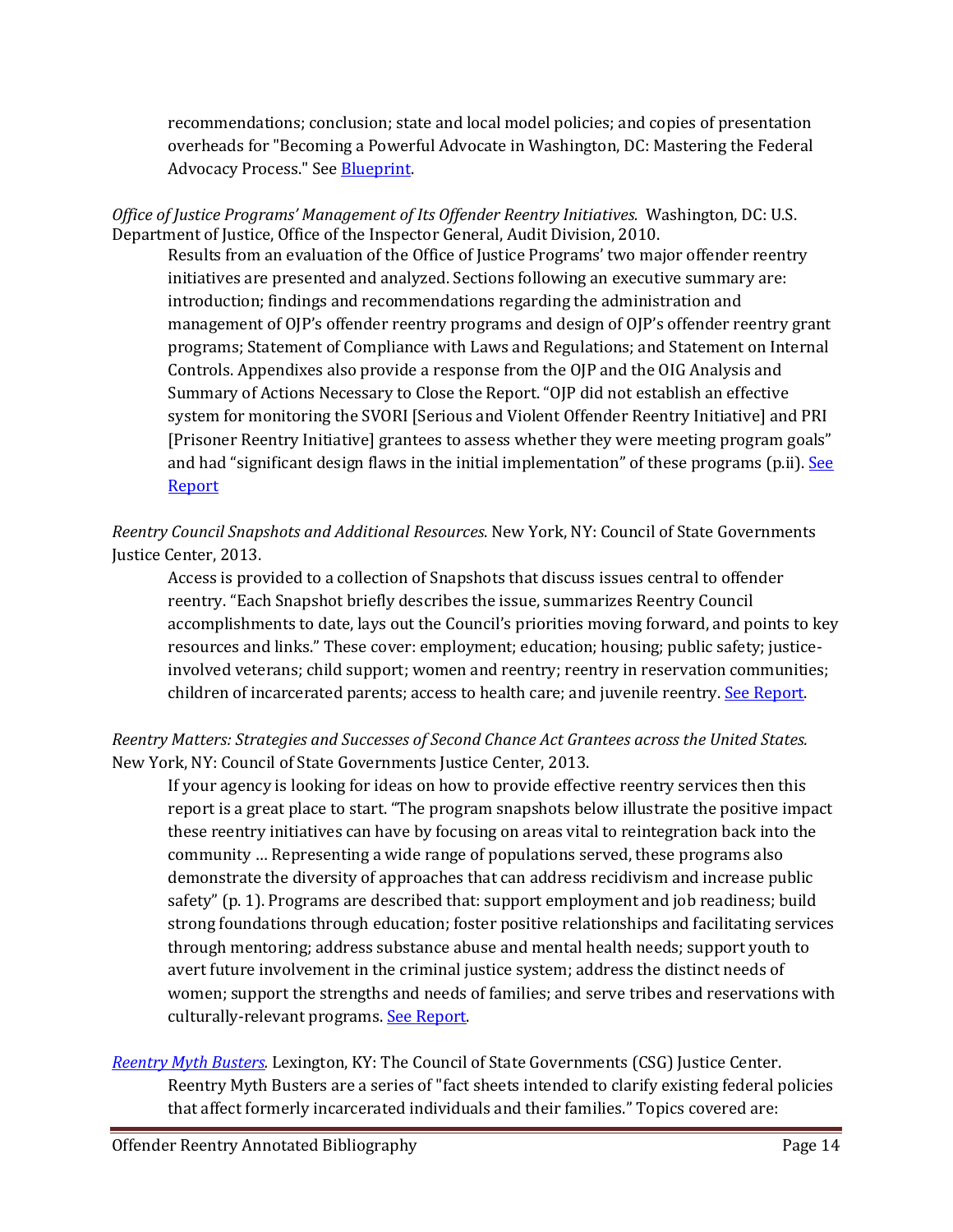formalized processes for reducing child support orders during incarceration; social security benefit reinstatement; exceptions to termination of parental rights while incarcerated; the Federal Bonding Program (FBP); Temporary Assistance for Needy Families (TANF) and welfare bans; federal student financial aid; Supplemental Nutrition Assistance Program (SNAP, formerly Food Stamp Program); criminal records and barred employment; Criminal records and Federal Government employment; SNAP benefits and a valid state ID; SNAP and a mailing address; resumption of Veterans Administration (VA) benefits; and public housing.

#### *Report of the Re-Entry Policy Council: Charting the Safe and Successful Return of Prisoners to the Community.* Washington, DC: Reentry Policy Council, 2005.

Policy statements, "each of which is a consensus-based principle that should be the underpinning of a re-entry initiative," are presented (p. xix). These 35 statements are organized into the following areas: getting started; addressing core challenges; admission to the facility; prison- and jail-based programming; making the release decision; managing the key transition period; community supervision; and elements of effective social service systems. Appendixes provide: information about programs cited as examples in this report; a chart of status of parole by state; an explanation of justice mapping; voting restrictions for people with felony convictions; and a glossary. [See Report.](http://csgjusticecenter.org/wp-content/uploads/2013/03/Report-of-the-Reentry-Council.pdf)

#### Schlager, Melinda D., *Rethinking the Reentry Paradigm: A Blueprint for Action*. Durham, NC: Carolina Academic Press, 2013.

"If offender reentry is not cohesive in what it is and what it does (or how we understand it), it is unlikely that it will be successful. Therefore, we must develop a theoretical construct or narrative through which to discuss offender reentry if we hope to garner a more complete understanding of it and make any substantive change to reentry policy and practice" (p. xvi). The author does this by looking at the dimensions of offender reentry, contextualizing offender reentry, and by presenting a blueprint for change. Sixteen chapters are contained in this book: understanding the reentry problem; parole; housing and reentry; education and employment and reentry; families and children and reentry; incarcerated parents and reentry; physical health and reentry; mental health; risk factors, risk prediction, and recidivism; resilience and desistance; risk management and risk reduction; stigma and public opinion; gender and reentry; the community; a strengths-based approach to offender reentry; and a narrative for offender reentry. [Order Here.](http://www.cap-press.com/books/isbn/9781594609237/Rethinking-the-Reentry-Paradigm)

Severson, Margaret E., *et al*. "Who Goes Back to Prison; Who Does Not: A Multiyear View of Reentry Program Participants." *Journal of Offender Rehabilitation,* 51:5, 295-315, 2012.

Existing studies of reentry programs in the United States focus on the successes and failures of reentering offenders when compared to matched reentering offenders who did not receive structured reentry services. Little attention has been focused solely on the reentry participants themselves, and on how the level of program exposure may be related to recidivism outcomes. This study reports the recidivism outcomes of 357 reentry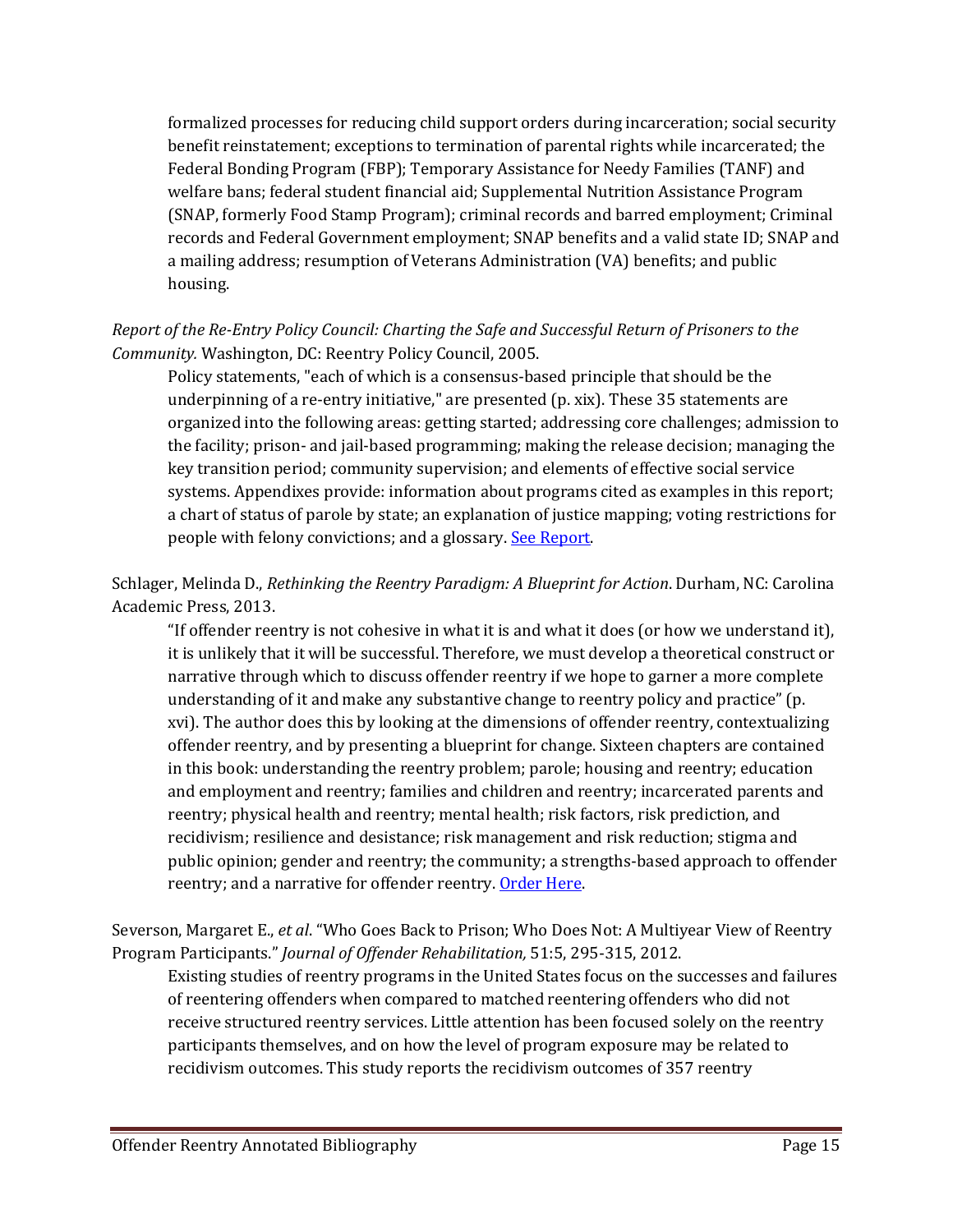participants released to the community during a multiyear study period. All of the 357 participants studied were released for at least one full year, making it possible to examine recidivism behaviors by levels of reentry program exposure, at similar points in time. Thus, a range of descriptive and program attributes and an analysis of these attributes vis-a`-vis defined recidivism measures is presented to answer the question: ''Who goes back to prison?" [Order Here.](http://www.tandfonline.com/doi/abs/10.1080/10509674.2012.677944#.Vdc1vLJVhBc)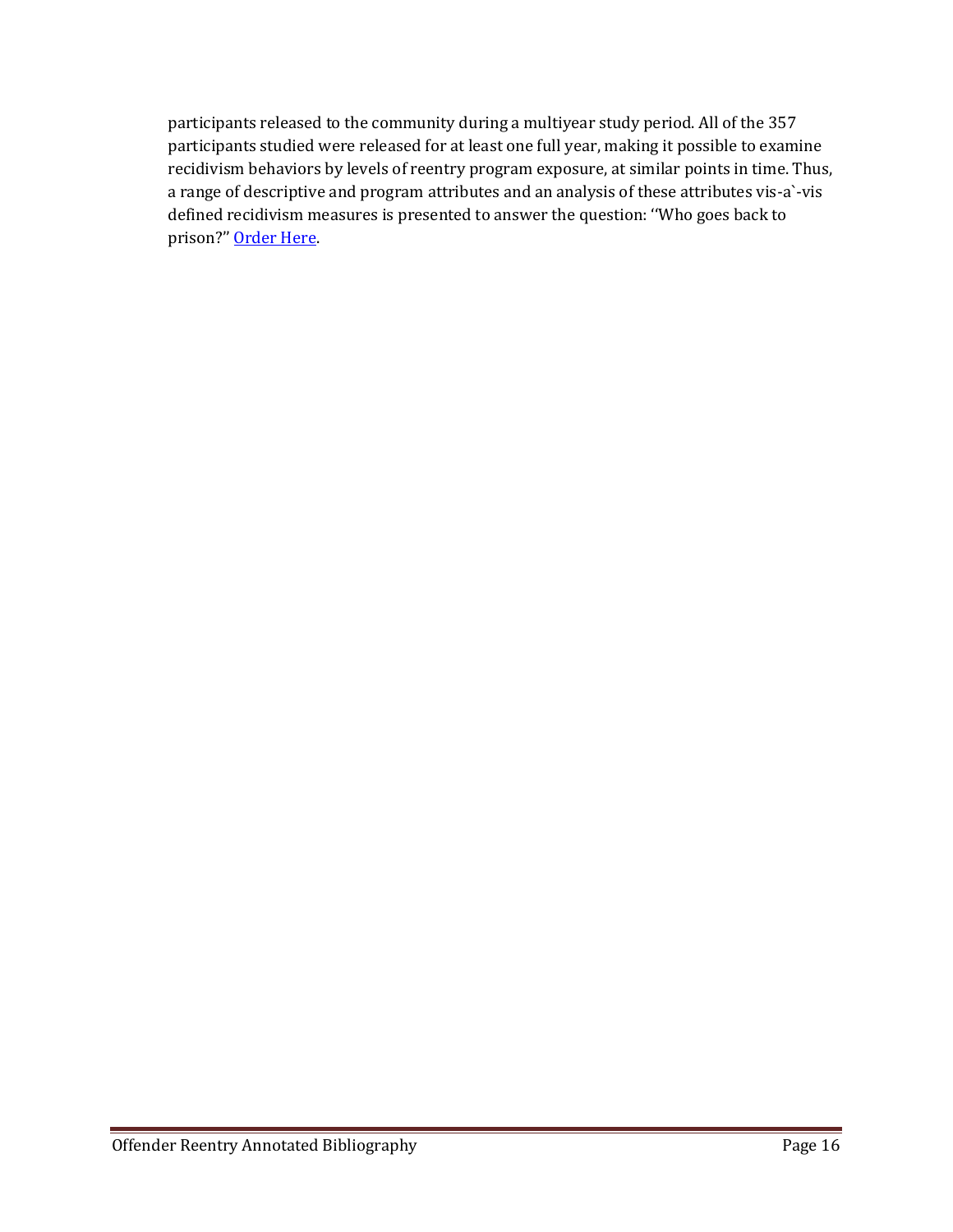# <span id="page-16-0"></span>**REENTRY – COMMUNITY CORRECTIONS**

Ball, David, Robert Weisberg, and Kara Dansky. *The First 72 Hours of Re-Entry: Seizing the Moment of Release*. Stanford, CA: Stanford Criminal Justice Center, 2008.

The importance of the first 72 hours of release from a correctional facility for successful parolee reentry is explained. Sections following an executive summary are: introduction; pre-release planning in prison; focus--the first 72 hours; choreographing the first 72 hours; the larger lessons of the first 72 hours; and conclusion -- the first 72 hours revisited. [Report.](http://nicic.gov/Library/023646)

Bartruff, Jerry, Nathan Lowe, and Shawn Rogers. *Webinar: Evidence-Based Practices of Community Supervision: Part 2, What Works in Parole and the Prisoner Reentry Process.* New York: National Reentry Resource Center, 2011.

"The goal of this webinar is to educate community corrections professionals on evidencebased practices of parole supervision, particularly with respect to the reentry of parolees leaving prison." Participants will be able to: understand the core elements of EBPs and parole supervision; discuss the pros and cons of EBPs implementation; recognize leadership qualities that are conducive to using a successful evidence-based approach; and identify at least two practices that they could implement to enhance parole supervision and reentry outcomes. [Access Webinar.](http://nicic.gov/library/025517) 

Boulger, Jordan, Jessica Reichert, Rebecca Skorek, and Joshua Lettner. *Performance Incentive Funding for Prison Diversion: An Implementation Study of the DuPage County Adult Redeploy Illinois Program. Chicago, IL: Illinois Criminal Justice Information Authority, 2015.*

"Adult Redeploy Illinois (ARI) was designed as a response to the high numbers of nonviolent offenders incarcerated in Illinois' prisons at great cost to the state. Participating ARI counties divert non-violent offenders from prison and into community corrections programs. These programs are less expensive than prison and designed to be more effective at reducing recidivism" (p. i). Sections of this report include: key findings; introduction; about Adult Redeploy Illinois; methodology; findings—client data; findings—program planning; findings—program implementation; findings—client interviews; implications for policy and practice; and conclusion. "With 127 diversions, the DuPage County ARI program exceeded its goal of reducing prison commitments of the non-violent target population by 25 percent. Probation officers reported offering clients evidence-based, cognitivebehavioral supervision and services. Overall, clients highly regarded the ARI program and their probation officers" (p. iii). [See Study.](http://nicic.gov/library/029784)

Dean, Charlotte. *San Diego Corrections Officers Say Re-Entry Programs Are Effective.* San Diego, CA: Independent Voter Network (IVN), 2013.

This **article** briefly describes the successful use of NIC's Transition from Jail to Community (TJC) at San Diego's East Mesa Reentry Facility (EMRF) and the Community Transition Center (CTC).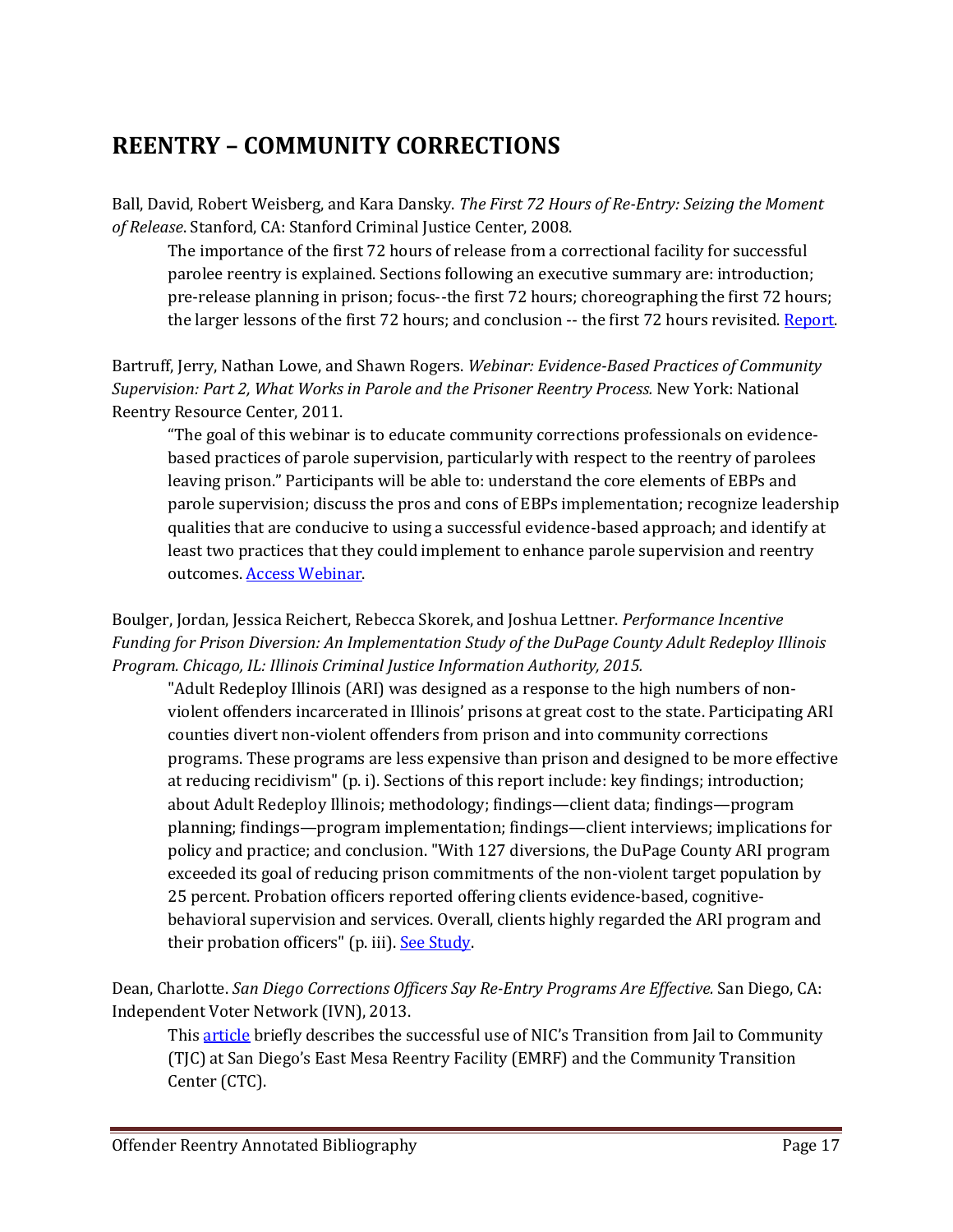Delay, Dennis, and Steve Norton. *Evaluating Corrections Reentry Programs: the Experience of the Hillsborough County Reentry Program.* Concord, NH: New Hampshire Center for Public Policy Studies, 2010.

The New Hampshire Attorney General's office enlisted the New Hampshire Center for Public Policy Studies (the Center) to evaluate the Hillsborough County Reentry Program (Reentry Program). Over the course of its active life 247 individuals were referred to the Reentry Program. This Manchester based corrections reentry program was active from the fall of 2007 through March 2010. In March 2010 the Center partnered with the Council of State Governments Justice Center to assist in evaluating the Reentry Program. The partners conducted a review of the literature regarding the evaluation of re-entry programs to identify critical information to support a successful analysis of the success or failure of these types of programs. In addition, the partners developed a data instrument to collect data from the Reentry Program. Finally, the partners reviewed the data and provided a method for analyzing future re-entry work. These data have been provided to the New Hampshire Attorney General's office for their distribution under their guidance. [See Report.](http://www.nhpolicy.org/UploadedFiles/Reports/reentryevalplusapp.pdf)

Draper, Laura, and Blake Norton. *Lessons Learned: Planning and Assessing a Law Enforcement Reentry Strategy*. New York, NY: Council of State Governments Justice Center, 2013.

This [report](http://nicic.gov/library/027165) describes how four law enforcement agencies, selected as learning sites, utilized the principles described in "Planning and Assessing a Law Enforcement Reentry Strategy." "The goals of the learning site project were not to identify a gold standard or the most comprehensive law enforcement-driven reentry program in the nation, but rather to report how diverse agencies implemented strategies in key areas of reentry that many professionals on the front lines of this work face. Although the intended audience is primarily practitioners who have been charged with developing a reentry strategy for their agencies, it is also meant to have value for those individuals and agencies that partner with or hope to partner with law enforcement agencies to ensure that more individuals reenter communities safely and successfully" (p. 3). Three sections follow an executive summary: collaboration—coordination and partnerships; program terms—activities and scope; and data collection and analysis—process and outcome. Also included are profiles of the four law enforcement agencies evaluated.

Duwe, Grant. *An Evaluation of the Minnesota Comprehensive Offender Reentry Plan (MCORP) Pilot Project: Final Report.* St. Paul, MN: Minnesota Department of Corrections, 2013.

Using a randomized experimental design, this study evaluated the effectiveness of the Minnesota Comprehensive Offender Reentry Plan (MCORP), a prisoner reentry pilot project implemented in 2008. In an effort to reduce recidivism, the MCORP pilot project attempted to increase offender access to community services and programming by producing greater case management collaboration between caseworkers in prison and supervision agents in the community. Results from Cox regression models showed that MCORP significantly reduced four of the five recidivism measures examined, although the size of the reduction in hazard ratios was relatively modest (20-25 percent). The findings further suggested that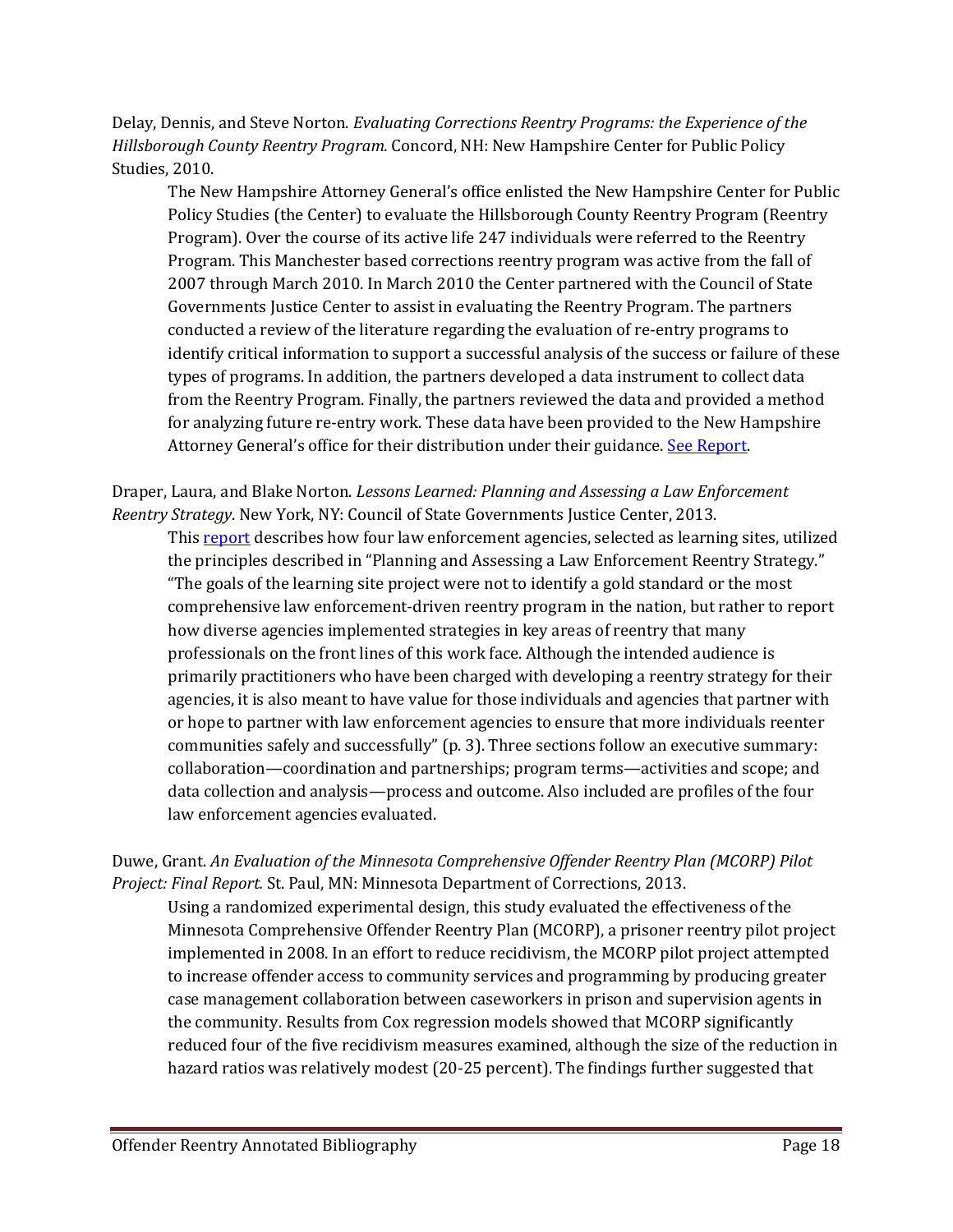MCORP reduced costs. Sensitivity analyses showed, however, that the cost avoidance estimates were not robust across all assumptions that were examined. [See Report.](http://www.doc.state.mn.us/pages/files/8913/8142/3580/MCORP_Evaluation_Final_DOC_Website.pdf)

Hamilton, Zachary. *Do Reentry Courts Reduce Recidivism? Results from the Harlem Parole Reentry Court.* New York: Center for Court Innovation, 2010.

Those wanting to implement a reentry court in their community can use this [report](http://nicic.gov/Library/024350) to show how such courts greatly benefit public safety. Six chapters follow an executive summary: introduction; the state of prisoner reentry; the reentry court model; study design and analysis plan; results according to recidivism and reincarceration rates, months to rearrest/revocation, role of duration, and predictors of completion/graduation (prior behavior seems to indicate future behavior); and discussion and conclusion. "The findings indicate that the Reentry Court program has a positive impact with regard to preventing new criminal behavior—rearrests and revocations" (p.29).

#### James, Nathan. *Offender Reentry: Correctional Statistics, Reintegration into the Community, and Recidivism*. Washington, DC: Congressional Research Service (CRS), 2014.

This is essential reading for those people working or interested in offender reentry efforts. Th[e report](http://nicic.gov/library/029643) looks at correctional systems in the United States, the federal government's involvement in offender reentry programs, and the Second Chance Act (P.L. 110-199). Sections of this report include: correctional system statistics—population in correctional facilities, offenders under community supervision, and recidivism; a brief literature review for offender reentry—offender reentry defined, and program effectiveness--the "What Works" literature; federal offender reentry programs—Department of Justice, other federal agencies, and coordination between federal agencies; and conclusion.

Labrecque, Ryan M., Myrinda Schweitzer, and Paula Smith. *Exploring the Perceptions of the Offender Officer Relationship in a Community Supervision Setting*, 2013.

"This study explores the impact of the Effective Practices in Community Supervision (EPICS) model on offender perceptions of their collaborative working relationships with supervising probation or parole officers … The results examine the nature and quality of offender perceptions of their probation or parole officers based on officer training status (i.e., trained versus untrained officers) and officer adherence to the EPICS model (i.e., highfidelity versus low-fidelity officers). The results also examine the influence of offender perceptions on the likelihood of re-arrest." (p. 1). Sections following an abstract include: introduction; theoretical framework—the principles of effective intervention, core correctional practices (CCPs), application of RNR (risk, need, and responsivity) and CCPs to community supervision, and a closer look at the offender-officer relationship; method; results according to participating officers' demographics, the impact of an officer's EPICs training on offender perceptions about their relationship with their supervising officer, and the effect of officer fidelity to EPICSs on how the offender views their relationship with their supervising officer; discussion regarding the influence of EPICSs training, the significance of a trusting collaborative relationship between the offender and officer, and some policy recommendations. Offenders felt that their relationship with their supervising officer was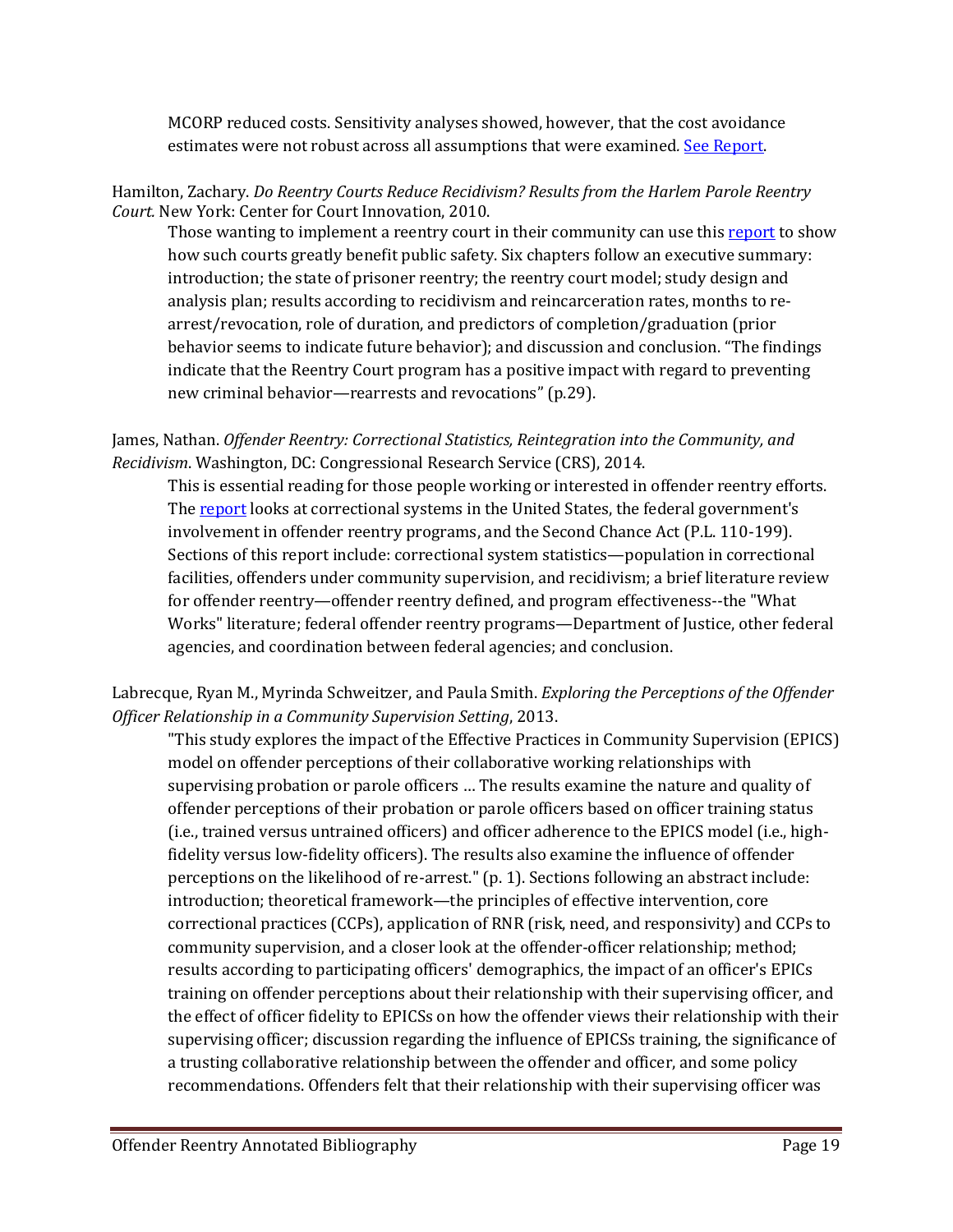better (i.e., had a higher level of trust and fairness) if that officer was better trained in EPICS and adhered more (i.e., maintained high-fidelity) to the EPICS model. See Report.

Labrecque, Ryan, Myrinda Schweitzer, and Paula Smith. *Probation and Parole Officer Adherence to the Core Correctional Practices: An Evaluation of 755 Offender-Officer Interactions*. Fairfax, VA:George Mason University, Center for Advancing Correctional Excellence (ACE!), 2013.

This [article](http://www.gmuace.org/newsletters/AP%20April%202013%20Final2%20Electronic.pdf) discusses "the findings of a study examining the effect training on CCPs has on subsequent officer use of [supervision] skills" (p. 21). Sections of this article cover: the development of core correctional practices (CCPs); the eight service delivery skills identified in the Correctional Program Assessment Inventory-2010 (CPAI-2010); the study using officers trained or untrained on the EPICS (Effective Practices in Community Supervision) model; use of core correctional practices as measured by the CPAI-2000; and the findings. The two groups of officers show similar use of two CCPs (effective reinforcement and effective use of authority). Additional training in CCPs (i.e., EPICS) resulted in trained officers showing statistically significant increases in the use of six additional CCPs—anti-criminal modeling, effective disapproval, problem solving, structured learning, cognitive restructuring, and relationship skills.

Latessa, Edward J., Paula Smith, Myrinda Schweitzer, Ryan M. Labrecque. *Evaluation of the Effective Practices in Community Supervision Model (EPICS) in Ohio*. Cincinnati, OH: University of Cincinnati, School of Criminal Research, Center for Criminal Justice Research, 2013.

"The primary purpose of this study was to test the overall effectiveness of the Effective Practices in Community Supervision (EPICS) model in reducing recidivism among criminal offenders within the context of a community supervision setting" (p. 44). This [report](http://www.uc.edu/content/dam/uc/ccjr/docs/reports/Final%20OCJS%20Report%202.22.13.pdf) is divided into the following sections: introduction—traditional community supervision, the principles of effective intervention, core correctional practices (CCPs), RNR (risk, needs, responsivity) approaches to community supervision, EPICS in Ohio, and implementation; methods; results—demographics of officers, demographics of offenders, recidivism by trained or untrained officer according to incarceration, arrest for a new crime, or technical violation, recidivism by trained or untrained officer according to offender risk level, effect of EPICS training on officer use of CCPs, recidivism by officer according to high- or low-fidelity according to incarceration, arrest for a new crime, or technical violation , recidivism by officer according to high- or low-fidelity according to offender risk level, and intermediate measures; and discussion about translating RNR practices into practice, improving probation officer-offender interactions, and improving community supervision outcomes, limitations, and policy implications.

Lindquist, Christine, Jennifer Hardison Walters, Michael Rempel, and Shannon M. Carey. *The National Institute of Justice's Evaluation of Second Chance Act Adult Reentry Courts: Program Characteristics and Preliminary Themes from Year 1*, Research Triangle Park, NC: RTI International. Portland, OR: NPC Research. New York, NY: Center for Court Innovation, 2013

Results from an initial cross-site process evaluation of eight Second Chance Act (SCA) funded reentry courts are presented. Sections of this report include: introduction; reentry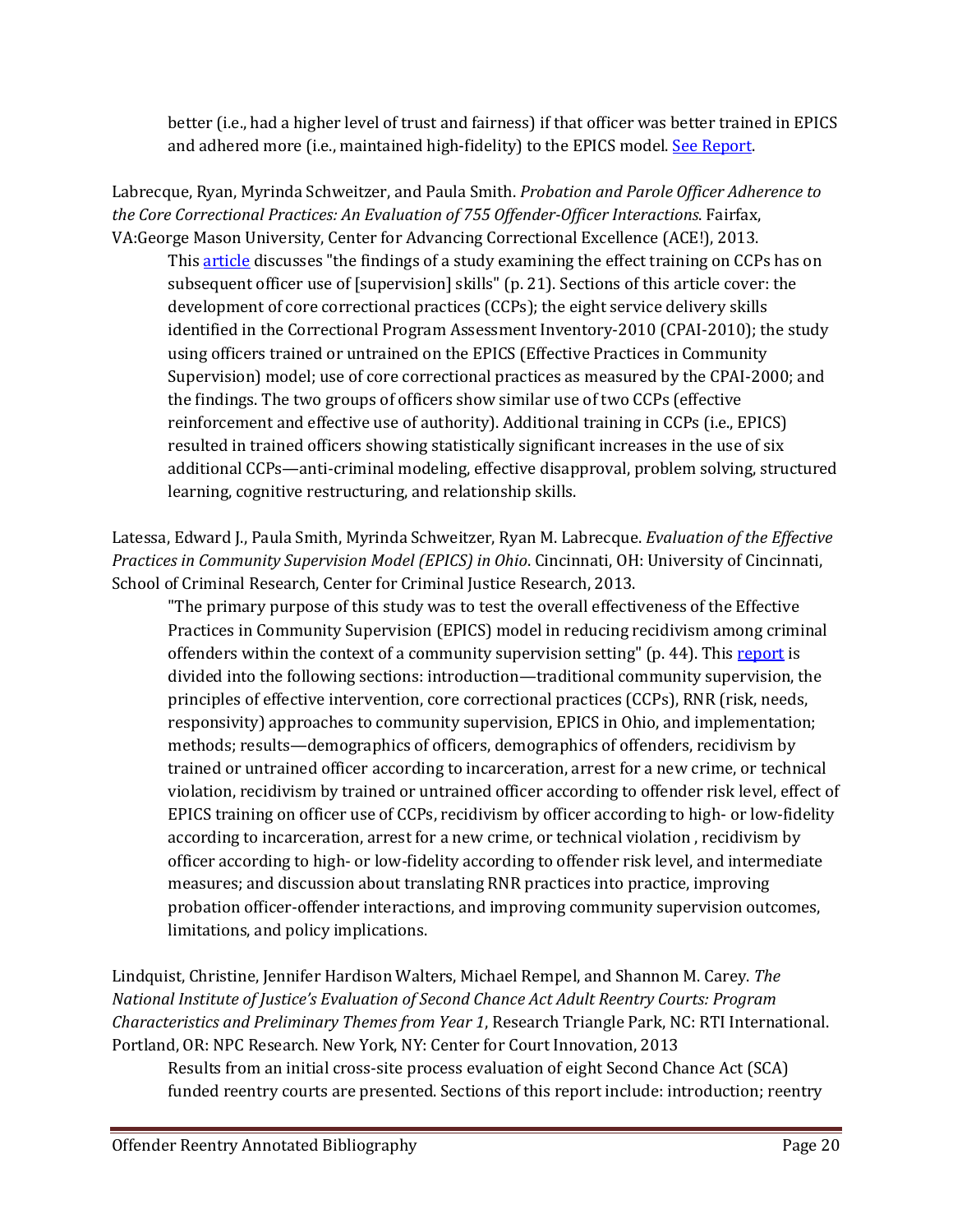courts defined; the NIJ's Evaluation of Second Chance Act Adult Reentry Courts (NESCAARC) evaluation; selected grantees and the courts' location; program context—start-up vs. expansion, integration with drug courts, and mechanisms for judicial authority; pre-entry courts; target population and enrollment—criminal justice status, duration of incarceration/post-release supervision, risk level, other eligibility criteria, exclusion criteria, point of identification of eligible individuals for program participation, mandatory vs. voluntary participation, and cumulative enrollment and capacity; pre-release enrollment considerations; program components and services—court monitoring and responses, supervision, drug testing, case management, family involvement, services, community involvement, and aftercare; findings from observation data on decision-making during reentry court team staffings and court hearings; and conclusions and next steps. The process evaluation will continue to examine the re-entry courts' implementation with a focus on related challenges. An impact evaluation and cost-benefit evaluation are currently ongoing. [See Report.](http://nicic.gov/library/027094) 

#### Lucht, Jim, Nancy G. La Vigne, and Megan Denver. *Enhancing Supervision and Support for Released Prisoners: A Documentation and Evaluation of the Community Supervision Mapping System.* Washington, DC: National Institute of Justice, 2011.

The "Community Supervision Mapping System (CSMS), an online tool that enables users to map the formerly incarcerated and others on probation, along with related data such as service provider locations and police districts" is described (p. v). Agencies looking to design and implement such a system should read this article. It will provide you with valuable information for getting your project off the ground. Sections of this report following an executive summary include: introduction; concept and theoretical framework; CSMS project background; development; implementation; evaluation findings regarding CSMS users, CSMS visits and patterns of use, frequency of use, most commonly used CSMS features, user perceptions of CSMS, user focus groups, other interviews, and summary; looking forward; and conclusion. Go to Tool.

#### *Mandatory Reentry Supervision: Evaluating the Kentucky Experience*. Washington, DC: Pew Charitable Trusts, Public Safety Performance Project, 2014.

This **brief** examines the impact a mandatory reentry supervision program has on spending and public safety. Kentucky requires that every inmate that is released from prison undergo post-release supervision to ensure that the inmate has the necessary monitoring and/or support in the community. Results show that the post-release supervision program: "improved public safety by helping reduce new offense rates by 30 percent; resulted in a net savings of approximately 872 prison beds per year; [and] saved more than \$29 million in the 27 months after the policy took effect" (p. 1).

Morgan, Robert D., Daryl G. Kroner, and Jeremy F. Mills. *Re-entry: Dynamic Risk Assessment.*  Technical Report. Washington, DC: National Institute of Justice, 2011.

This [study](http://nicic.gov/Library/026040) aims to examine the dynamic predictors of post-release outcomes for parolees reentering the community. Sections of this report following an abstract are: executive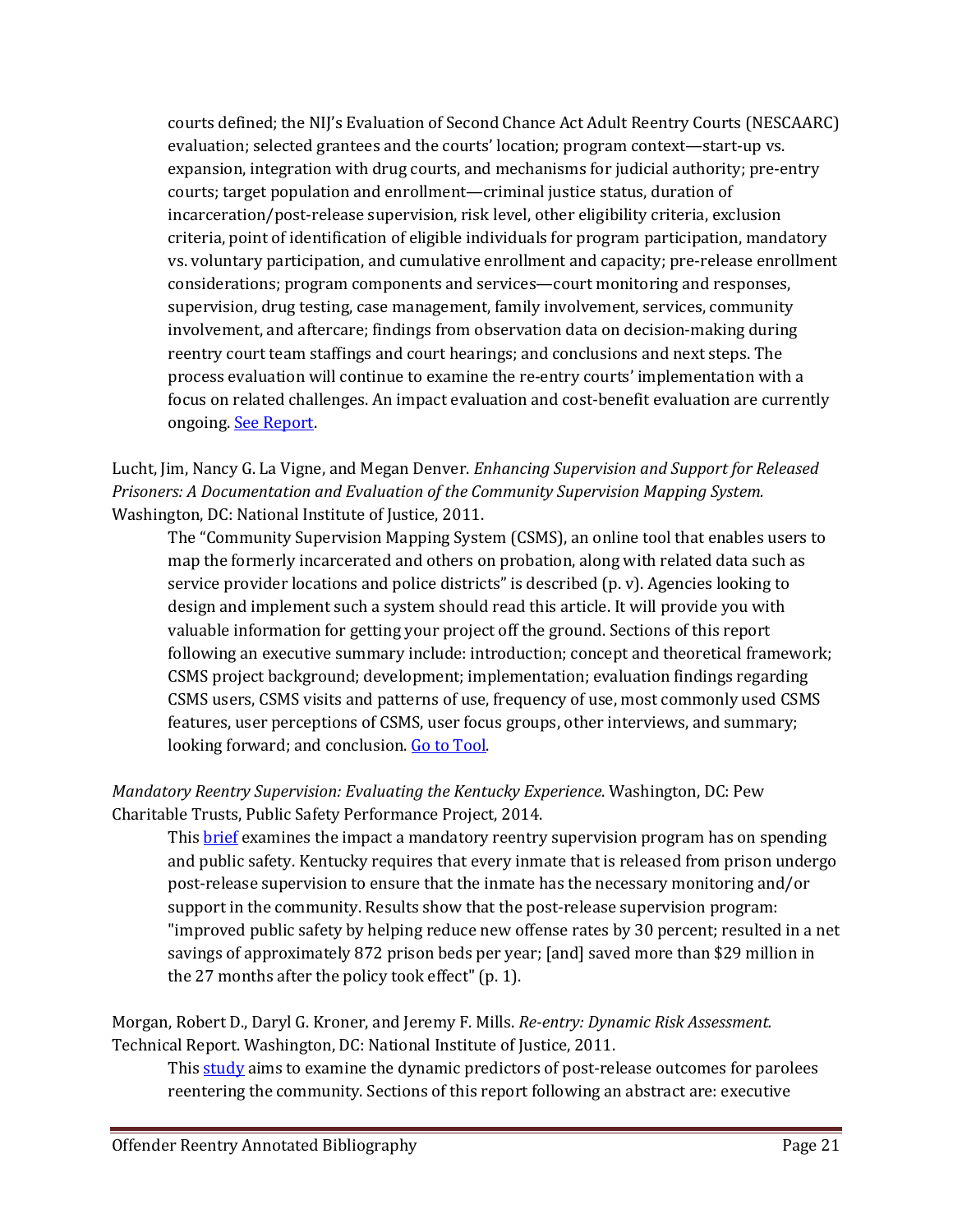summary; technical report—introduction, methods, and results; and conclusions. "Most notably, in this study changes in offenders dynamic functioning was not associated with changes in community outcomes. That is, measuring change in offenders functioning using rated measures did not increase our ability to predict community failure. Importantly however, offenders were able to self-report risk areas that were predictive of community failure suggesting that offenders should be involved in the criminal risk assessment" (p. 3).

*Planning and Assessing a Law Enforcement Reentry Strategy: An Interactive Assessment Tool*, New York, NY: Council of State Governments, Justice Center, Reentry Policy Council, 2013.

"The aim of this tool is to facilitate an informed discussion among law enforcement agencies and community partners regarding reentry strategies. This material does not constitute a step-by-step guide in creating and implementing a reentry program but rather provides an overview of topics that should be considered and addressed within that development process … [This] is organized into 10 elements meant to represent the building blocks of a reentry strategy that involves law enforcement. Each element contains a set of assessment questions that guide respondents through a process of examining the extent to which their law enforcement agency engages in specific activities to support a policy statement and that highlights key planning considerations. Instructions on how to use the assessment tool are listed below." [Go to Assessment Tool.](http://nicic.gov/library/027164.)

*Recidivism Reduction Checklists.* New York, NY: National Reentry Resource Center, 2015.

"These *checklists* can help familiarize state leaders with key issues related to recidivism reduction, and help them honestly evaluate strengths and weaknesses in their reentry efforts through enhanced communication and coordination." Checklists are targeted for each of the following—executive and legislative policymakers, state corrections administrators, and state reentry coordinators. The checklists can be used to educate policymakers, to assess the comprehensiveness of their recidivism strategies, for strategic planning, and for periodically auditing reentry efforts.

Rudes, Danielle S., Jennifer Lerch, and Faye S. Taxman. "Implementing a Reentry Framework at a Correctional Facility: Challenges to the Culture." *Journal of Offender Rehabilitation*, 50:8, 467-491, 2011.

Implementation research is emerging in the field of corrections, but few studies have examined the complexities associated with implementing change among frontline workers embedded in specific organizational cultures. Using a mixed methods approach, the authors examine the challenges faced by correctional workers in a work release correctional facility during their transformation into a reentry center. Findings reveal that staff report a low readiness for change while observational and interview data confirm that staff attitudes and accompanying behaviors undermine efforts to provide a humane environment for reentry. This study illustrates the value of using quantitative and qualitative methods to understand and measure key organizational issues that affect the ability to alter the milieu for delivering services. The authors examine how inertia regarding reforms is not due to the nature of the reform but rather to the culture of the organization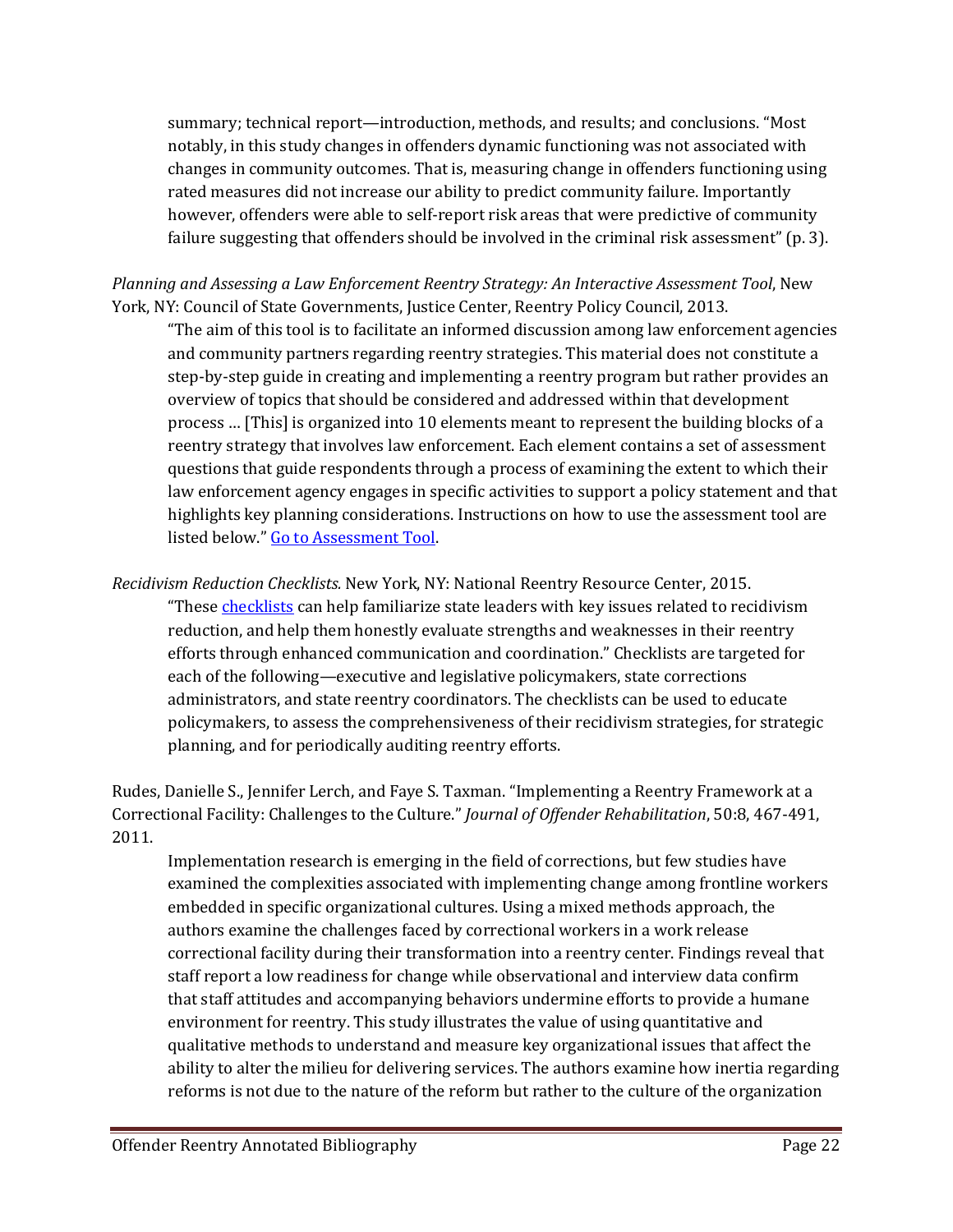and how important it is to address organizational culture. They also highlight the importance of integrating interactional and routine practices among frontline workers as part of a strategy to reform correctional facilities. [Abstract.](http://dx.doi.org/10.1080/10509674.2011.624392)

Solomon, Amy L*., et al*. *Putting Public Safety First -- 13 Parole Supervision Strategies to Enhance Reentry Outcomes.* Washington, DC: Urban Institute, Justice Policy Center, 2008.

Organization-level and individual-level strategies for improving the supervision of offenders in the community are described. Sections of this [report](http://nicic.gov/Library/023433) include: introduction -background and focus of this paper; define success as recidivism reduction and measure performance; tailor conditions of supervision; focus resources on moderate and high-risk parolees; front-load supervision resources; implement earned discharge; implement placebased supervision; engage partners to expand intervention capacities; assess criminogenic risk and need factors; develop and implement supervision case plans that balance surveillance and treatment; involve parolees to enhance their engagement in assessment, case planning, and supervision; engage informal social controls to facilitate community reintegration; incorporate incentives and rewards into the supervision process; employ graduated problem-solving responses to violations of parole conditions in a swift and certain manner; and repositioning parole supervision -- looking ahead.

#### *Webinar: The Recidivism Reduction Checklists: A Resource for State Leaders and Corrections Agencies*. New York, NY: National Reentry Resource Center, 2013.

"Three checklists are introduced during this webinar, each tailored to distinct audiences: 1) Executive and Legislative Policymakers; 2) State Corrections Administrators; 3) State Reentry Coordinators. During this webinar a distinguished panel of state corrections directors, policy staff, and state reentry coordinators discussed the content of the checklists, as well as ways that state corrections administrators and their staff can use the checklists to bolster recidivism reduction efforts within their states." [Access Webinar.](http://nicic.gov/library/027089)

#### Wolf, Robert V. *Reentry Courts: Looking Ahead: A Conversation about Strategies for Offender Reintegration*. New York: Center for Court Innovation, 2011.

Anyone interested in reentry courts will find this report's insights informative. Topics discussed include current research, key program elements, and eligibility requirements, managing the transition from prison to reentry court, evidence-based practices, adapting the drug court model, developing support for reentry initiatives, statewide coordination of reentry courts, overcoming institutional divisions, funding, and composition of the reentry court team[. See Report.](http://nicic.gov/Library/025081)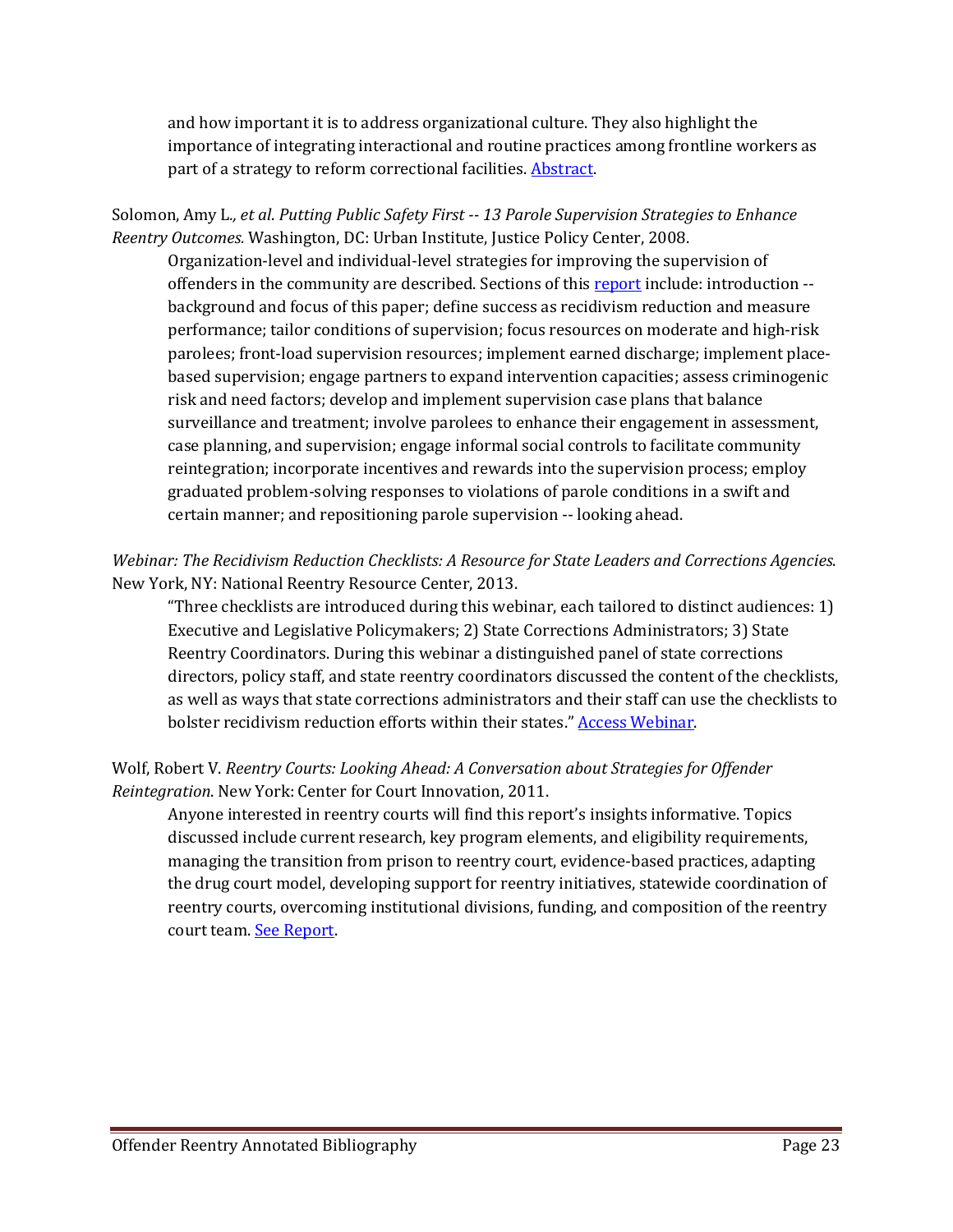# <span id="page-23-0"></span>**REENTRY – JAILS**

Carmody, Justin. *Effective County Practices in Jail to Community Transition Planning for Offenders with Mental Health and Substance Abuse Disorders.* Washington, DC: National Association of Counties, Community Services Division, 2008.

This [publication](http://nicic.gov/Library/023440) focuses on defining the essential components of effective transition planning for this population [of inmates with co-occurring disorders] and showcases studies of promising county practices from across the country. Sections of this report include: introduction; components of effective transition planning; six model programs; Allegheny County (PA); Auglaize County; Black Hawk County (IA); Macomb County (MI); Montgomery County (MD); and Multnomah County.

Jannetta, Jesse, Hannah Dodd, and Brian Elderbroom. *The Elected Official's [Toolkit](http://nicic.gov/Library/024845) for Jail Reentry.* Washington, DC: Urban Institute, Justice Policy Center, 2011.

Those individuals involved in creating a jail reentry program will find this publication very useful. Information about various issues related to jail reentry is provided on single topic handouts. These handouts are divided into two sections--fact sheets regarding jail reentry and its key components and tools and resources for implementing or expanding a jail reentry initiative.

Mellow, Jeff, *et al*. *The Jail Administrator's Toolkit for Reentry.* Washington, DC: Urban Institute, Justice Policy Center, 2008.

Guidance is provided for preparing inmates for their transition from jail to the community. This [Toolkit](http://nicic.gov/Library/023068) contains these sections: getting started; jail staff issues; assessment screens; reentry strategies; identifying community resources; coordinating stakeholders and educating the public; requirements and standards; measuring success; and conclusion. Copies of pertinent forms are also included.

Moushey, Bill. *Stories of Transition: Men and Women in the Allegheny County Jail Collaborative's Reentry Program.* Pittsburgh, PA: Allegheny County Department of Human Services (ACDHS), 2013. This [report](http://nicic.gov/library/027915) is written for those individuals working with ex-offenders reentering the community. They are people who want "to understand what the experience of reentry is like for the people behind the statistics — the men and women who are in the midst of their transition from jail … to hear their stories, including the struggles, their reflections and their advice for others … Their memories of their experiences in jail are still fresh, and they spoke openly with [the author] about the help they received and the challenges they faced during jail and since their release" (p. 1-2). There is also a brief description about the Allegheny County Jail Collaborative's Reentry Program.

Solomon, Amy L., *et al*. *Life After Lockup: Improving Reentry from Jail to the Community.* Washington, DC: Urban Institute, Justice Policy Center, 2008.

Lessons learned by the Jail Reentry Roundtable Initiative are shared. This report is divided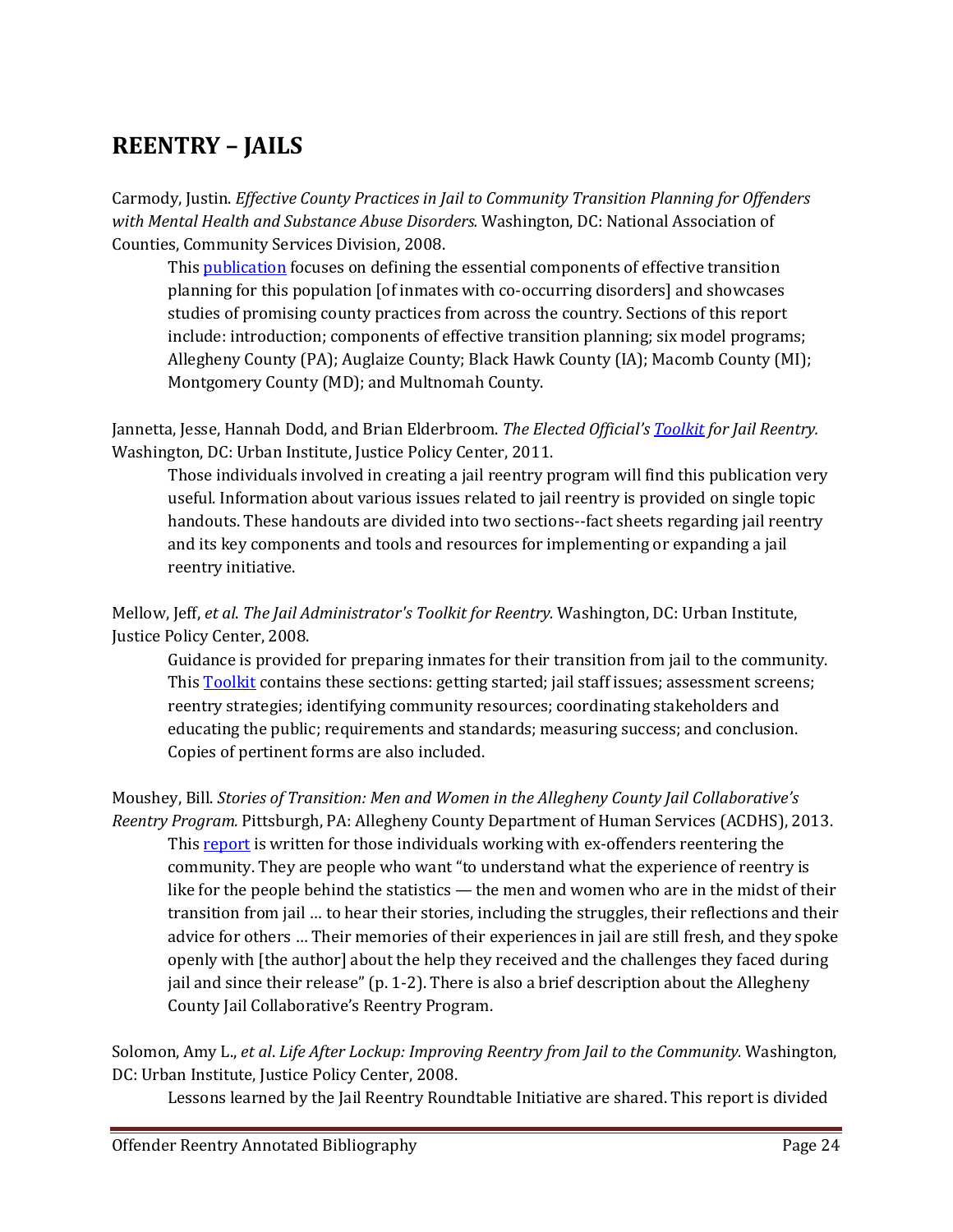into five sections: facts about U.S. jails and the jail population; addressing reentry from jails -- making the most of a short stay; examples from the field; the role of probation in reentry from jail; and looking forward. See Report.

*Transition from Jail to Community Online Learning [Toolkit.](http://nicic.gov/Library/024369)* Washington, DC: National Institute of Corrections, 2010.

This online learning resource is an essential ingredient in the development of programs designed to help offenders reenter the community upon their release from jail. This program contains the following nine modules: getting started; leadership, vision, and organizational culture; collaborative structure and joint ownership; data-driven understanding of local reentry; targeted intervention strategies; screening and assessment; transition plan development; targeted transition interventions; and self-evaluation and sustainability.

*The Transition from Jail to Community (TJC) Initiative.* Washington, DC: Urban Institute and National Institute of Corrections, 2008.

The Transition from Jail to Community (TJC) initiative is described. "The TJC initiative is designed to advance coordinated and collaborative relations between jails and local communities to address reentry, leading to enhanced public safety, reduced recidivism, and improved individual reintegration processes" (p.1). Sections of this document are: introduction; jail transition—challenges and opportunities; the TJC model; system-level elements—leadership, vision, and organizational culture, collaboration and joint ownership, data-driven understanding of local reentry, targeted intervention strategies, and selfevaluation and sustainability; intervention-level elements—screening and assessment, transition plan, targeted interventions, and triage planning; and next steps. [See Report.](http://nicic.gov/library/023331)

Willison, Janeen Buck, Sam Bieler, and KiDeuk Kim. *Evaluation of the Allegheny County Jail Collaborative Reentry Programs: Findings and Recommendations.* New York, NY: Urban Institute, 2014.

"This study evaluates two of Allegheny County (PA)'s programs to improve the successful reintegration of jail inmates following their return to the community. Both programs were designed to reduce re-offending through the use of risk/needs assessment, coordinated reentry planning, and the use of evidence-based programs and practices." Six sections follow an executive summary: introduction; study design; fidelity assessment findings and implications; impact evaluation analysis and findings; summary of findings; and recommendations and action steps. "There is strong and credible evidence that Allegheny County's Second Chance Act reentry programs reduce recidivism as measured by re-arrest. Findings of program impact are coupled with ample evidence of strong program implementation fidelity and adherence to principles of effective intervention for criminal justice populations" (p. ix). [See Report.](http://nicic.gov/library/029518)

Willison, Janeen Buck, Jesse Jannetta, Hannah Dodd, Rebecca S. Neusteter, Kevin Warwick, Kaitlin Greer and Andrea Matthews. *Process and Systems Change Evaluation Findings from the Transition to*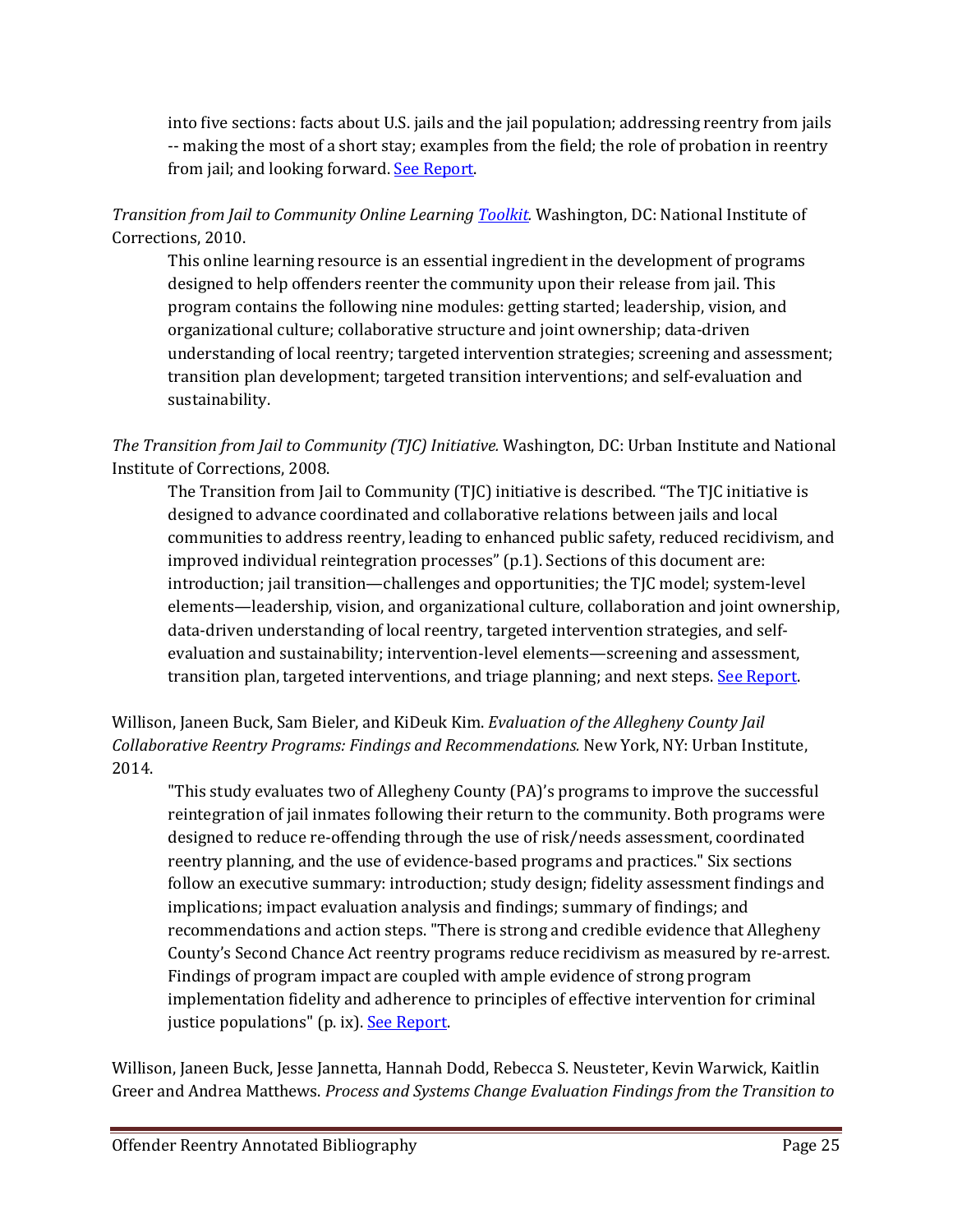*Jail Community Initiative.* Washington, DC: Urban Institute, Justice Policy Center and National Institute of Corrections, 2012.

"In the past decade, attention to the challenges associated with people exiting state and federal prisons has increased tremendously. This increased attention is for good reason, as the impact of prisoner reentry on the well-being of individuals, families, and communities is well documented. Yet for every person released from prison annually, approximately 12 people exit local jails … NIC [National Institute of Corrections] launched the Transition from Jail to Community (TJC) initiative in 2007 to address the specific reentry challenges associated with transition from jail … More comprehensive than a discrete program, the TJC model is directed at long-term systems change and emphasizes a collaborative, communitybased orientation … This report describes the TJC initiative, discusses the implementation experiences in all six learning sites, and presents findings from the implementation and systems change evaluation" (p. 9). Sections of this report include: the TJC model and its development; technical assistance and evaluation approach; model implementation in the learning sites; implementation and systems change approaches and evaluation findings; and conclusion. Appendixes provide: TJC Implementation Roadmap; case flow graphics; Triage Matrix Tool; Core Performance Measures Tool; baseline measures; intervention inventory; and TJC Scale Key. [See Report.](http://nicic.gov/library/026925)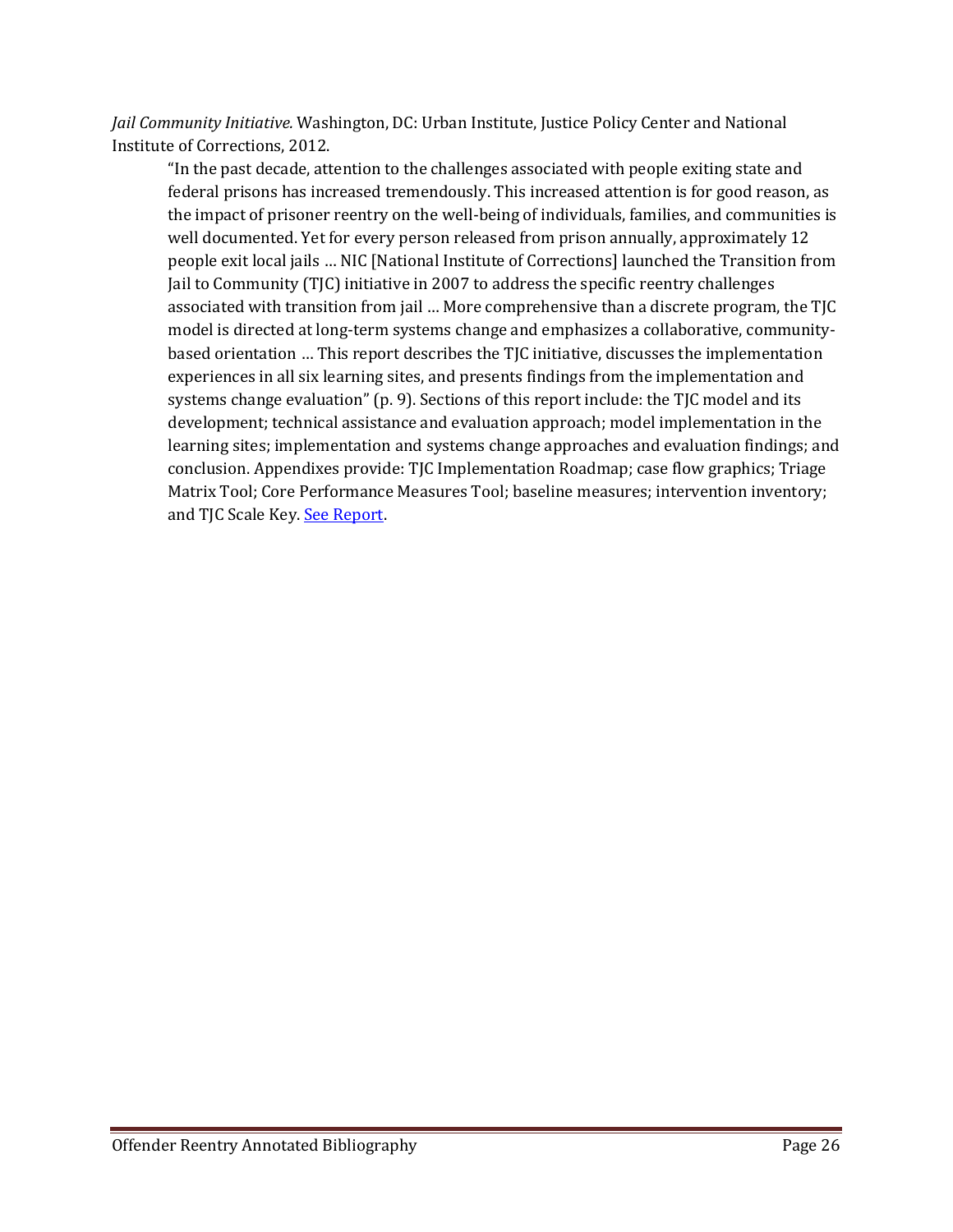# <span id="page-26-0"></span>**REENTRY – PRISONS**

Burke, Peggy B., *et al. TPC Case Management Handbook: An Integrated Case Management Approach.*  Washington, DC: National Institute of Corrections, 2010.

Designed for teams of correctional and non-correctional staff at policy, management, and line staff levels who have been charged with implementing improvements in supervision and case management that support an overall strategy to reduce recidivism and enhance community safety through successful offender reentry. Chapters include: an overview of the Integrated Case Management approach; critical challenges and strengths of the ICM approach; roles and responsibilities of staff; implementation strategy for agencies committing to ICM; and a final word on organizational and cultural change. Available Here.

#### Burke, Peggy B. *TPC Reentry Handbook: Implementing the NIC Transition from Prison to the Community Model.* Silver Spring, MD: Center for Effective Public Policy, 2008.

Developed for a broad range of stakeholders involved in improving reentry practices. Chapters include: transition and reentry—a key public policy issue; the Transition from Prison to the Community (TPC) model; why and how to take on the challenge of transition and reentry—lessons from the eight TPC states; implementing the TPC model; case management—a critical element of the TPC model; TPC performance measurement framework; and emerging issues, challenges, and opportunities. Appendixes include: capsule descriptions of TPC implementation in the eight pilot states; and examples from the implementation efforts of these states—forming and chartering teams, articulating a vision, documenting current population, policy, and practice, improving the use of information, evidence-based practice, identifying targets of change and setting priorities, improving offender management, preparing organizations for change, case management, and emerging issues, challenges, and opportunities. [Available Here.](http://nicic.gov/Library/022669)

#### Grommon, Eric L. *Prisoner Reentry Programs: Penetrating the Black Box for Better Theory and Practice*. El Paso, TX: LFB Scholarly Publishing LLC, 2013.

"The primary purpose of the study was to explore the process of reentry and determine how specific reentry dimensions influenced and were influenced by other reentry dimensions. Most pressing were the reentry dimensions of housing, employment, and substance abuse treatment, aspects of reentry which have been identified as key obstacles to prisoner reintegration that may place individuals at substantial risk for recidivism" (p. 11). The text is comprised of five chapters: the development of reentry knowledge; contextualizing reentry from theory to practice; methodology of the study; study results and findings; and conclusions and recommendations for the future. Also included are the following appendixes: contextual information on broader program evaluation; Sobel Test (1986) of Indirect Effects; and alternative modeling of interaction teams for housing stability and employment stability. "Overall, the results suggest that the stability of housing and employment can directly influence treatment processes and relevant correctional outcome indicators" (p. 136).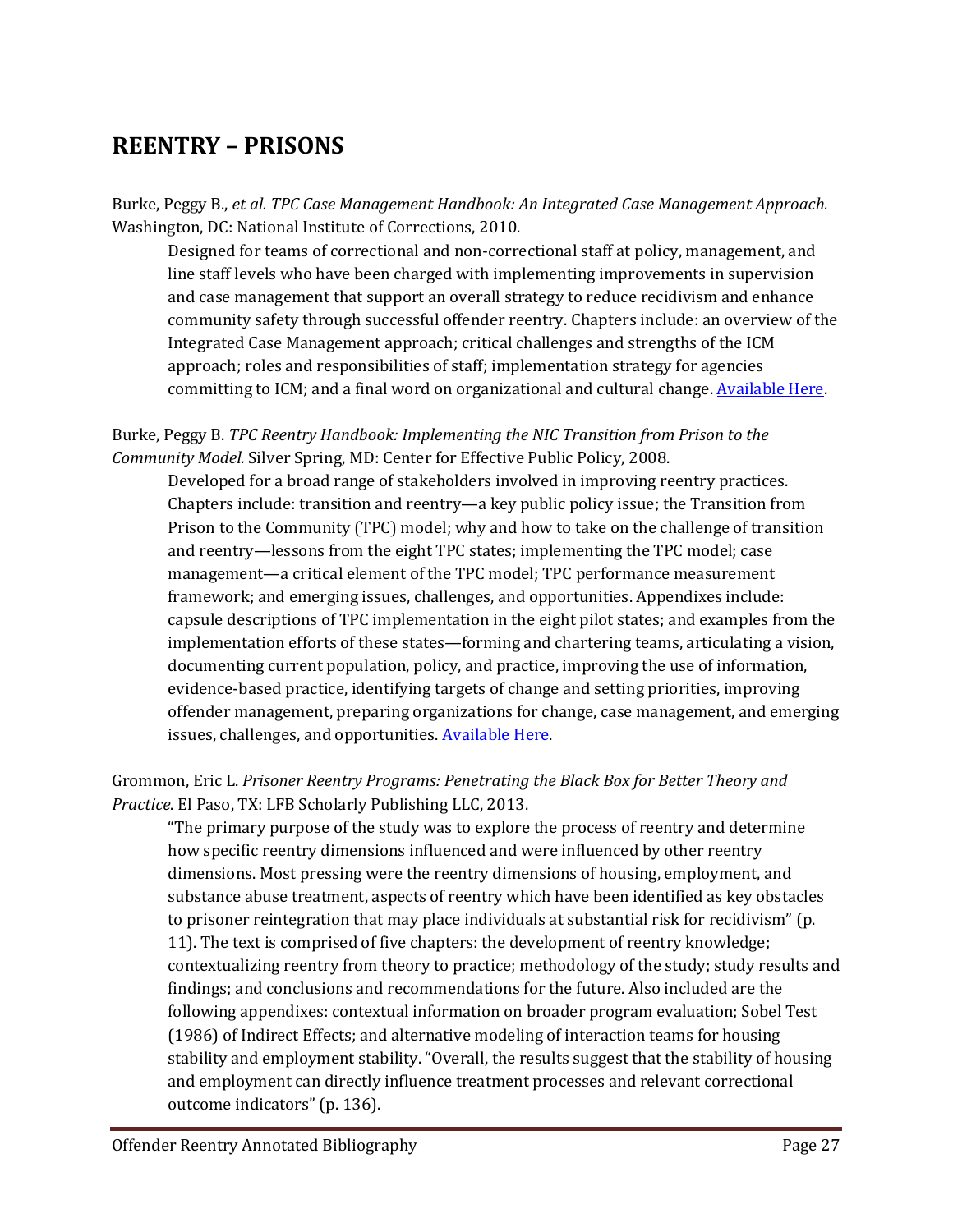Jones, Katherine. *Personal Reentry Guide and Journal*. Lake Harmony, PA: Prisoner Assistant, Inc., 2014.

This [workbook](http://www.lifetimelibertygroup.org/reentry-booklet/) is "based on extensive research in the field of prison reentry and conflict management and is intended to assist inmates in the organization and implementation of reentry preparation" (p. 10). The text is comprised of seven chapters: goal setting; social and emotional health; establishing a presence in society; education planning; financial planning; job and career preparation; and logistics of release day.

*Prison Entrepreneurship Program: 2012 Annual Report and Audited Financials.* Houston, TX: Prison Entrepreneurship Program (PEP), 2013.

This [report](http://nicic.gov/library/027381) provides an overview of Texas' Prison Entrepreneurship Program (PEP). PEP connects convicted felons with the top business executives, MBA students, and investors with the purpose of helping these prisoners succeed in the business world upon their release. Sections comprising this report are: about PEP; 2012 Operations Report; 2012 Impact Report; 2012 Financial Report; 2013 Budget; 2012 Goals; and leadership roster. PEP saves the state of Texas \$50,000 per graduate and results in participants having a 3-year recidivism rate of 5% compared to 23% for the general prison population.

Rhodes, William. *American Prisons Are Not a Revolving Door: Most Released Offenders Never Return.* London. England: London School of Economics and Political Science. American Politics and Policy (LS USAPP), 2015.

"The dominant narrative around recidivism in America is that most released offenders go on to reoffend and return to prison. In new research, William Rhodes argues that this impression is wrong and that two out of every three released offenders never return to prison. He argues that previous estimates about recidivism have failed to take into account the overrepresentation of returnees in prisons. Accounting for this factor, he finds that only 11 percent of offenders return to prison more than once, and that the total time that offenders actually spend in prison is overestimated as well." This article is based on "Following Incarceration, Most Released Offenders Never Return to Prison", from the journal Crime & Delinquency (published online before print September 29, 2014). [See](http://nicic.gov/library/029987)  [Article.](http://nicic.gov/library/029987) 

Siegel, Jonah Aaron. *Prisoner Reentry, Parole Violations, and the Persistence of the Surveillance State*, 2014.

This [dissertation](http://nicic.gov/library/029621) examines how parole revocation impacts offenders' abilities to successfully reenter their communities. Five chapters make up this dissertation: introduction to parole violations and the three stages of prison's revolving door; the role of social service proximity in prisoner reentry—"how neighborhood contextual conditions shape the likelihood that parolees receive violation reports"; institutional sanctions in context—the impact of county-level characteristics on parole outcomes; the effects of shortterm custodial sanctions on labor market outcomes among former prisoners; and conclusion.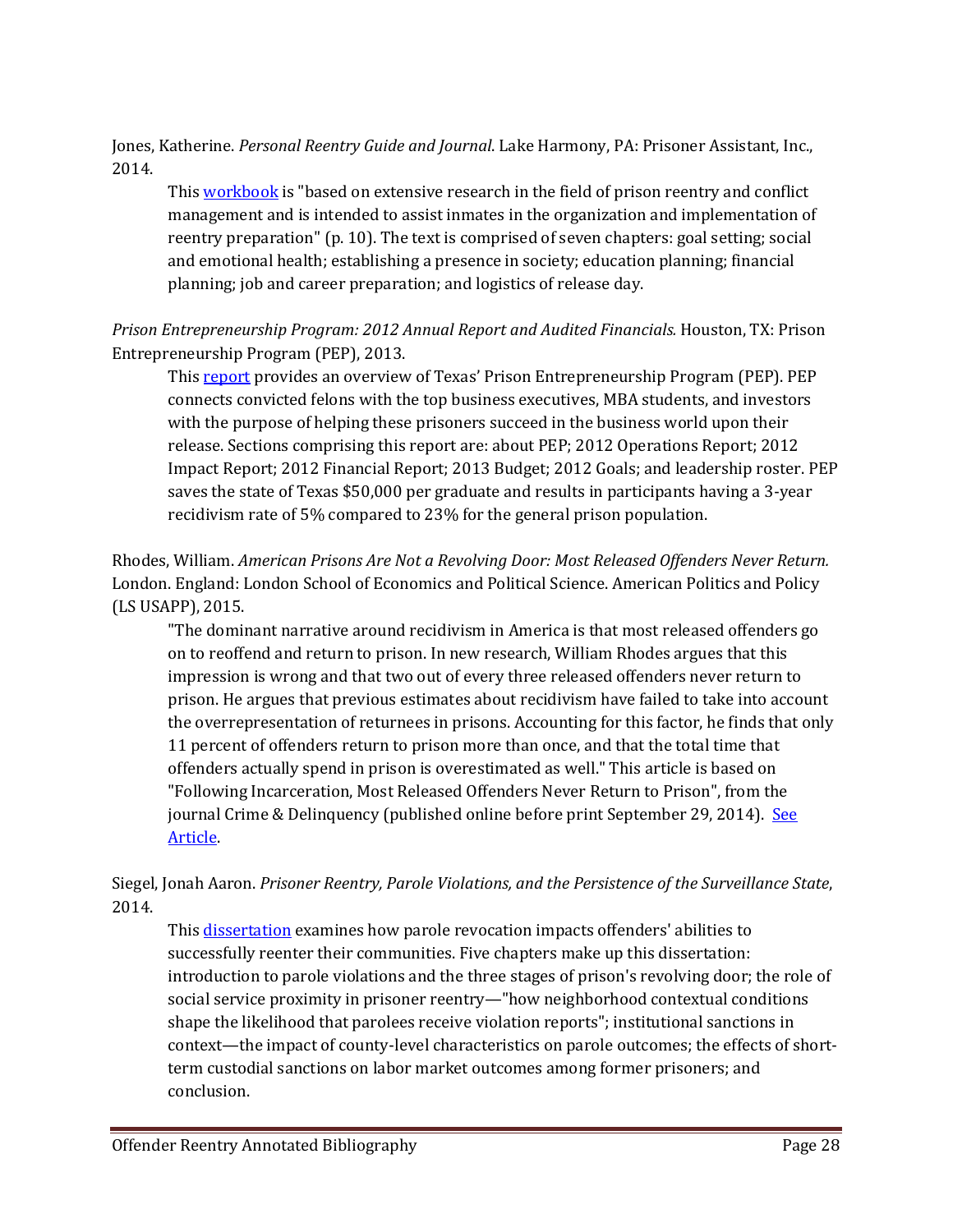Sohoni, Tracy. *The Effect of Collateral Consequence Laws on State Rates of Returns to Prison*, 2014. "In this [dissertation](http://nicic.gov/library/028477) I [Sohoni] examine the effect of states' collateral consequence laws in the categories of voting, access to public records, employment, public housing, public assistance, and driver's licenses… This study is the first one done to address what is known empirically about how certain collateral consequence laws negatively influence the ability of ex-offenders to reenter their communities."

#### Spalding, Ashley. *Improving Reentry in Kentucky through Education and Supports for Inmates and Ex-Offenders*. Berea, KY: Kentucky Center for Economics Policy (KCEP), 2013.

"Good jobs help ex-offenders avoid re-incarceration. Education and supports in prison can increase employment options after release and therefore reduce recidivism. But with low educational backgrounds and limited access to education both during and after incarceration, ex-offenders face significant barriers to gainful employment and successful reentry" (p. 2). Thi[s report](http://kypolicy.org/dash/wp-content/uploads/2013/08/Improving-Reentry-in-Kentucky-Report.pdf) explains the importance for inmates to further their education, in many instances earn a General Educational Development (GED) diploma, in order to be successful in getting a job after they are released from incarceration. Employment options can also be dependent upon the availability of support services for ex-offenders in the community. Topics discussed include: Kentucky's inmate population; educational attainment levels of Kentucky DOC inmates released in 2013; the importance of education and supports to reentry; Kentucky's approach to education and supports for offenders and ex-offenders.

#### *State of Recidivism: The Revolving Door of America's Prisons.* Washington, DC: Pew Center on the States, 2011.

Anyone concerned with keeping ex-offenders out of prison or jail, be they correctional professionals or concerned community members, should read this publication. "This [report](http://nicic.gov/Library/024981) seeks to elevate the public discussion about recidivism, prompting policy makers and the public to dig more deeply into the factors that impact rates of return to prison, and into effective strategies for reducing them" (p. 1). Sections following an executive summary are: introduction—recidivism as a performance measure, overview of the study, and what a recidivism rate is; a closer look at recidivism rates—new figures show steady national recidivism rate, states vary widely, and how recidivism rates have changed; unpacking the numbers—how sentencing impacts recidivism rate, how community corrections policy impacts recidivism rate, and examples of how three states dealt with recidivism; and improving public safety and cutting correctional costs—strategies for successfully reducing recidivism, resources for developing effective reentry and supervision strategies, and a promising start.

Taxman, Faye S. "The Cattle Call of Reentry: Not all Processes are Equal." *Criminology & Public Policy,* 10: 925–937, 2011.

With budget crunches capturing the attention of state and local governments, the affordability of long prison (jail) sentences is being questioned. States have taken daring steps to use early release tactics, with the expectations that such moves will both save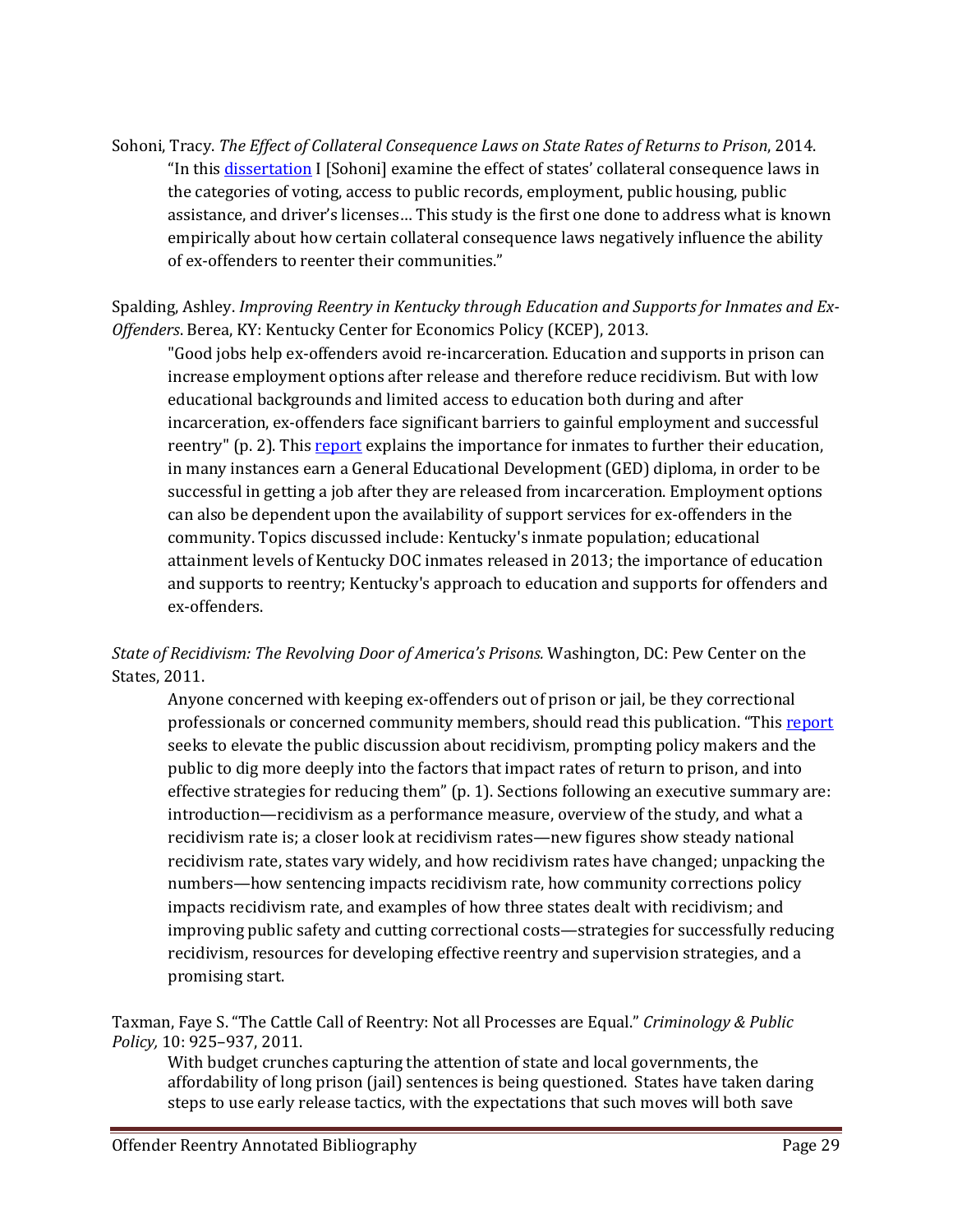money and reduce recidivism. Kevin A. Wright and Jeffrey W. Rosky (2011, this issue) explored the impact of early release efforts in one state. Not surprisingly, the results are disappointing in that those individuals who were released early were more likely to recidivate than those who served their time. Wright and Rosky point to several explanations, including the potential actions of parole officers and other attributes covered under the umbrella of "criminal justice thermodynamics" where the mechanics of the criminal justice system continue working in such a fashion to "backfire." The findings of this study are predictable – early releases are more likely to recidivate – and those thrust back into society without preparation are doomed to fail. In this essay, I consider the importance of the messages that are attached to different policy initiatives, the messages that basically support the cattle call that "all things *should* work." Unless we focus on the messages and the "punitive culture," most of our efforts will fail to reform the justice system or people involved in justice environments. [\[Abstract](http://onlinelibrary.wiley.com/doi/10.1111/j.1745-9133.2011.00780.x/abstract) from Author]

Taxman, Faye S., *et al. What Works in Residential Centers Monographs.* Fairfax, VA: George Mason University, 2010.

Thi[s series of monographs](http://nicic.gov/Library/025266) "examines the impact of participation in a RRC [Residential Reentry Center] on federal offender release outcomes" (p. 2). RRCs assist in the transition of offenders from prison to the community. The series contains eight reports: Executive Overview: What Works in Residential Reentry Centers; Report 1: What Is the Impact of "Performance Contracting" on Offender Supervision Services?; Report 2: Measuring Performance- The Capacity of Residential Reentry Centers (RRCs) to Collect, Manage, and Analyze Client-Level Data; Report 3: What Organizational Factors Are Related to Improved Outcomes?; Report 4: How Do Staff Hiring, Retention, Management and Attitudes Affect Organizational Climate and Performance in RRCs?; Report 5: What Services Are Provided by RRCs?; Report 6: Technical Violation Rates and Rearrest Rates on Federal Probation after Release from an RRC; and Report 7: Site Visits. The rearrest rate for offenders who participated in RRCs is 13 % while technical violations that ended in revocation of supervised release is 23.5%.

*Veterans and Criminal Justice: A Review of the Literature.* San Francisco, CA: Swords to Plowshares, Institute for Veteran Policy, 2012.

A [review](http://www.swords-to-plowshares.org/wp-content/uploads/Veterans-and-Criminal-Justice-A-Review-of-the-Literature-2012.pdf) of articles written since 1990 which outlines a historical framework for psychological issues in veterans as well as treatment interventions for those exhibiting criminal behavior. Research cites up to 56,000 veterans are released from state and federal prisons each year, and at least 90,000 veterans are released each year from city and county jails.

*Virginia Adult Re-entry Initiative: The Four Year Strategic Plan: Executive Summary: July 2010 - June 2014.* Richmond: Virginia Department of Corrections, 2011.

Those agencies needing to create a strategic plan for their own reentry programs will find common elements in this plan that they can use. Sections of this executive summary are: background; development of the Virginia Adult Re-entry Initiative (VARI) strategic plan; VARI strategic plan summary—vision, mission, principles, goals, service components (i.e.,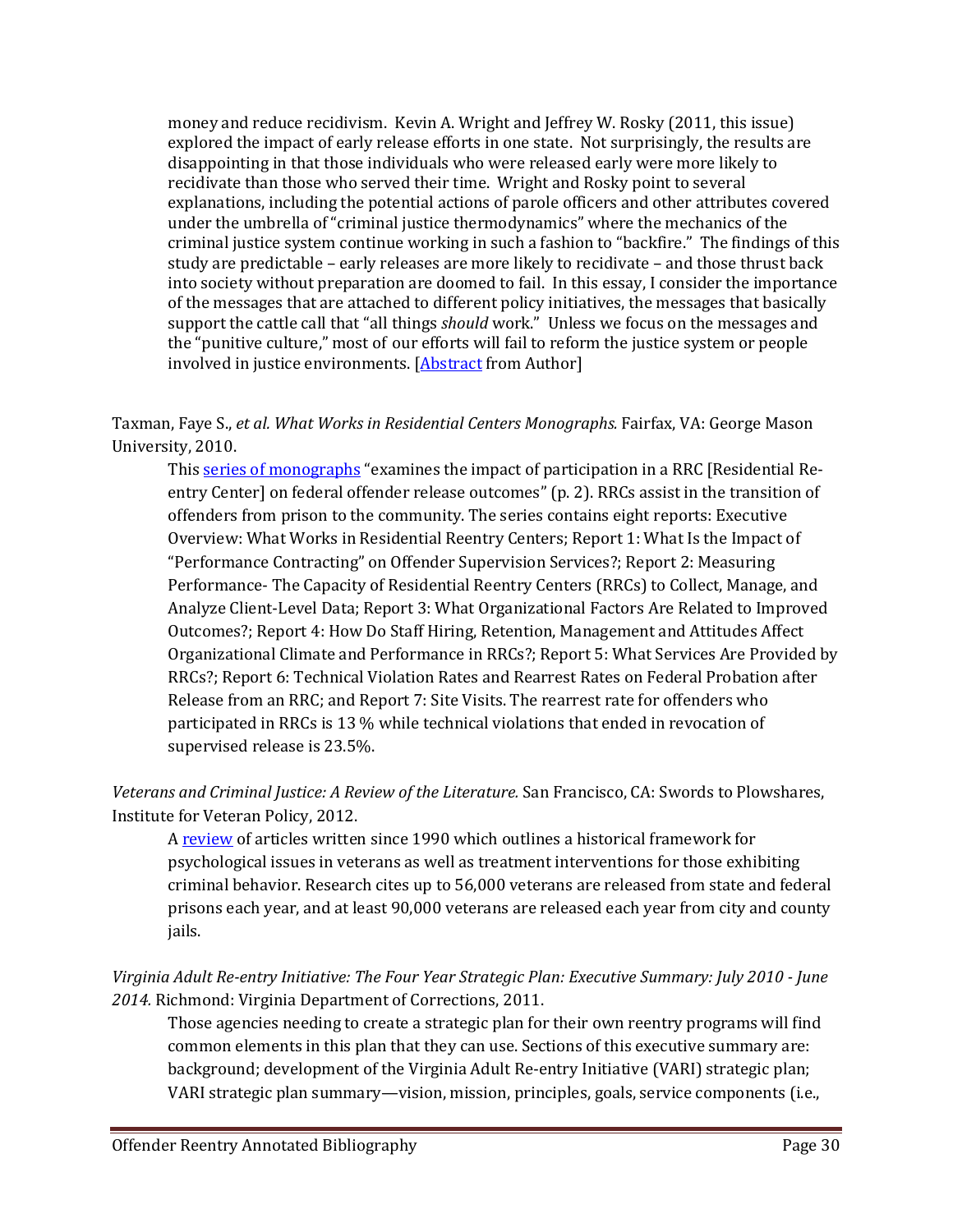first contact, reception, on-going assessment and case planning, programs and services, reentry service continuum from less than five years before release to lifers, the three phases of re-entry preparation, community supervision, and special populations; and concluding comments. Related flow charts also provided include: the Virginia re-entry structure; Transition from Prison to the Community (TPC) model; Virginia adult re-entry program model; programs and re-entry; and correctional control and offender personal responsibility. [See Report.](http://www.vadoc.virginia.gov/documents/reentryInitiativeExecSummary.pdf)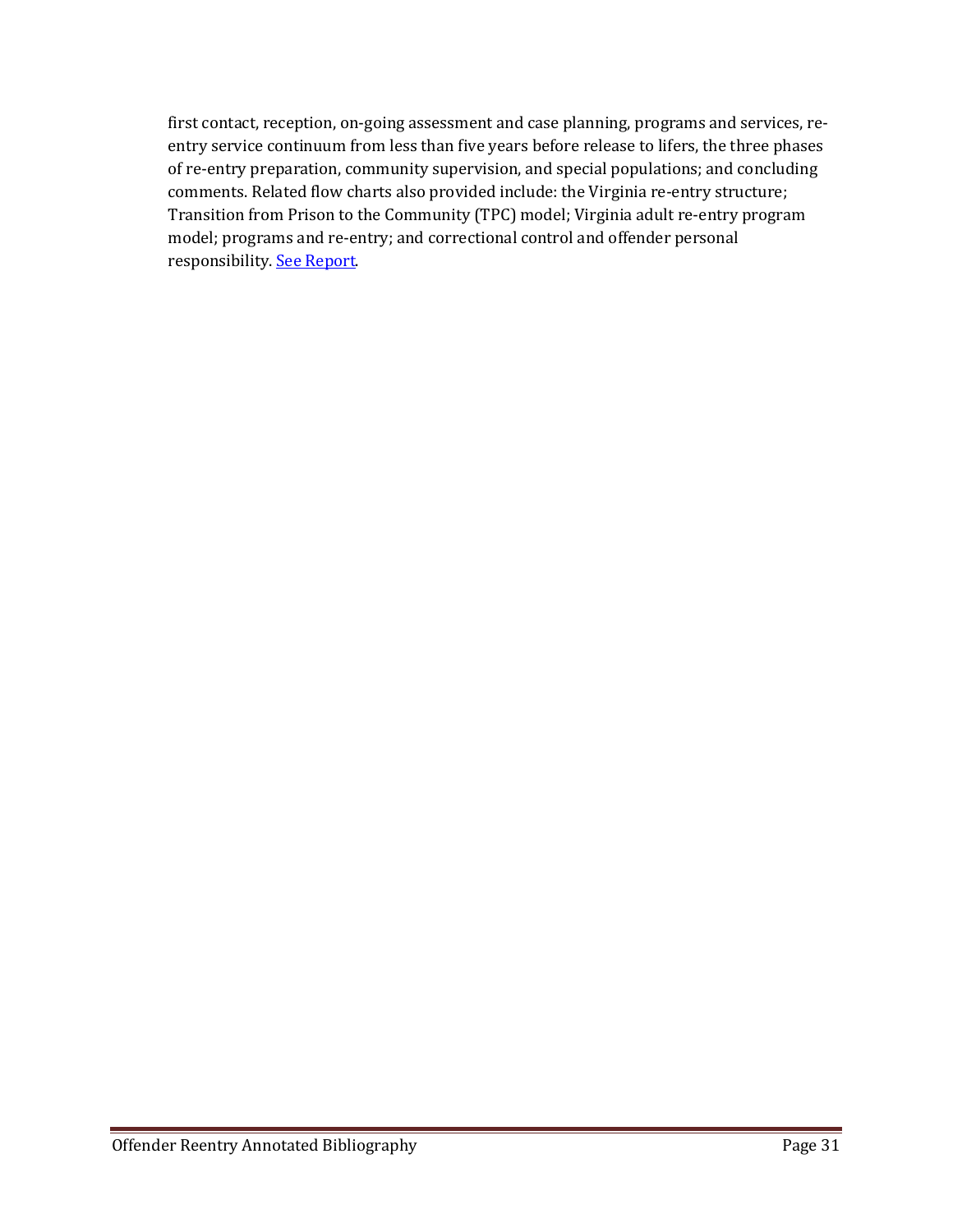# <span id="page-31-0"></span>**REENTRY – VICTIMS OF CRIME**

Bobbitt, Mike, Robin Campbell, and Gloria L. Tate. *Safe Return: Working Toward Preventing Domestic Violence When Men Return from Prison.* New York: Vera Institute of Justice, 2006.

Observations from a roundtable on the prevention of intimate partner violence perpetrated by individuals recently released from prison are reported. This publication covers: what is known about domestic violence and prisoner reentry; domestic violence among African Americans experiencing poverty; convening the roundtable discussions; selecting roundtable participants; key themes -- institutional resistance to dealing with domestic violence and reentry, when and how to add domestic violence work to current reentry efforts, supporting women and their children in the reentry process, building cultural competence and dealing with distrust of authorities, and integrating coordinated community responses into reentry plans; sheriff's anti-violence effort; African American program; what cultural competence is; roundtable participants -- where their practices are now; and summary and conclusion. [View Report.](http://www.safereturn.info/prison-parole-roundtables)

Brisbin, Lorie, et al. 2015. *Offender Reentry: The Value of Victim Involvement*. [Internet Broadcast.] Microsit[e Available Here.](http://info.nicic.gov/orvi/)

This three-hour national discussion and broadcast by the National Institute of Corrections (NIC) focuses on the unique opportunities and challenges of including victims in the offender reentry process. Current points in the criminal justice reentry continuum where victims can and should have a voice are explored. By including victims we can obtain more balanced information about the offender and their offense history which can positively impact reentry decisions. This approach can result in better outcomes for the community, offenders and victims through enhanced offender accountability, increased victim satisfaction, and community safety. During this program, presenters will: identify the value of involving victims throughout the offender reentry process, while ensuring victims' rights are addressed; address corrections professionals concerns regarding interacting with victims and addressing issues of confidentiality; provide tips, tools and strategies for integrating victims into the reentry process; and identify resources, collaborative partnerships and funding opportunities for including victims in reentry programs.

*Creating a Victim Focus: A Guide to Working with Victims During Offender Reentry*, Undated. Every year in the United States, over half a million inmates are released from prison. Every day, thousands of these inmates return to the community. For most inmates who are released, there are victims who have serious concerns about their offender's reentry into society. The victims may be frightened and need help to feel safe. They may wonder about their rights and need help accessing those rights. They may simply want support and need help getting the services that are available to them. Victims have already gone through a lot; it is important not to re-victimize them by ignoring their rights and their needs during an offender's reentry[. View Report.](http://www.navspic.org/policies/Creating%20A%20Victim%20Focus%20--%20During%20Offender%20Reentry.pdf)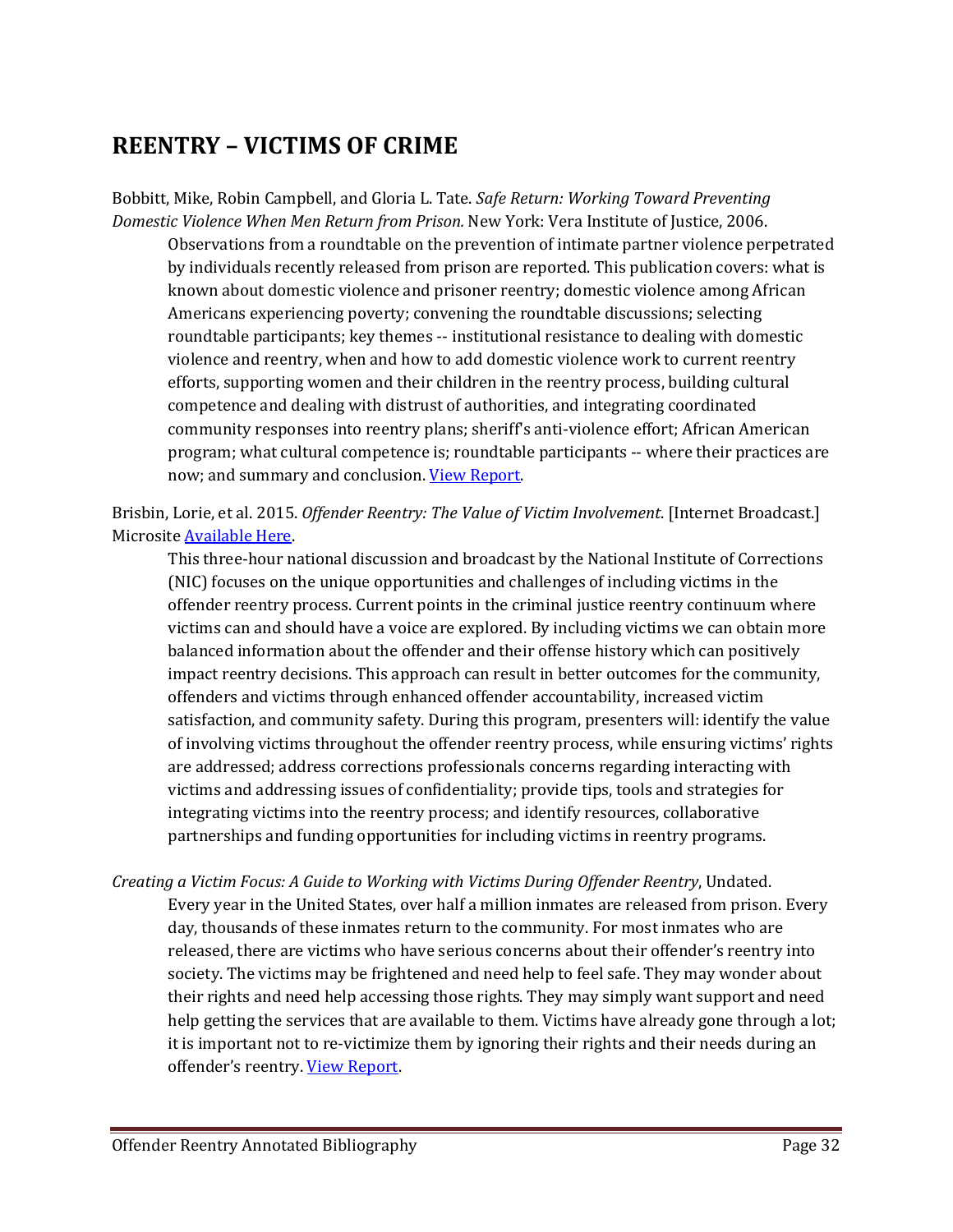Listwan, Shelley Johnson, Dena Hanley, and Mark Colvin. *The Prison Experience and Reentry: Examining the Impact of Victimization on Coming Home.* Washington, DC: National Institute of Justice, 2011.

The impact of prison victimization on how an offender behaves when released back into the community is examined. Sections following an abstract include: executive summary; introduction; review of the relevant literature; methodology; results for design and sample selection, prison victimization data, characteristics of selected victimization incidents, and re-entry outcomes; conclusion; and implications for policy and practice. A few of the observations made from the research are: about 58% of the sample experienced victimization; 97.9% witnessed someone being victimized; victims did take advantage of prison-based treatment; and younger offenders are more likely to be victims. "Ultimately, however, prison violence and subsequently re-entry outcomes, are likely to be impacted from a structured and deliberate response utilizing best practices in the areas of assessment and treatment" (p. 102). [See Report.](http://nicic.gov/Library/026041)

Seymour, Anne. *The Victim Role in Offender Reentry*. Washington, DC: National Institute of Corrections (NIC), 2013. DVD, 28 minutes. Order [here.](http://nicic.gov/contact/ask.aspx) [Cuff Key to Door Key.]

This "session will describe the core victim's rights that are relevant to reentry, Identify victims' and survivor's most important needs that can be addressed through reentry programs, and look at how to build partnerships between victims' service providers, justice officials, and community members."

*Vision 21: Transforming Victim Services Final Report,* 2013.

The goad for [this report] is simple yet profound: to permanently alter the way we treat victims of crime in America. The Office for Victims of Crime (OVC) at the Office of Justice Programs, U.S. Department of Justice, and many others who work in the victim assistance field recognize the need for a better way to respond to crime victims. We seek a comprehensive and systemic approach, drawing from a wide range of tangible yet difficult to access resources, including legislation, more flexible funding, research, and practice, to change how we meet victims' needs and how we address those who perpetrate crime. We have heard the call for a better way, and it is our fervent hope that Vision 21 creates that path. [http://ovc.ncjrs.gov/vision21/pdfs/Vision21\\_Report.pdf](http://ovc.ncjrs.gov/vision21/pdfs/Vision21_Report.pdf)

*Voice of the Victim*: [A Perspectives Spotlight Issue,](http://www.appa-net.org/eweb/docs/appa/pubs/Perspectives_2012_Spotlight.pdf) 2012.

This special edition provides a collection of articles to support community corrections professionals in incorporating victims' rights and services into daily practice. This issue reflects on ways to promote restitution collection, timely notifications, and other sources of support to victims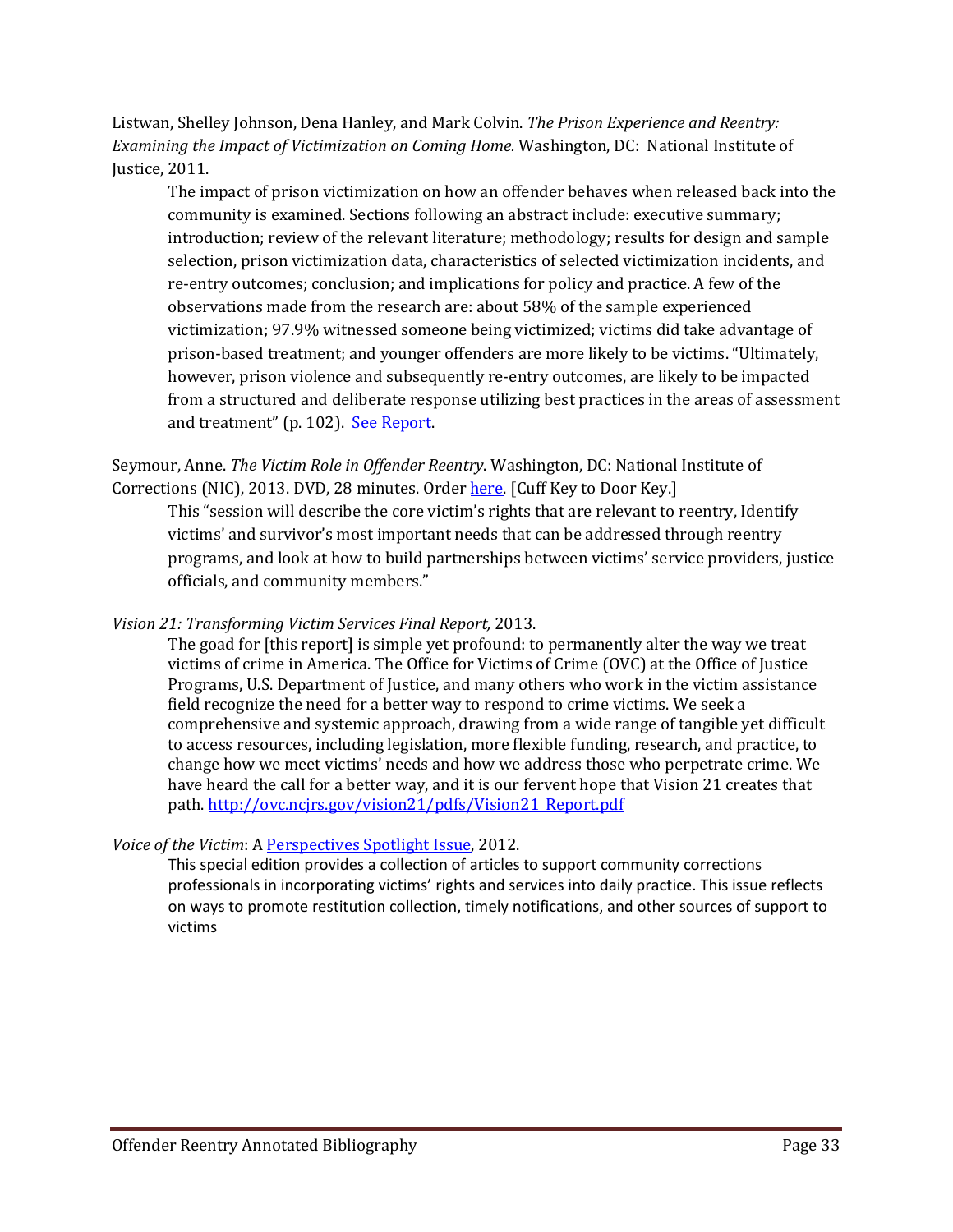# <span id="page-33-0"></span>**REENTRY – COMMUNITY AND FAMILY SUPPORT**

Bilchik, Shay, *et al*. *Family Engagement in Reentry for Justice-Involved Youth.* New York: National Reentry Resource Center, 2010.

Four presentations regarding the need for families to be involved in the reentry process for released youth are contained in this document. The presentations include: the Family Justice Program—defining family broadly, strength-based approach, impact of family and other social support on reentry outcomes, youth voices, juvenile corrections staff survey, probation and correctional leaders survey, and youth genograms; a family-focused approach to juvenile corrections—California Department of Correction and Rehabilitation Division of Juvenile Justice; engaging families in the community—Adolescent Portable Therapy (APT); and a movement of change—national examples of integrating a familyfocused, strength-based approach. See Report.

Brophy, Kathleen, Mara D'Amico, and Ashley Jones. *The State of the Re-Entry Service Community in Little Rock: White Paper of Analysis and Recommendations.* Little Rock, AK: University of Arkansas, Clinton School of Public Service, 2013.

"This project analyzed the best practices of organizing a service community around the distinct barriers that ex-offenders face as they transition from a correctional institution into the community. The research team focused on the burgeoning re-entry service community in Little Rock, Arkansas, which is developing to meet the needs of a growing ex-offender population. This project fit evidence-based models into the Little Rock context in order to guide service community development to create an efficient network of providers." (p. 4) Findings from this study offer valuable strategies for implementing or improving your own offender reentry program. Sections following an executive summary/abstract include: introduction to re-entry concept and re-entry industry concept; barriers to re-entry; Little Rock re-entry and its current state of affairs—SWOT analysis, strengths, and weaknesses; best practices and recommendations for pre-release, service coordination, quality of care, and community outreach; and conclusion. See White Paper.

#### Crayton, Anna, *et al*. *Partnering with Jails to Improve Reentry: A Guidebook for Community-Based Organizations.* Washington DC: Urban Institute, 2010.

Anyone looking to create a partnership between a community-based organization (CBO) and a jail reentry program will find this publication very helpful. This [guidebook](http://nicic.gov/Library/024702) is divided into these sections: introduction; understanding the big picture, incarceration and jail reentry; developing and sustaining a partnership with the local jail; working with the jail population and in the jail environment; examples of strong partnerships between CBOs and jails; resources for the field; and conclusion. Appendixes provide sample memoranda of understanding, sample release of information forms, and partnership profiles.

*Engaging Fathers for Successful Reentry: Research, Tips, and Best Practices*. Germantown, MD: National Fatherhood Initiative, 2011.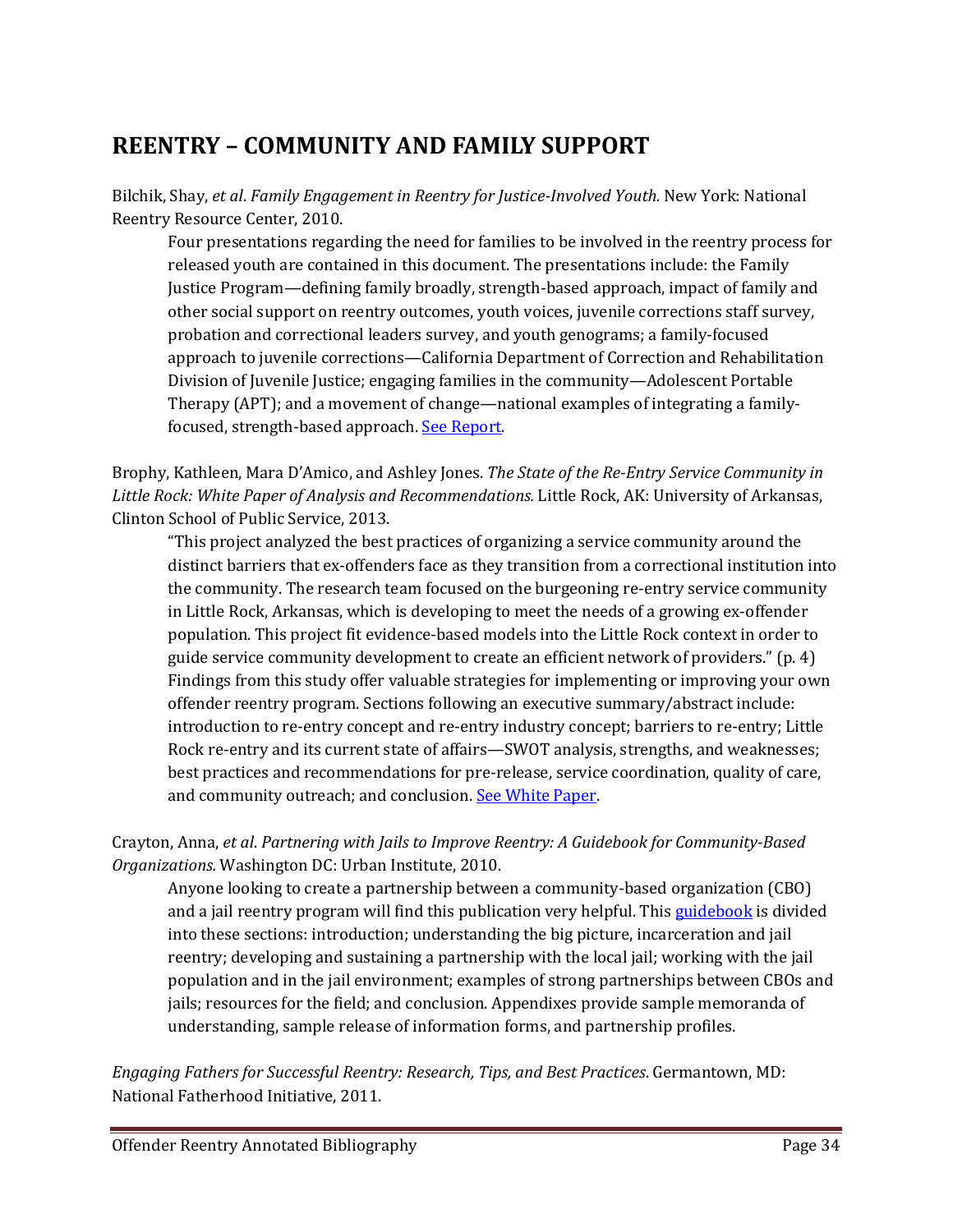A selection of fact sheets "connect the dots between eight of the most significant reentry challenges and the need to engage incarcerated and reentering fathers in becoming better dads" (p. 3). Thi[s report](http://nicic.gov/Library/025155) covers housing, employment, marriage and relationships, substance abuse, mentoring and community support, child support, involving moms, and domestic violence.

Fontaine, Jocelyn, Douglas Gilchrist-Scott, Megan Denver, and Shelli B. Rossman. *Families and Reentry: Unpacking How Social Support Matters.* New York, NY: Urban Institute. Safer Return Demonstration Project, 2012.

Individuals looking for information about how to engage families in an ex-offender's reentry efforts should read this report. The "goal of the research study was to add to the literature on whether and how family and social support networks are vehicles for practitioners and policymakers to reduce recidivism and lead to better reintegration outcomes" (p. iv). Sections following an executive summary include: introduction—importance of families in the reentry process, Safer Return Demonstration Process, study overview, and road map for the current report; Safer Return's case management approach—preliminary process evaluation findings; data sources and evaluation methodology; portrait of family members of returning prisoners in two Chicago communities; changes in family experiences and outcomes over time; analyses of the association between family support and recidivism; and conclusion and tentative implications. It is extremely difficult to get families involved in the reentry process. [See Report.](http://www.urban.org/research/publication/families-and-reentry-unpacking-how-social-support-matters)

Gaebler, Helen. *Criminal Records in the Digital Age: A Review of Current Practices and Recommendations for Reform in Texas*. Austin, TX: University of Texas, School of Law, William Wayne Justice Center for Public Interest Law, 2013.

"It is time to broaden the reentry discussion and take a comprehensive look at how criminal records are accessed, disseminated, and utilized in this digital age and to find ways to make the criminal justice system more effective at providing meaningful opportunities for successful and lasting reintegration into our communities" (p. 2). This [report](http://nicic.gov/library/027251) explains how access to criminal records can damage efforts for successful reentry and provides suggestions on how to solve this challenge. Eight sections follow an executive summary: introduction; the problem—criminal records and collateral consequences; an outdated system—open access to criminal records; why people care—public safety and liability reconsidered; how criminal records are accessed and used in Texas; examples of other states' efforts to limit access to and use of criminal records; ten recommendations; and conclusion.

Gordon, Steve. *Purposeful Neighboring: Creating Reentry-Ready Communities*. Bethany, OK: Strategic Reentry Group (SRG), 2013.

"Purposeful Neighboring: Creating Reentry-Ready Communities is not intended to be a long, academic book. It is rather a practical book birthed in the fires of providing prisoner reentry services at the local, county, and state levels. Hopefully, it will inspire to you see the real problem and be a part of the real solution … My basic premise is that reentry is NOT the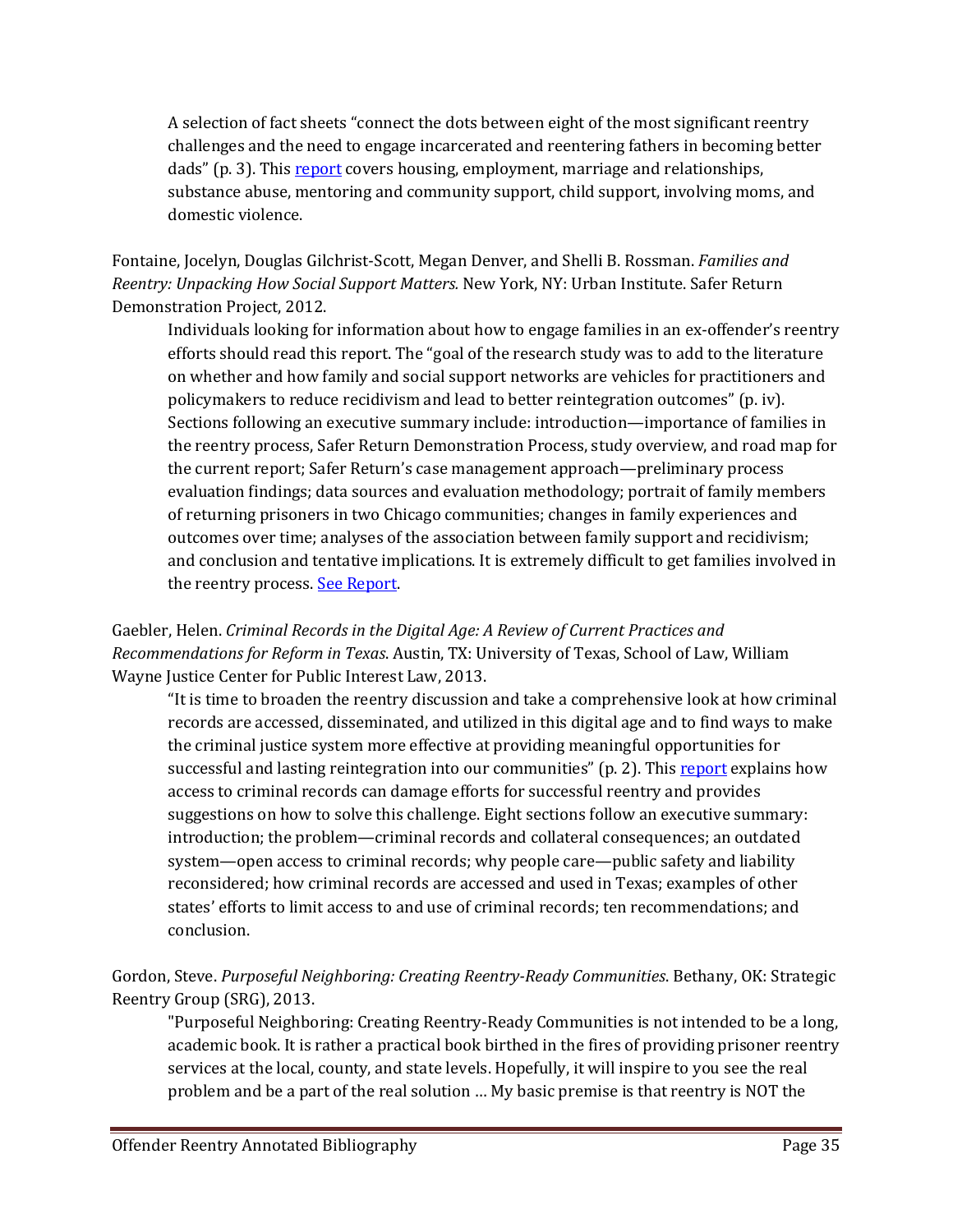responsibility of the local department of corrections – it is EVERYONE'S responsibility. Until our communities step up and own the responsibility for reintegrating ex-offenders back into the fabric of society, the bitter cycle of recidivism will continue" (p. 5). This [publication](http://nicic.gov/library/029704) explains how. Seven chapters comprise this document: whether we really want reentry; understanding recidivism; the reentry reformation; the vision for a reentry-ready community; how to run a local prisoner reentry coalition; fitting it into the larger plan; and the National Reentry Resource Directory.

Morenoff, Jeffrey D. and David J. Harding. *Incarceration, Prisoner Reentry, and Communities.* Annual Review of Sociology, 2014.

Since the mid-1970s the United States has experienced an enormous rise in incarceration and accompanying increases in returning prisoners and in post-release community correctional supervision. Poor urban communities are disproportionately impacted by these phenomena. Thi[s review](http://www.ncbi.nlm.nih.gov/pmc/articles/PMC4231529/) focuses on two complementary questions regarding incarceration, prisoner reentry, and communities: (1) whether and how mass incarceration has affected the social and economic structure of American communities, and (2) how residential neighborhoods affect the social and economic reintegration of returning prisoners. These two questions can be seen as part of a dynamic process involving a pernicious "feedback" loop, in which mass incarceration undermines the structure and social organization of some communities, thus creating more criminogenic environments for returning prisoners and further diminishing their prospects for successful reentry and reintegration.

Nellis, Ashley, Richard Hooks Wayman, and Sara Schirmer. *Back on Track: Supporting Youth Reentry from Out-of-Home Placement to the Community.* Washington, DC: U.S. Department of Justice, Office of Juvenile Justice and Delinquency Prevention, 2009.

"Public safety is compromised when youth leaving out-of-home placements are not afforded necessary supportive services upon reentering their communities and are therefore at great risk to recidivate into criminal behavior" (p.5). This [report](http://nicic.gov/Library/024165) provides guidance and recommendations for achieving successful reentry services and programs. Sections following an executive summary are: introduction; characteristics of reentry youth; collateral consequences associated with out-of-home placement; essential components of youth reentry services; effective outcomes for youth reentry; federal support for reentry in the child welfare system; principles for effective youth reentry; and recommendations for federal leadership in youth reentry.

Roman, Caterina G. and Nathan Link. *Child Support, Debt, and Prisoner Reentry: Examining the Influences of Prisoners' Legal and Financial Obligations on Reentry. Final Report to the National Institute of Justice.* Philadelphia, PA: Temple University, 2015.

Former prisoners are increasingly facing the burden of financial debt associated with legal and criminal justice obligations in the U.S., yet little research has pursued how theoretically or empirically—the burden of debt might affect key outcomes in prisoner reentry. To address the limited research, we examine the impact that having legal child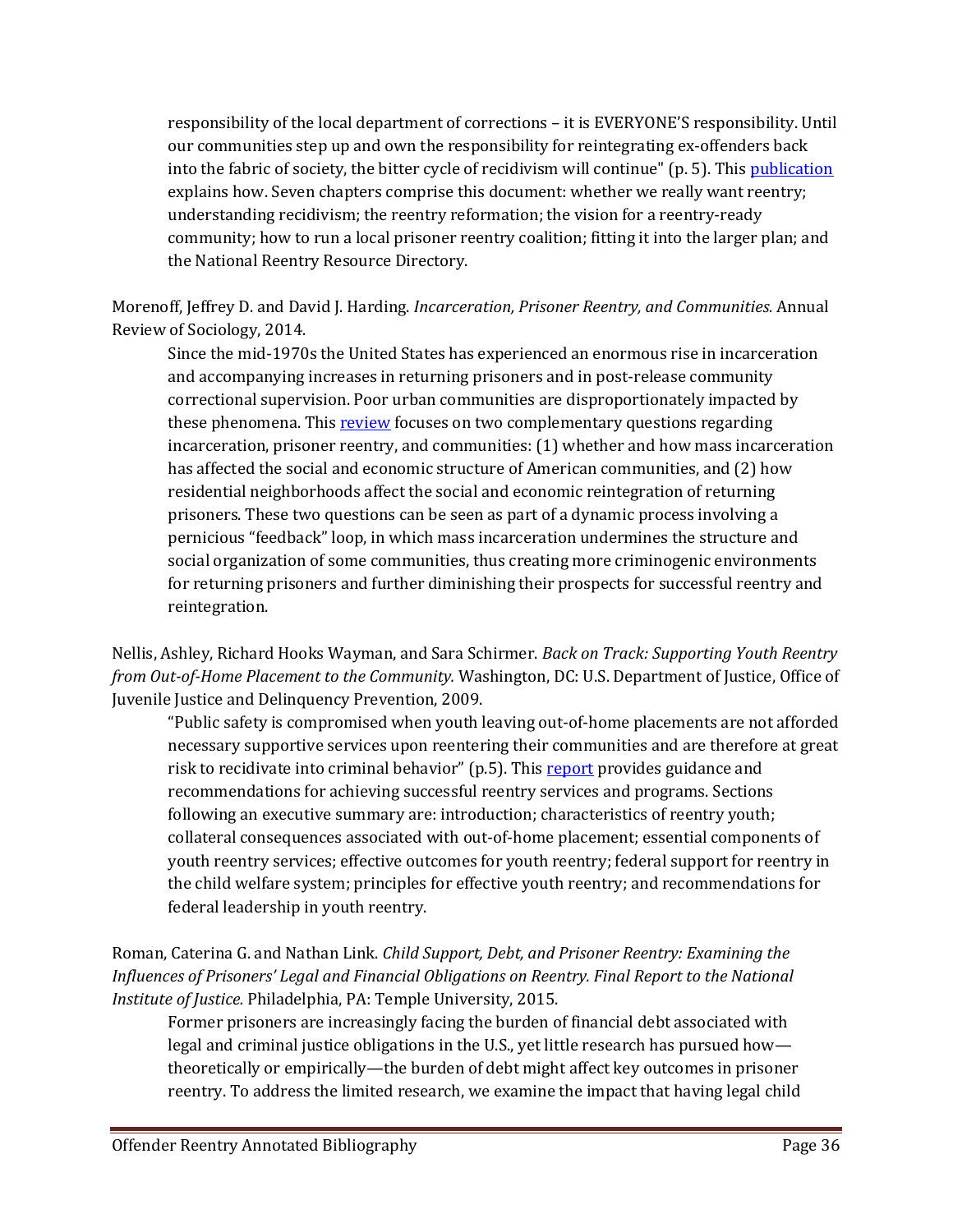support (CS) obligations has on employment and recidivism using data from the Serious and Violent Offender Reentry Initiative (SVORI). In this report we describe the characteristics of adult male returning prisoners with child support orders and debt, and examine whether participation in SVORI was associated with greater services receipt than those in the comparison groups (for relevant services such as child-support services, employment preparation, and financial and legal assistance). [See Report.](https://www.ncjrs.gov/pdffiles1/nij/grants/248906.pdf)

Shanahan, Ryan, and Sandra Villalobos Agudelo. *Close to Home: Building on Family Support for People Leaving Jail.* New York: Vera Institute of Justice, Family Justice Program, 2011.

Most research and programming about incarcerated people and their family support systems focus on prison settings. Because jail is substantially different from prison—most notably, time served there is usually shorter—it is not clear that policies and practices that work in prisons can be applied successfully in jails. This [report](http://www.vera.org/content/close-home-building-family-support-people-leaving-jail) describes the Family Justice Program's Close to Home project, which implemented the Relational Inquiry Tool (RIT)—a series of questions originally designed for and tested in prisons to stimulate incarcerated people's thinking about supportive family members as a resource—in three jails in Maryland and Wisconsin. The report also discusses the results from qualitative and quantitative research at the three facilities, aimed at gauging the attitudes of jail staff, incarcerated men and women, and family members toward the RIT.

Willison, Janeen Buck, Diana Brazzell, and Kim KiDeuk. *Faith-Based Corrections and Reentry Programs: Advancing a Conceptual Framework for Research and Evaluation.* Washington, DC: Urban Institute, Justice Policy Center and National Institute of Corrections, 2011.

Answers to questions regarding what a faith-based program is and how "faith" operates in that program are sought. This [report](http://nicic.gov/library/025853) is useful to those individuals tasked with classifying a program as faith-based and eventually evaluating that program. Findings are given for: description of the sample--respondent and program backgrounds; program operations- target population, caseload characteristics, eligibility criteria, and referral sources; operational capacity—staffing and funding; and faith and spirituality in programming and activities—activities, program identify, mission and operation, and outcomes. Faith-based (a label used more often by the three Abrahamic faiths—Christian, Jewish, and Islamic) and spiritually-based (used most often by non-Abrahamic faiths) programs "are differentiated by the manner and degree to which faith and spirituality intersects around four dimensions: program identity; religious activities; staff and volunteers; and key outcomes" (p. iii).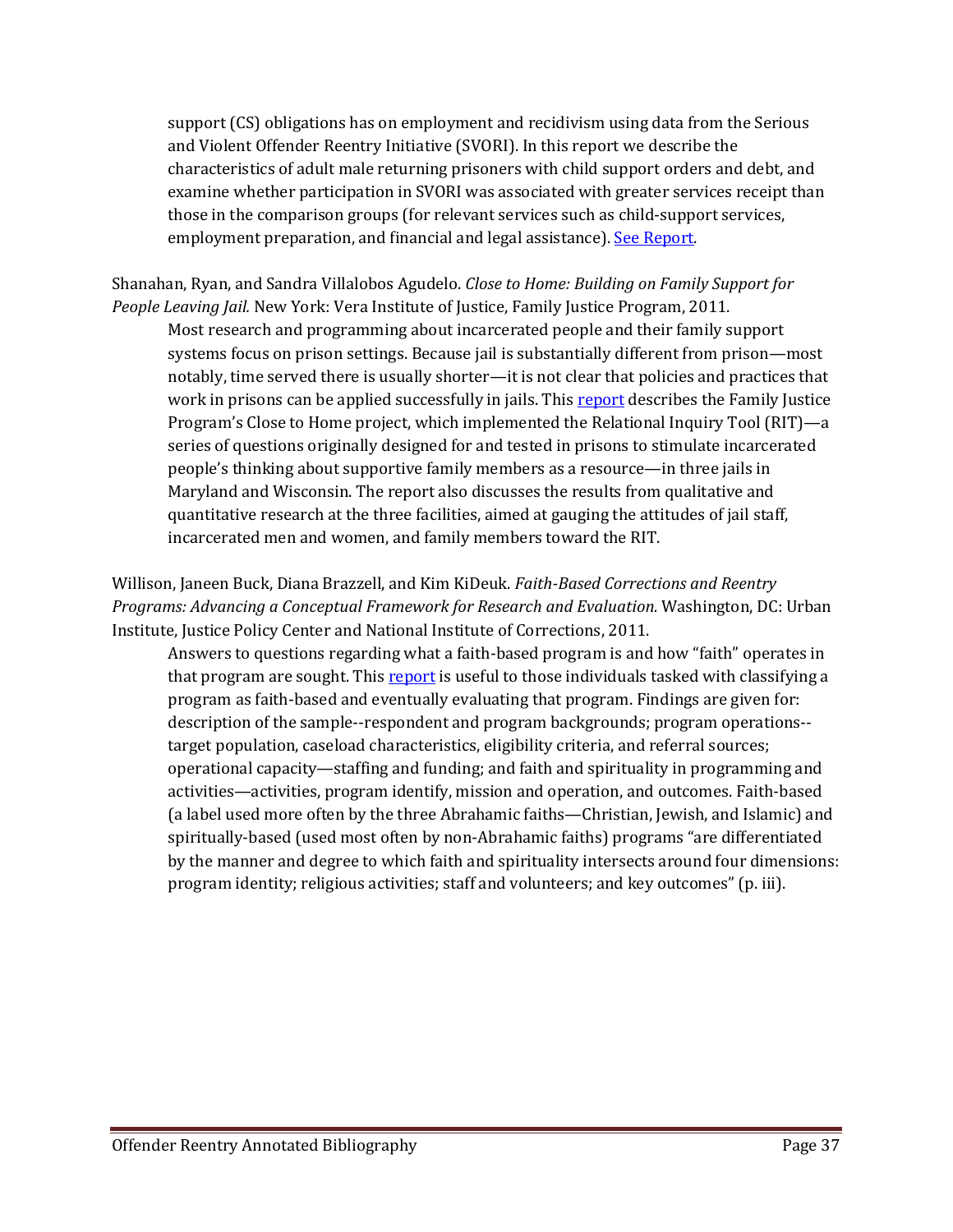# <span id="page-37-0"></span>**REENTRY – EDUCATION**

Brazzell, Diana, *et al*. *From the Classroom to the Community: Exploring the Role of Education during Incarceration and Reentry.* New York: City University of New York, John Jay College of Criminal Justice, Prison Reentry Institute, 2009.

This **monograph** examines the "current state of education during education and reentry and identifie[s] promising programmatic and policy directions" (p. 3). Parts contained in this publication include: introduction—education, reincarceration, and reentry; the current landscape of education during incarceration and reentry; research on the effectiveness of correctional education; education behind the walls—challenges and opportunities; from classroom to community—education and reentry.

Davis, Lois M., Jennifer l. Steele, Robert Bozick, Malcolm V. Williams, Susan Turner, Jeremy N.V. Miles, Jessica Saunders, and Paul S. Steinberg. *How Effective is Correctional Education, and Where Do We Go from Here? The Results of a Comprehensive Evaluation.* Santa Monica, CA: RAND Corporation Safety and Justice Program, 2014.

This [study](http://nicic.gov/library/029836) examines the effectiveness of correctional education for adults and for juveniles, and the challenges associated with this programming. "The results of the meta-analysis are truly encouraging. Confirming the results of previous meta-analyses—while using more (and more recent) studies and an even more rigorous approach to selecting and evaluating them than in the past—the study shows that correctional education for incarcerated adults reduces the risk of postrelease reincarceration (by 13 percentage points) and does so costeffectively (a savings of five dollars on reincarceration costs for every dollar spent on correctional education). And when it comes to postrelease employment for adults—another outcome key to successful reentry—researchers find that correctional education may increase such employment … Overall, this study shows that the debate should no longer be about whether correctional education is effective or cost-effective but rather on where the gaps in our knowledge are and opportunities to move the field forward" (p. iii-iv).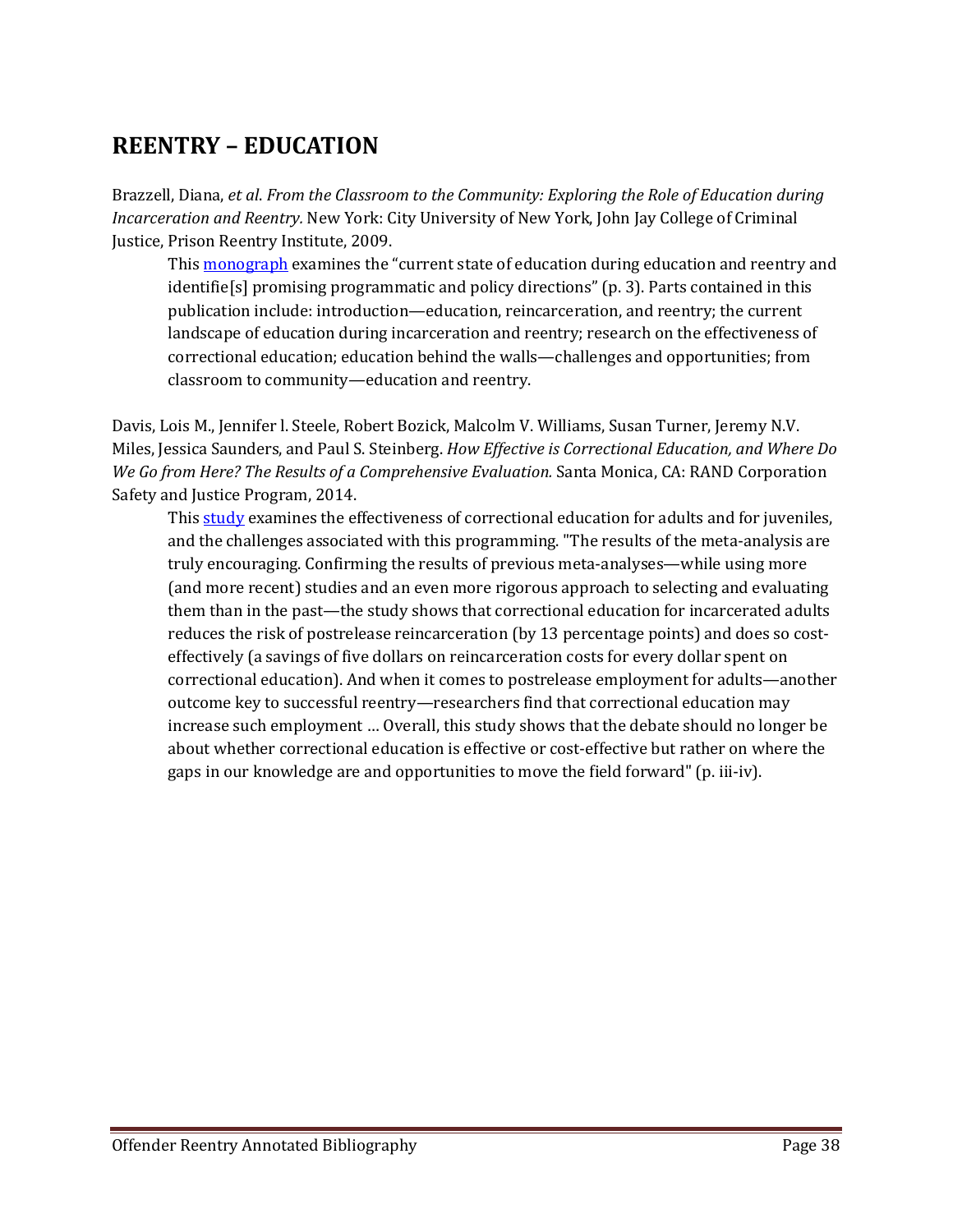### <span id="page-38-0"></span>**REENTRY – EMPLOYMENT AND HOUSING**

#### *Best Practices in Green Re-Entry Strategies.* Green for All, 2011.

This [paper](http://greenforall.org.s3.amazonaws.com/pdf/GFA-Reentry-Paper.pdf) considers the unique opportunities that the green economy – and green re-entry programs – can offer this chronically underserved population to find gainful employment necessary to escape a cycle of poverty, crime and recidivism. Jobs in the burgeoning green economy, we argue, hold the promise of not just employment prospects but greater accessibility to career jobs that pay sustainable wages. Specifically, this paper looks at the: (1) opportunities and potential of jobs in high demand green sectors; (2) best practices of re-entry programs that can prepare people who were formerly incarcerated to become both productive workers in these sectors and contributing members of their communities; and (3) public policies that can promote fair opportunities for people with criminal histories in the emerging green economy. Case studies are included throughout to promote deeper understanding of the issues.

Carter, Francina. *Get the Facts: Dispelling the Myths about Ex-Offenders*. Washington DC: National Association of Workforce Development Professionals, 2012.

"Regardless of your workplace setting, you will probably encounter someone with a criminal record. Workforce development professionals need the facts about strategies and services that help to reduce the barriers to employment and support services faced by their clients with criminal records … [One] will learn: 1. What the federal policy actually restricts; 2. Where to find resources and fact sheets that will help explain the rights of ex-offenders; 3. Strategies for working with local officials to address unnecessary barriers that inhibit individuals from gaining employment; [and] 4. Ideas for framing the conversation with employers.[" See Report.](http://www.nawdp.org/Content/NavigationMenu/WorkforceDevelopment/eLearning/Dispelling_the_Myths.htm) 

*Correctional Industries: A Guide to Reentry-Focused Performance Excellence*. Baltimore, MD.: National Correctional Industries Association (NCIA). Washington, DC: National Institute of Corrections, 2015.

This guide "is specifically designed to empower each Correctional Industries organization, no matter the size or structure, to design and implement its program with an emphasis on maximizing system impact. The model supports implementing effective strategies through the context of work. The results are focused on increasing an individual's success after release. The model provides a holistic approach to evaluating where you are and how to proceed with recommendations based on promising and evidence-based practices. Implementing this model will result in long-term sustainability for the organization and reduced recidivism for the system. It will develop a culture of offender development and employability, preparing an individual for gainful attachment to the workforce." Available [Here.](http://info.nicic.gov/cirs/)

*Correctional Industries: A Working Solution [Satellite/Internet Broadcast].* Washington, DC: National Institute of Corrections, 2011.

Correctional Industry programs contribute to the successful reentry of offenders by providing a structured environment for participants to learn the skills needed to obtain and retain post-release employment. Guided by evidence-based practices, Correctional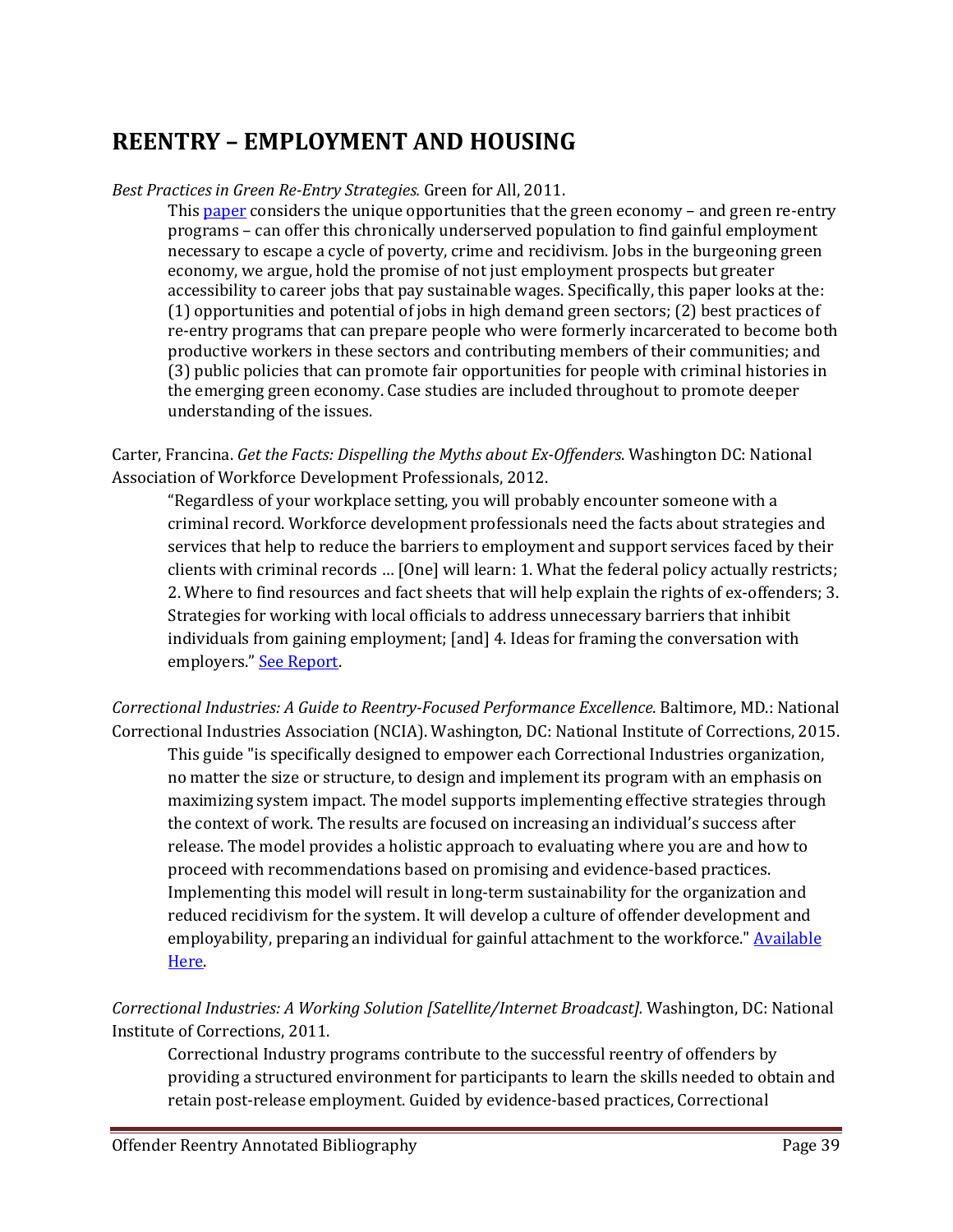Industries distinguishes itself by providing services that make an impact in reducing inmate recidivism. See how they make a significant difference in the lives of the offender population they serve and hear from national experts, correctional practitioners, and former offenders about the promising and evidenced-practices that impact recidivism. At the conclusion of this program broadcast on October 5, 2011, participants will be able to: describe the evolution of Correctional Industries from "producing quality products" to "developing individuals who produce quality products"; explain how the incorporation of evidencebased practices helps improve program outcomes; identify how Correctional Industries provides offenders with the skills they need to successfully obtain and retain post-release employment; and identify evidence-based training opportunities that promote professional growth and development. **Available Here.** 

Cortes, Katherine, and Shawn Rogers. *Reentry Housing Options: The Policymakers' Guide.* New York: Council of State Governments Justice Center, 2010.

This [guide](http://nicic.gov/Library/024426) is for those people wanting to reduce the recidivism of offenders returning to the community by offering plenty of affordable housing. Sections of this report include: introduction; the unmet demand for affordable housing; reentry housing options charts; three approaches to increasing housing capacity for the reentry population; housing terms; laying the groundwork for increasing reentry housing capacity; greater access; increased housing stock; revitalized neighborhoods; and conclusion.

Duran, Le'Ann, Martha Plotkin, Phoebe Potter, and Henry Rosen. *Integrated Reentry and Employment Strategies: Reducing Recidivism and Promoting Job Readiness*. New York, NY: Council of State Governments Justice Center, 2013.

"Employment providers are already serving large numbers of individuals released from correctional facilities or who are required to find jobs as conditions of their probation or parole. Yet the corrections, reentry, and workforce development fields have lacked an integrated tool that draws on the best thinking about reducing recidivism and improving job placement and retention to guide correctional supervision and the provision of community-based services. To address this gap, this white paper presents a tool that draws on evidence-based criminal justice practices and promising strategies for connecting hardto-employ people to work. It calls for program design and practices to be tailored for adults with criminal histories based on their levels of risk for future criminal activity."  $(p, v)$ Sections of this publication include: introduction to the relationship between employment and recidivism; what works to reduce recidivism—principles for improving outcomes among unemployed individuals with corrections system-involvement; proven and promising practices for improving outcomes for hard-to-employ individuals; and the resource-allocation and service-matching tool—an integrated approach to reducing recidivism and improving employment outcomes. [See White Paper.](http://nicic.gov/library/027628)

Edosomwan, Stella and Kirt Baab. *Rural Reentry: Housing Options and Obstacles for Ex-Offenders*. Washington, DC: Housing Assistance Council, 2011.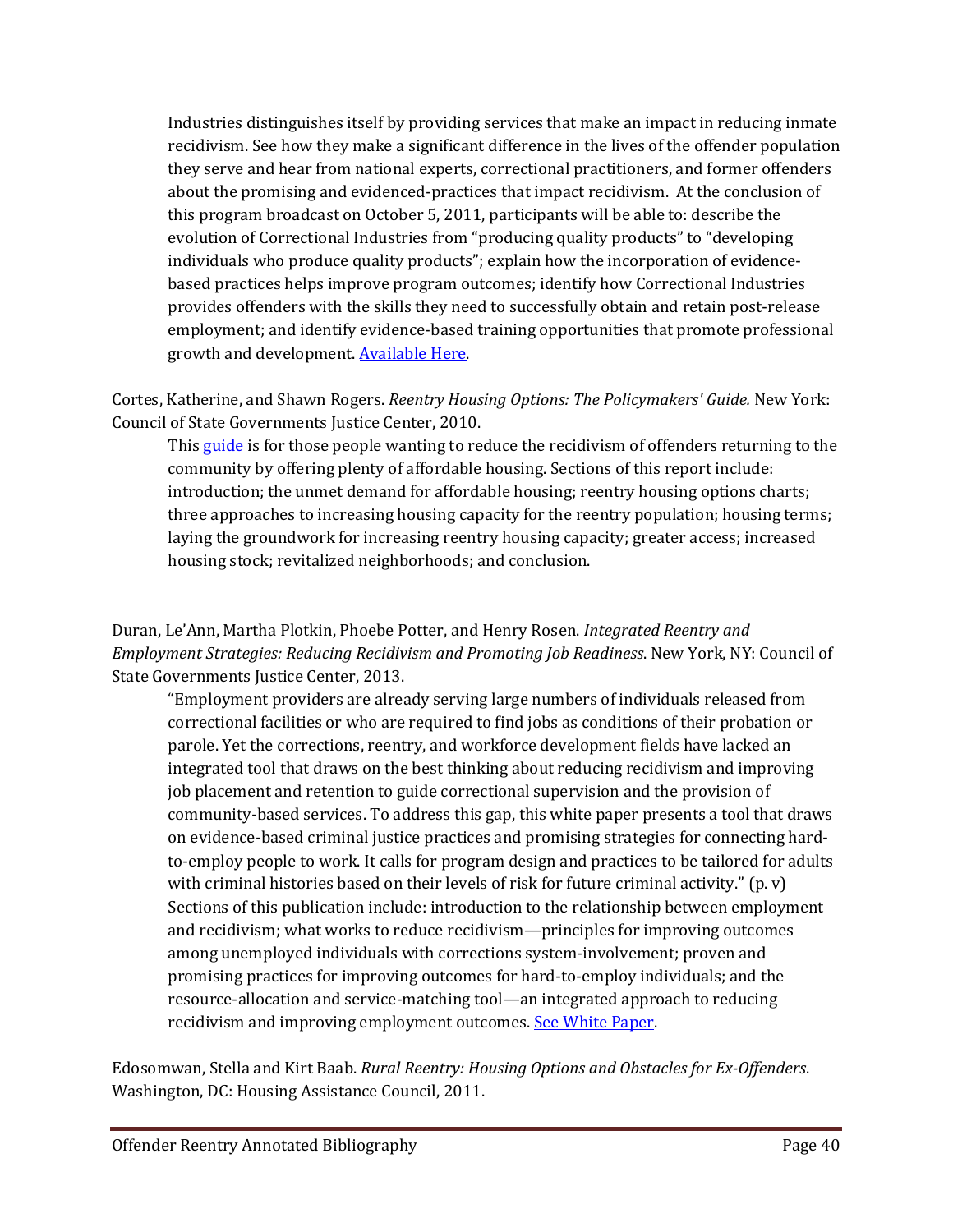Much of the research and policy on the reintegration of formerly incarcerated persons discusses the issue through an urban perspective where large numbers of ex-offenders are densely concentrated and there is a critical mass of formerly incarcerated persons in need that can sustain various creative, high density housing options. The dynamics of a rural environment, however, pose different challenges and opportunities for the ex-offenders and reentry housing practitioners. Growing numbers of formerly incarcerated persons are returning home to rural communities that may lack the resources or tools to adequately meet demand. Rural reentry service networks may be loosely formed, incomplete or nonexistent depending on the region. This report serves as a probe into the burgeoning, complex topic of rural reentry, attempting to better understand the rural environment, its housing providers, and the ex-offenders who call it home. [See Report.](http://www.ruralhome.org/storage/research_notes/rural_reentry_12-2011.pdf)

Emsellem, Maurice, and Madeline Neighly. *Cities Pave the Way: Promising Reentry Policies that Promote Local Hiring of People with Criminal Records*. Washington, DC: National League of Cities Institute for Youth, Education and Families, 2010.

Individuals involved with helping ex-offenders find employment after their release from incarceration will find this guide very interesting. It "assembles the most promising local policies that promote the hiring of people with criminal records" (p.1). Seven parts are contained in this publication: introduction; the basics, the city hiring process; three steps to a model city hiring policy; leverage development funds to target jobs for people with criminal records; expanding bid incentive programs to promote local hiring priorities; financial incentives for private employers to create jobs for people with criminal records; and conclusion. [See Report.](http://nicic.gov/Library/024622)

#### *An Evaluation of the Prisoner Reentry Initiative: Final Report.* St. Paul: Minnesota Department of Corrections, 2011.

The impact of Minnesota's Prisoner Reentry Initiative (PRI) on post-release employment and recidivism are evaluated. Two case assistant/reentry coordinators were place within the criminal justice system, not outside it, in order to better facilitate interagency connections between facility and community-based staff. This report is necessary reading for agencies thinking of implementing a similar offender employment system. Sections of this report include an executive summary, a description of PRI, data and methods, results, and conclusion. While recidivism rates for PRI participants were not much lower than the comparison group, PRI "participation significantly reduced the chances of finding postrelease employment and that participants worked significantly fewer hours and had significantly less total earnings" (p. 5). See Report.

#### *The Federal Bonding Program: A US Department of Labor Initiative*. Rockville, MD: McLaughlin Company, 2013.

"Failure to become employed after release is a major factor contributing to the high rate of recidivism. Having a record of arrest, conviction or imprisonment functions as a significant barrier to employment since employers generally view ex-offenders as potentially untrustworthy workers and insurance companies usually designate ex-offenders as being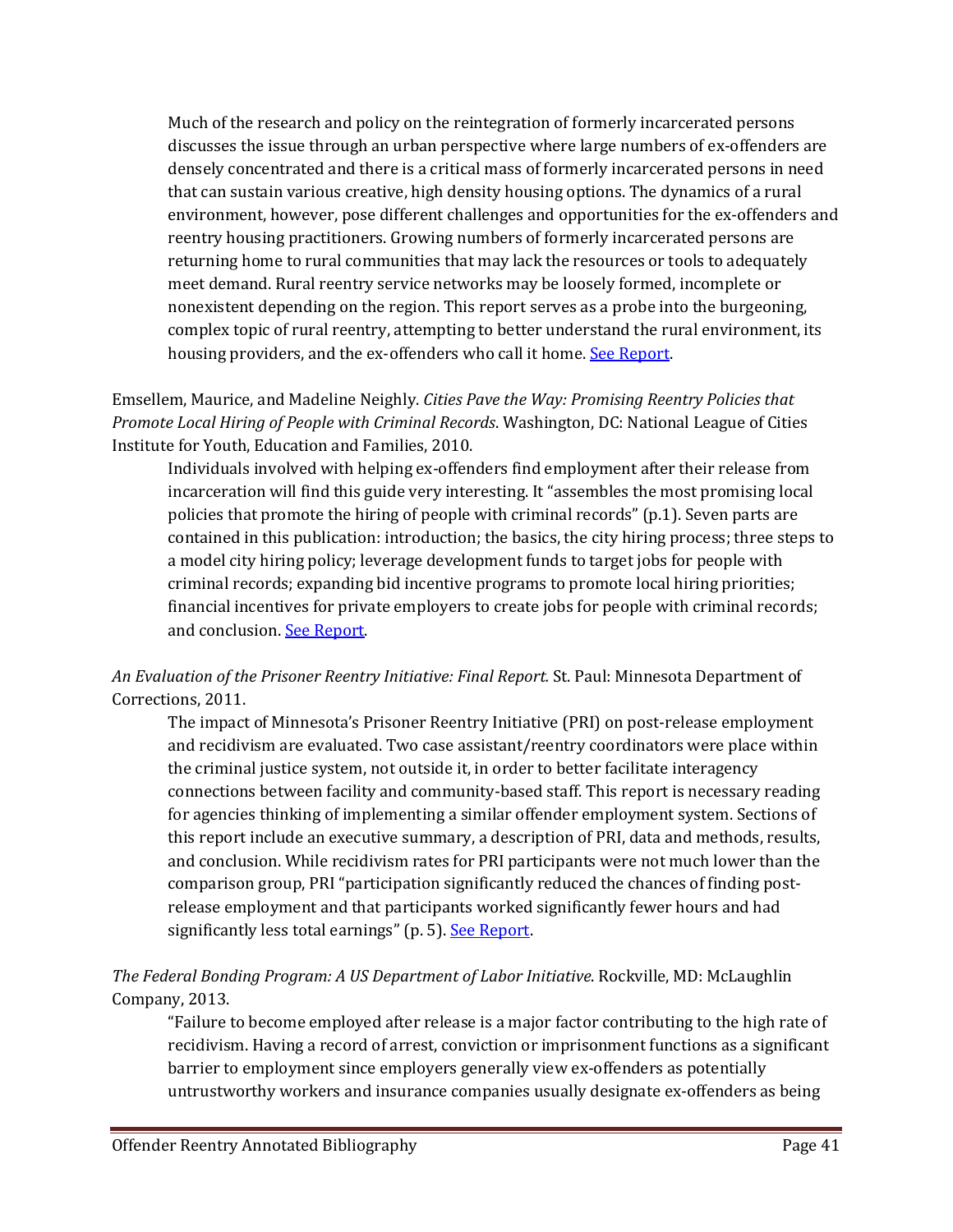"not bondable" for job honesty … The bonds issued by the FBP [Federal Bonding Program] serve as a job placement tool by guaranteeing to the employer the job honesty of at-risk job seekers. Employers receive the bonds free-of-charge as an incentive to hire hard-to-place job applicants as wage earners. The FBP bond insurance was designed to reimburse the employer for any loss due to employee theft of money or property with no deductible amount to become the employer's liability (i.e., 100% bond insurance coverage). The USDOL [U.S. Department of Labor] experiment has proved to be a great success, with over 42,000 job placements made for at-risk job seekers who were automatically made bondable. Since approximately 460 proved to be dishonest workers, bonding services as a job placement tool can be considered to have a 99% success rate." [See Report.](http://nicic.gov/library/027729)

Fontaine, Jocelyn, and Jennifer Biess. *Housing as a Platform for Formerly Incarcerated Persons.*  Washington, DC: Urban Institute, 2012.

People who deal with offender reentry should read this. "Against the backdrop of the reentry challenges, this paper discusses how housing can be a platform or pathway toward more successful reentry and reintegration for formerly incarcerated persons. While housing for formerly incarcerated persons is a source of necessary shelter and residential stability, it can also serve as the literal and figurative foundation for successful reentry and reintegration for released adults" (p. 1). Sections of this publication include: introduction; overview of reentry challenges; housing as a complex reentry challenge; housing options and barriers; housing as a platform of formerly incarcerated individuals; the pathways model; potential plan for future analysis; and conclusion[. See Report.](http://www.urban.org/publications/412552.html)

Goldfarb and Lipman. *Between the Lines: A Question & Answer Guide on Legal Issues in Supportive Housing: 2010 National Edition.* Oakland, CA*:* Corporation for Supportive Housing, 2010.

Individuals assisting ex-offenders in finding housing should be familiar with this publication. Chapters include: why read this guide; legal overview—how the law is organized and fair housing laws; serving designated populations—introduction, reserving housing for people with disabilities, economic discrimination, projects serving homeless people, and discrimination based on source of income, and restricting housing to other groups; selection of individual tenants—screening and intake and reasonable accommodations and reasonable modifications; operation and management of housing- accommodation and modification during occupancy, providing services to tenants, clean and sober requirements, and other management issues; and zoning and land use. Appendixes provide a look at federal and state fair housing laws. See Guide.

*In Our Backyard: Overcoming Community Resistance To Reentry Housing (A NIMBY [Toolkit\)](http://nicic.gov/Library/025305).* Long Island City, NY: Fortune Society, 2011.

The development of a housing project in West Harlem for formerly incarcerated people is described. Organizations trying to find ways to house recently released inmates in the community should read this publication. Sections of this toolkit in addition to a summary include: the reentry crisis; a case study of the Fortune Academy project; what the Fortune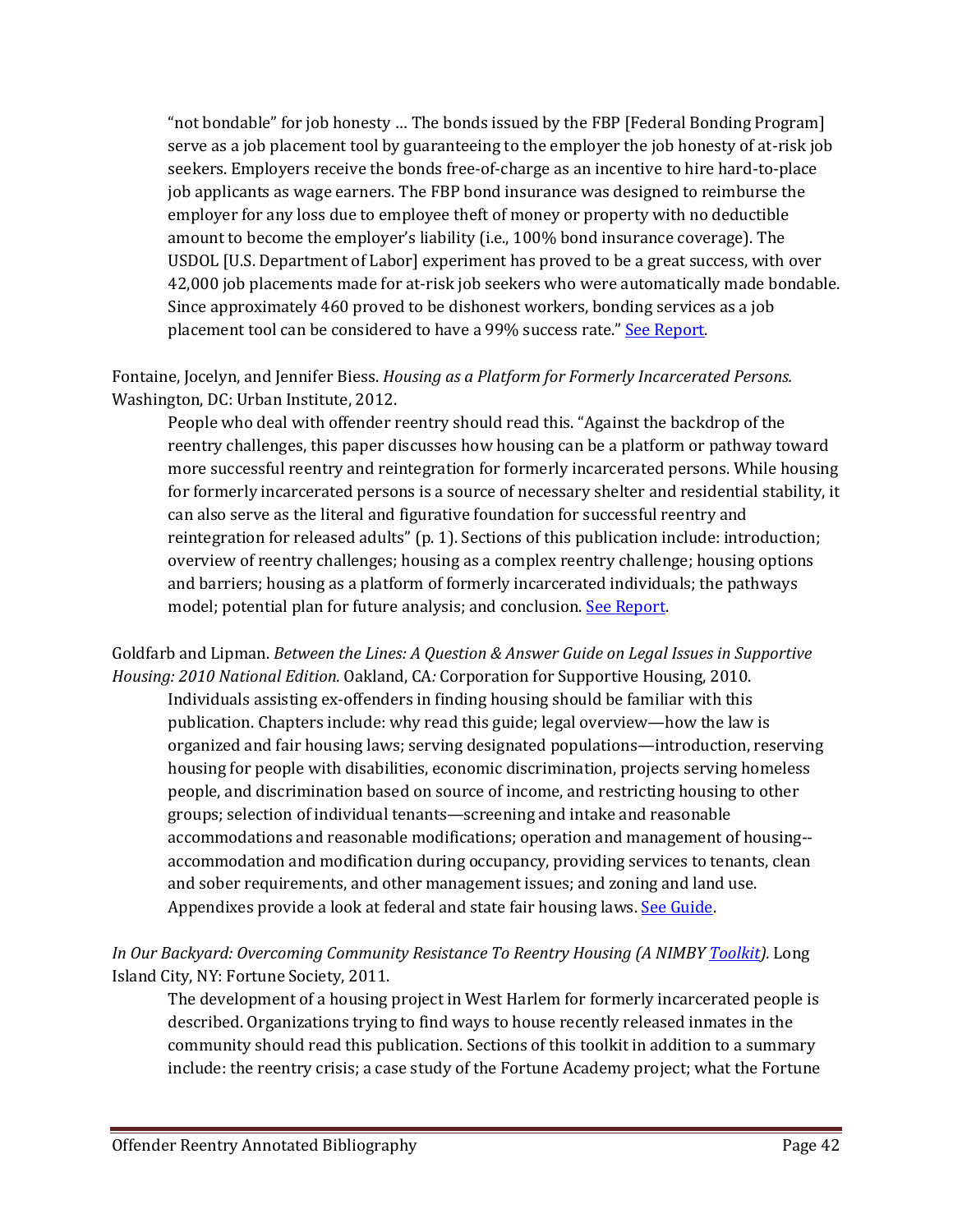Academy story tells us; and best practices for gaining community support—applying lessons learned to your organization.

Latessa, Edward. ["Why Work is Important, and How to Improve the Effectiveness of Correctional](http://onlinelibrary.wiley.com/doi/10.1111/j.1745-9133.2012.00790.x/abstract)  [Reentry Programs that Target Employment."](http://onlinelibrary.wiley.com/doi/10.1111/j.1745-9133.2012.00790.x/abstract) *Criminology & Public Policy* 11, no. 1. (2012): 87-91.

Latessa discusses the importance of employment and the effectiveness of correctional reentry programs that target employment. First, work and employment is important for reentry and they should not ignore it simply because most studies have not shown employment programs to reduce recidivism. Second, the nature of risk factors is more complex than simply categorizing them into static and dynamic. There are different types of dynamic factors, and they can see this clearly when looking at employment. Third, if they truly want to incorporate employment into effective correctional programs, they need to employ techniques and approaches that have been found to be effective in changing behavior.

Lutz, Faith E., Jeffrey W. Rosky and Zachary K. Hamilton. *Homelessness and Reentry: A Multisite Outcome Evaluation of Washington State's Reentry Housing Program for High Risk Offenders.*  International Association for Correctional and Forensic Psychology, 2013.

Each year many offenders are released homeless putting them at great risk of being returned to prison. To reduce the likelihood of recidivism, Washington State implemented the Reentry Housing Pilot Program (RHPP) to provide housing assistance for high risk/high need offenders leaving prison without a viable place to live. This study provides a longitudinal (2008-2011), multisite outcome evaluation that considers how ex-offenders in the RHPP program (n = 208), who were provided housing and wraparound services, compared with similar offenders released with an elevated risk of homelessness while being traditionally supervised  $(n = 208)$ . Findings show that the RHPP program was successful in significantly reducing new convictions and readmission to prison for new crimes, but had no significant effect on revocations. In addition, results showed that periods of homelessness significantly elevated the risk of recidivism for new convictions, revocations, and readmission to prison. The authors recommend that subsidized housing for high risk offenders become a central part of coordinated responses to reentry. See [Report.](https://wsicj.wsu.edu/wp-content/uploads/sites/436/2014/11/Criminal-Justice-and-Behavior-2014-Lutze-471-91.pdf)

Mata, Felix. *Reentry and Employment: Challenges, Successes and More Matrix Tool for Reentry*. Washington, DC: National Institute of Corrections (NIC), 2013. DVD, 43 minutes. Order [here.](http://nicic.gov/contact/ask.aspx)

"Case managers, Probation/Parole officers, and others who assist individuals with criminal backgrounds will ask, "How can I help you?" The first response that most will receive is, "I need a job." Not everyone is employment ready and sometimes a disservice is provided when individuals are referred to available opportunities. This presentation will focus on employment programming for individuals with criminal backgrounds and what has been done to overcome their reentry barriers."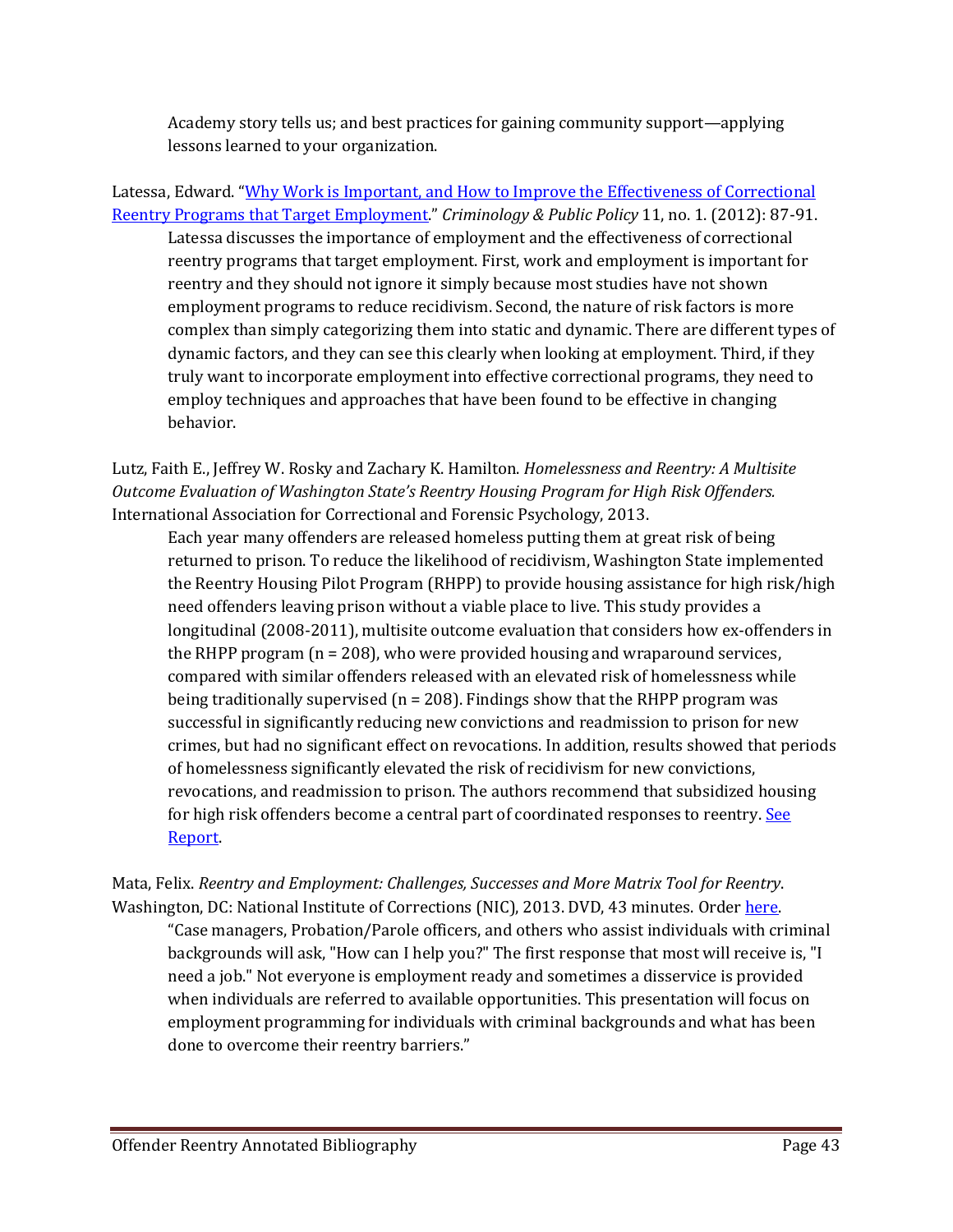*Offender Employment Retention: Worth the Work [Satellite/Internet Broadcast].* Aurora, CO: National Institute of Corrections Academy, 2011.

According to the Bureau of Justice Statistics, more than 700,000 individuals are released from prisons yearly—with an additional 9 million adults cycling through local jails. Research indicates that employment is an important component of successful reentry, but most offender programs do not address the complex behavioral health issues that impact the offender's ability to obtain and retain gainful employment while remaining crime free. Offender programming should target individuals at high risk for recidivism, address the dynamic influences that predict crime, and provide interventions specific to the needs of offenders. During this national discussion sponsored and broadcast by the National Institute of Corrections on November 2, 2011, participants will explore evidence-based practices that increase public safety while helping to reduce recidivism. At the conclusion of this broadcast, participants will be able to: define and describe an offender retention model; identify strategies, resources, and partnerships that improve retention outcomes; describe a process for developing effective offender services/programming; and identify collaborative partnerships that support increased public safety and effective reentry programs[. Available](http://nicic.gov/Library/024978) Here.

*The Reentry and Employment Project*. Council of State Governments (CSG) Justice Center, 2013. "The Reentry and Employment Project was developed to provide policymakers and practitioners with the resources and tools to improve reentry and employment outcomes for individuals with criminal histories. Policymakers across the political spectrum agree that for people released from prison or jail, employment can be the gateway to successful reentry. However, the barriers that millions of adults with criminal records face as they seek to enter the U.S. workforce are extensive and well documented. [See Report.](http://nicic.gov/library/027654)

Riggs, Robert. *Three Quarter Houses: The View from the Inside*. New York, NY: John Jay College of Criminal Justice. Prisoner Reentry Institute (PRI), 2013.

Housing is especially difficult to get after an ex-offender is back released into the community. This is an even more difficult challenge to face in New York City. Three-Quarter Houses are one solution for those individuals needing a place to stay till the can find a more stable residence. They are private homes, apartments, or some other type of buildings that rent beds to people. This report is the first to vigorously examine the conditions to be found in Three-Quarter Houses. Two parts make up the text following an executive summary. Part One—Three-Quarter Houses in New York City: what they are; where they came from; whether they are safe and legal; who lives in them; why people come to stay here; the resident population; the number of houses in NYC; how these houses are funded; and what alternatives exist to Three-Quarter Houses. Part Two—The View from the Inside: the worst abuses—endangering personal and public safety; outside the law—illicit practices associated with these houses; what works for tenants—New Yorkers in life transitions; and failing tenants—impeding recovery and reintegration. [See Report.](http://nicic.gov/library/027898)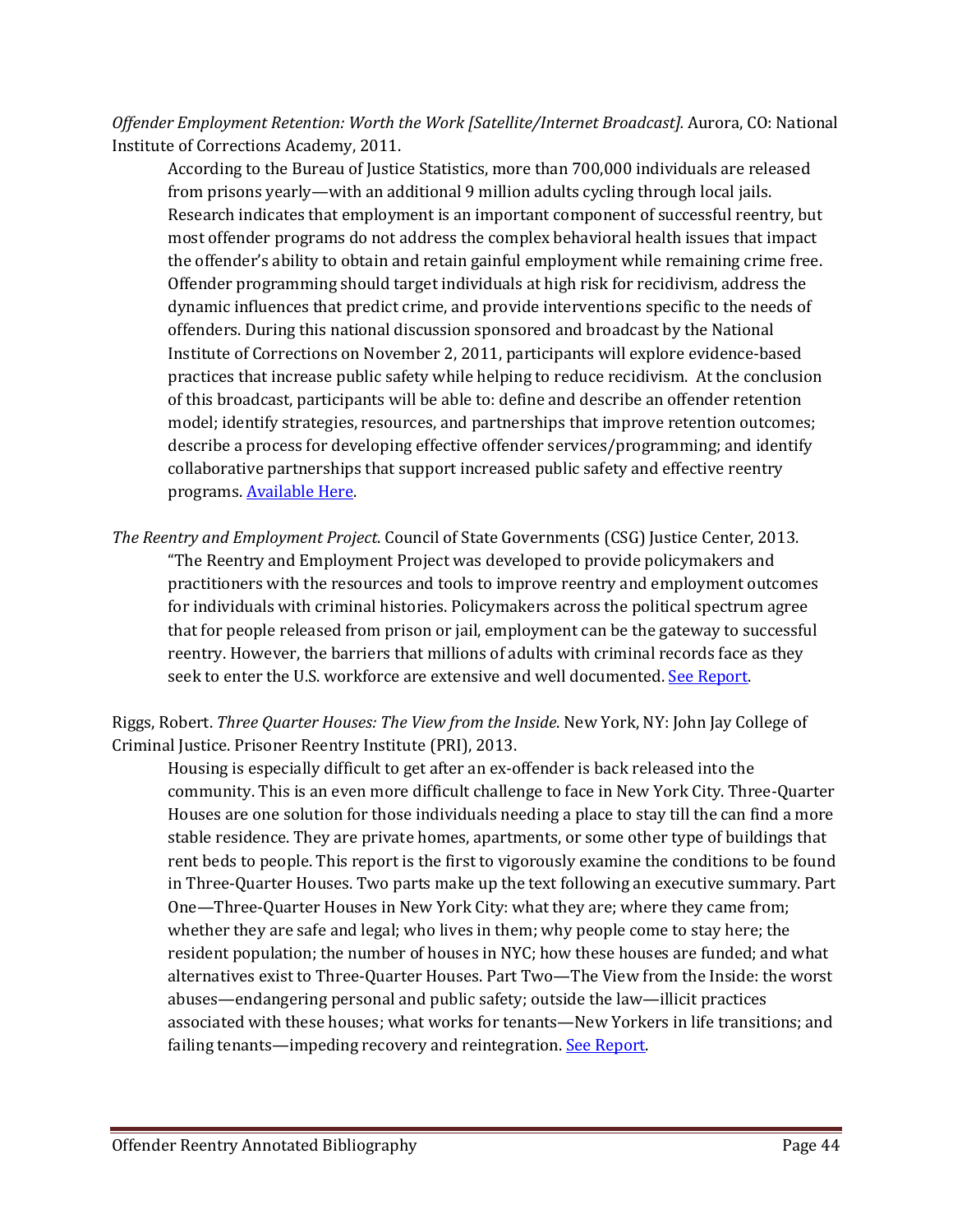Wells, Doris. *Training and Preparing Inmates for Post-Prison Employment. Corrections Today*/NIJ Update, 2014. [Here.](https://www.ncjrs.gov/pdffiles1/nij/248574.pdf)

Yahner, Jennifer, and Janine M. Zweig. *Which Components of Transitional Jobs Programs Work Best? Analysis of Programs for Former Prisoners in the Transitional Jobs Reentry Demonstration.*  Washington, DC: Urban Institute, 2012

An evaluation of the Transitional Jobs Reentry Demonstration (TJRD) was implemented in order to discover which components of the TJRD positively impact outcomes. Results are provided for TJ (transitional job) program components associated with employment outcomes and with recidivism outcomes, which seemed to work best, whether effects vary across offender subgroups, and how many days in a TJ are best. "Overall, we observed a pattern of findings indicating that one TJ program component in particular was significantly associated with higher levels of subsequent unsubsidized employment among TJ program participants. That component measured the length of time that participants spent working in a transitional job" (p. 12). [See Report.](http://www.urban.org/publications/412571.html)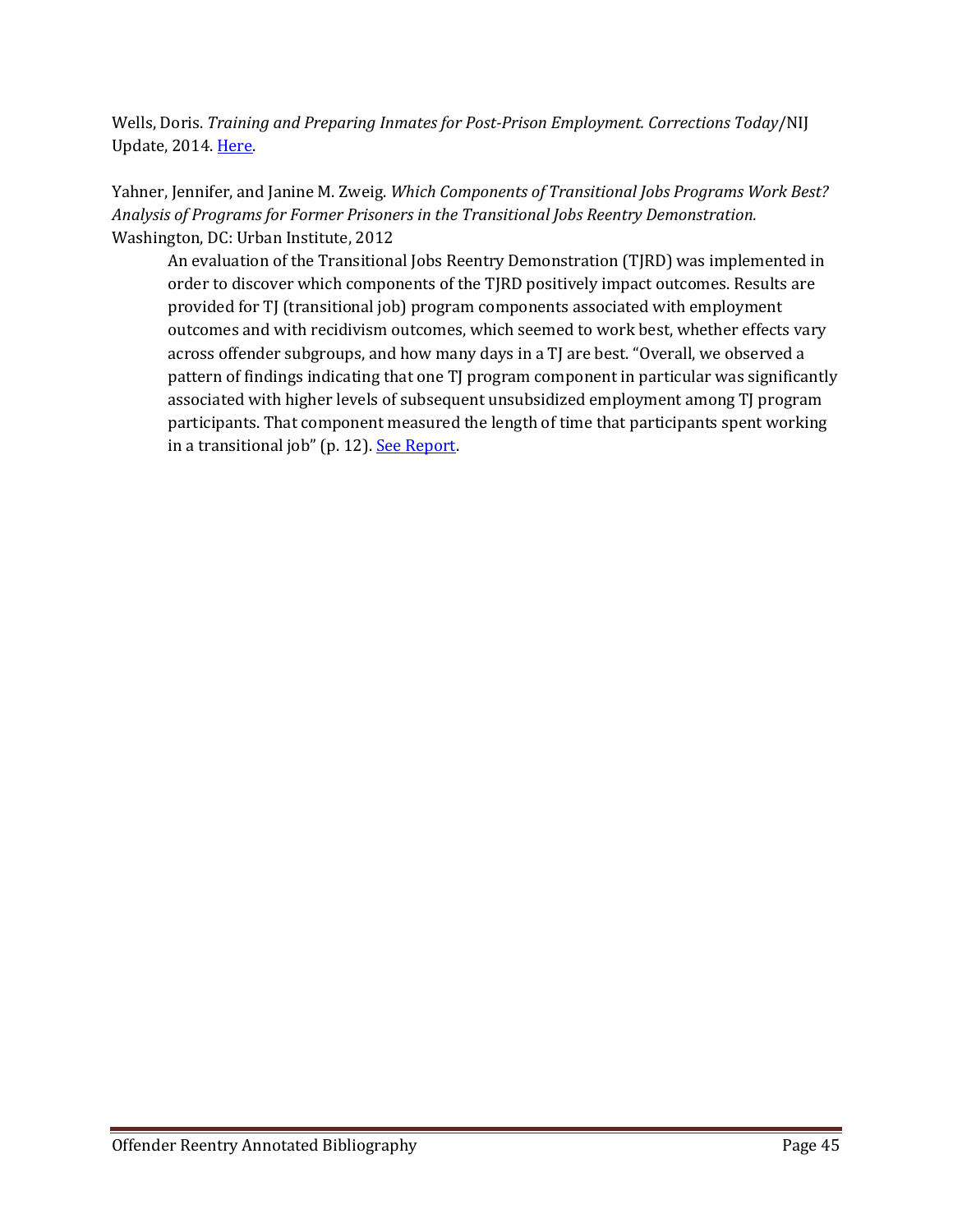# <span id="page-45-0"></span>**REENTRY – HEALTH AND SAFETY**

#### *Advocac[y Toolkits](http://www.lac.org/toolkits/Introduction.htm) to Combat Legal Barriers Facing Individuals with Criminal Records*. New York: Legal Action Center, 2011

Strategies for reducing the challenges faced by ex-offenders reentering their communities are explained by this series of Toolkits. Each kit contains sections regarding what the roadblock is, problems associated with it, and ways to change it, what advocates can do, model laws, Action Alerts, sample advocacy letters, (soon to be included) sample editorials for media outreach.

Blandford, Alex M., and Fred Osher. *Guidelines for the Successful Transition of People with Behavioral Health Disorders from Jail and Prison*. Delmar, NY: GAINS Center for Behavioral Health and Justice Transformation. New York, NY: Council of State Governments (CSG) Justice Center, 2013.

The Behavioral Health Framework developed to "help professionals in the corrections and behavioral health systems take a coordinated approach to reducing recidivism and advancing recovery" is explained (p. 2). Sections of this publication cover: building effective partnerships through a shared vision; health care reform and opportunities for expanded access to behavioral health services; prioritizing enrollment to facilitate transition; the riskneed-responsivity (RNR) model; implications for successful transition and reentry; Guidelines 1 and 2—Assess; Guidelines 3 and 4—Plan; Guidelines 5 and 6—Identify; and Guidelines 7 through 10—Coordinate. Appendixes to this document are: "Evidence-Based Practices and Programs for Individuals with Behavioral Health Needs in the Criminal Justice System"; and "Information Sharing in the Criminal Justice-Behavioral Health Context: HIPAA and 42 CFR." See Report.

Davis, Lois M., *et al*. *Understanding the Public Health Implications of Prisoner Reentry in California: State-of-the-State [Report.](http://nicic.gov/Library/026397)* Santa Monica, CA: RAND Infrastructure, safety, and Environment, 2011.

"In particular, RAND examines the public health issues surrounding prisoner reentry in California, the type of health care needs ex-offenders bring with them, which communities are disproportionately affected, and the health care system capacity of the communities to which ex-offenders return. The research team also examined in depth the experiences of returning prisoners in seeking care and the role that health plays in their efforts to reintegrate into the community and rejoin their families; and factors that have facilitated or hindered ex- prisoners' ability to obtain health care and providers' efforts to serve them. In addition, the research team sought to explore the impact that incarceration has on families, including what challenges they face and the need for programs and services" (p. iii-iv). Six chapters are contained in this report: introduction; what we know about prisoners' health care needs and the capacity of the safety net to meet the needs of the reentry population; understanding the challenges of reentry—ex-prisoner focus group results; understanding the challenges of dealing with released prisoners—provider interview results; the impact of incarceration on children and families; and conclusions and recommendations.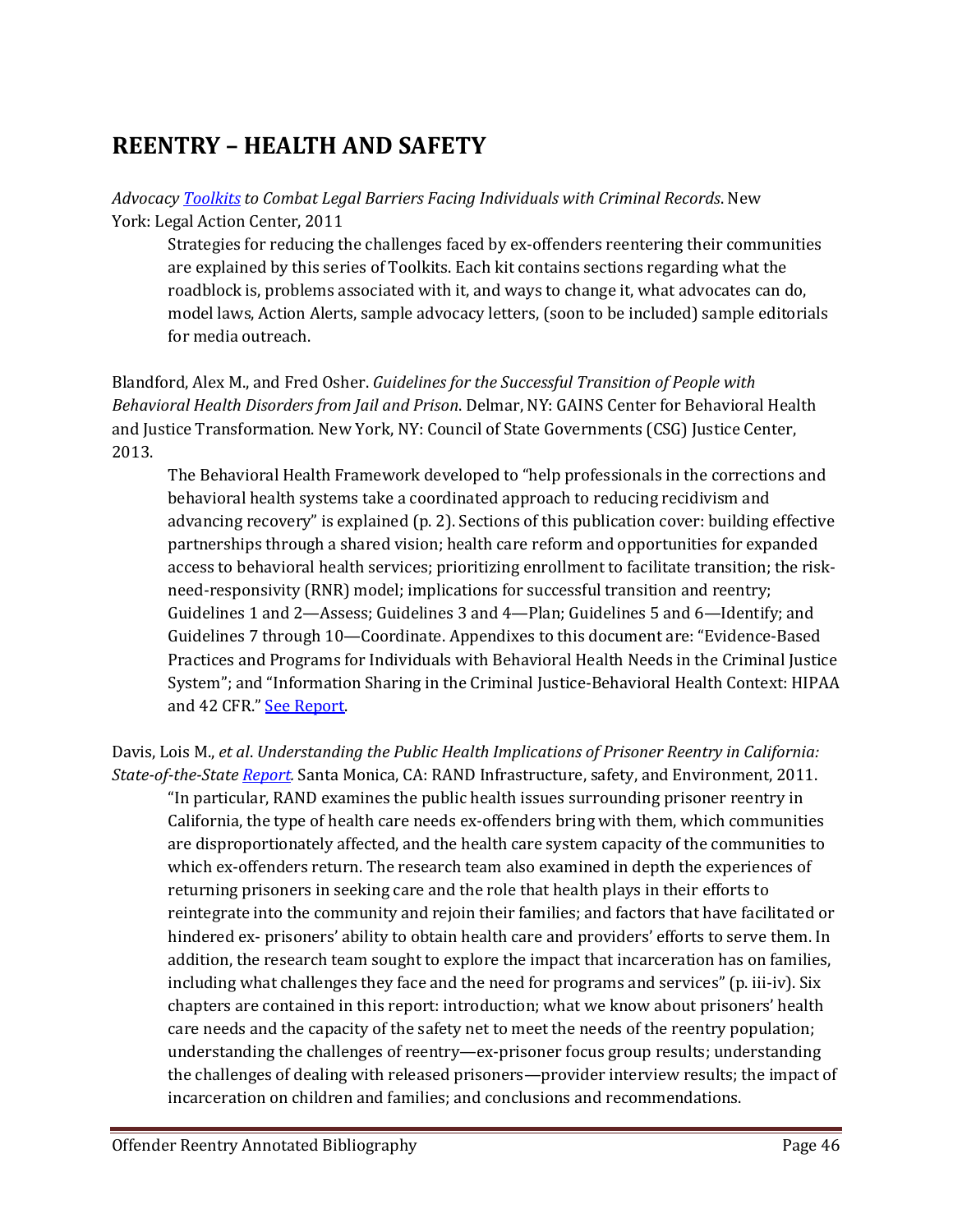*Establishing and Maintaining Medicaid Eligibility upon Release from Public Institutions.* Rockville, MD: Substance Abuse and Mental Health Services *A*dministration, 2010.

Individuals involved in acquiring Medicaid benefits for mentally ill ex-offenders returning to the community will find the lessons learned from this study helpful. The development and implementation of "a model program to ensure that eligible individuals with mental illness were enrolled in Medicaid at discharge from state institutions" was evaluated (p.1). Five sections follow an executive summary: introduction; barriers to ensuring Medicaid eligibility for adults leaving state institutions; increasing Medicaid coverage on release for correctional facilities, results of a model program in Oklahoma; Medicaid eligibility of clients in an institution for mental diseases, a case study from Oklahoma; and synthesis of study findings—lessons learned about program implementation, quantitative results, and potential for implementing similar programs. [See Report.](http://nicic.gov/Library/024645)

#### *Facilitating Medicaid Enrollment for People with Serious Mental Illnesses Leaving Jail or Prison: Key Questions for Policymakers Committed to Improving Health and Policy Safety.* New York: Council of State Governments, 2011.

The access to Medicaid and Supplemental Security Income/Social Security Disability Insurance (SSI/SSDI) that justice-involved people with serious mental illness (SMI) should have is an area of frequent confusion. Answers to questions which "can help policymakers facilitate or strengthen effective collaboration among corrections, health, and mental health agencies to identify and enroll eligible individuals with SMI in these programs" are provided. Reasons for why policymakers should care about and ways to determine answers to the following are explained: what is the percentage of the total corrections population is eligible for Medicaid and of these how many have SMI and of those how many are eligible for SSI/SSDI; how a corrections system identifies individuals at intake who meet the new Medicaid income guidelines and who also have SMI; and at what point prior to an individual's release the corrections system begins the application process for Medicaid and SSI/SSDI. [See Report.](http://nicic.gov/Library/025574)

Hunter, Sarah B. and Christina Y. Huang. *Substance Use Treatment and Reentry (STAR) Program.* Santa Monica, CA: RAND Corporation, 2014.

Providing substance use treatment and support for young offenders reentering communities following incarceration is a critical public health and safety need. In order to address this need, the Center for Substance Abuse Treatment (CSAT), awarded community based organizations with three-year grants to provide substance abuse treatment and recovery support to recently released, formerly incarcerated young offenders. Homeboy Industries, Inc., in collaboration with Behavioral Health Services and the RAND Corporation, was awarded one of these grants for its "Substance Use Treatment and Reentry (STAR)" program. RAND's role on the project was to evaluate the STAR program. This [report](http://www.rand.org/content/dam/rand/pubs/research_reports/RR500/RR572/RAND_RR572.pdf) should provide Homeboy Industries, Behavioral Health Services, and the CSAT with information about the performance of the project over the three-year period.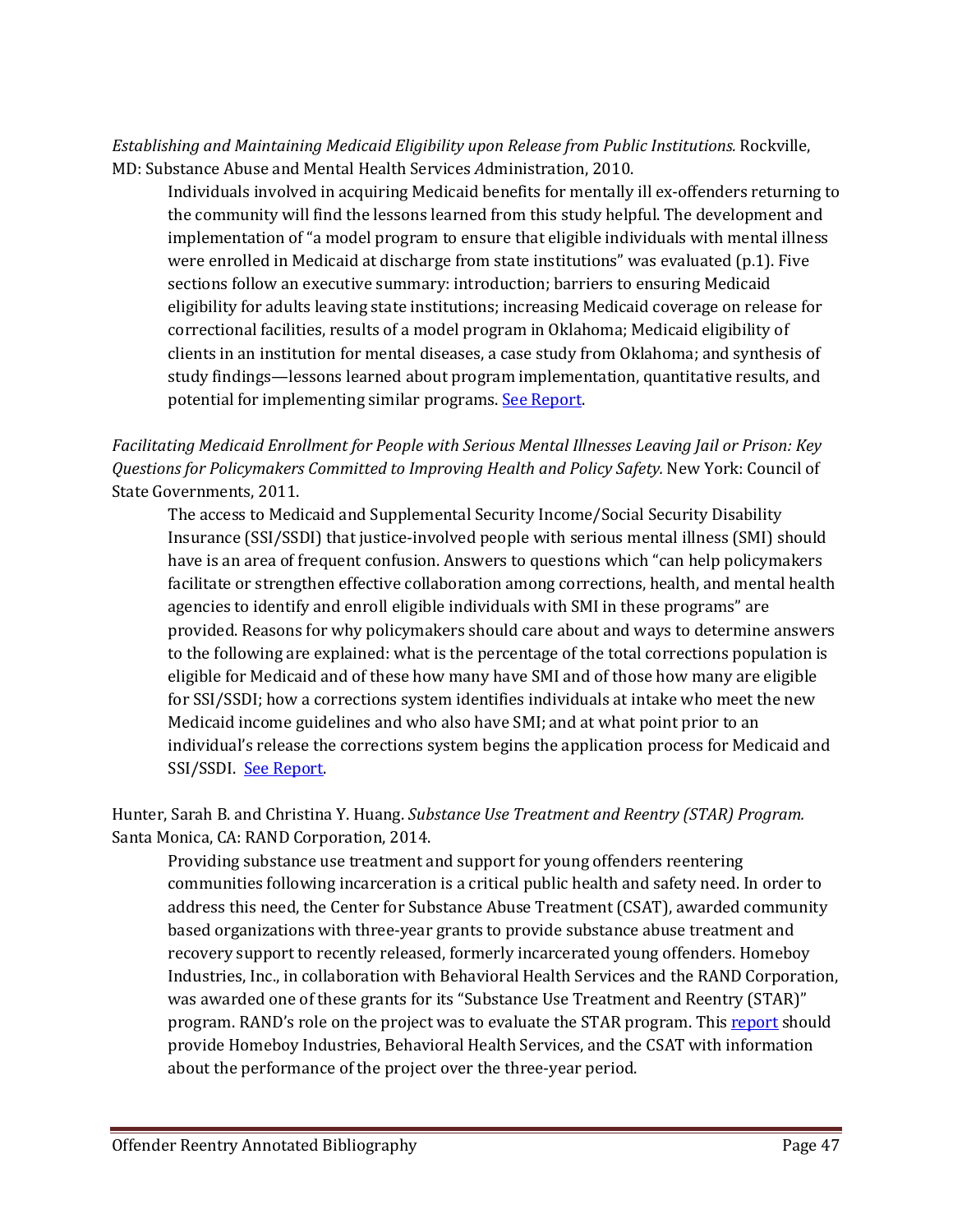*An Innovative Program Model for Mental Health Clinic Services for Correctional Reentry Populations: The Fortune Society's Better Living Center*. Delmar, NY: Policy Research Associates (PRAINC), 2013.

New York's Better Living Center (BLC) (in Queens) is highlighted. "Regardless of an individual's reason for not seeking mental health treatment, their risk of recidivism increases greatly without the appropriate treatment. The Fortune Society's innovative approach to addressing the problem of criminal justice-involved clients with mental illness not engaging in treatment was to create the Better Living Center" (p. 1). The Fortune society provides recently released inmate with a "one-stop model" that allows the individual to make a smooth transition from incarceration back into the community. This article describes the program's development, implementation, funding, four critical keys to success, and future directions. [See Report.](http://nicic.gov/library/027521)

Jannetta, Jesse, and Pamela Lachman. *Promoting Partnerships between Police and Community Supervision Agencies: How Coordination Can Reduce Crime and Improve Public Safety.* Washington, DC: U.S. Dept. of Justice, Community Oriented Policing Services (COPS), 2011.

The key role a partnership between local law enforcement and community supervision agencies plays in offender reentry is explained. Individuals seeking to reduce recidivism and ensure public safety should read this guide. Sections of this publication include: partnership benefits; partnership contributions; key partnership elements—intelligence and information sharing, case planning and supporting behavior change, problem-solving approaches, emphasis on special populations, and focused deterrence; challenges for supervision/police partnerships; and conclusion. Appendixes provide sample Welcome Home Letter, Search and Seizure Legislation, and Liaison Office Job Description. There are also nine partnership examples spread throughout the text. See Report.

Steadman, Henry J., Fred C. Osher, and Steve Allen. *Guidelines for Successful Transition of People with Behavioral Health Disorders from Jail and Prison [Webinar]*. Delmar, NY: GAINS Center for Behavioral Health and Justice Transformation. New York, NY: Council of State Governments Justice Center, 2013.

These "guidelines promote the behavioral health and criminal justice partnerships that are necessary to develop successful approaches to identify which persons need services, what services they need, and how to match these needs upon transition to community-based treatment and supervision. In addition to an overview of the guidelines themselves, nationally recognized experts on individuals with mental health and co-occurring substance use disorders in the justice system: introduced the underlying key principles and evidencebased practices; and discussed the application of the guidelines to make communities safer, use resources efficiently and effectively, and advance individual recovery". [See Guidelines.](http://nicic.gov/library/027642)

Travis, Jeremy, et al. *Exploring the Role of the Police in Prisoner Reentry.* Cambridge, MA: Harvard Kennedy School, 2012

"This [paper](https://ncjrs.gov/pdffiles1/nij/238337.pdf) is organized around two key elements. The first sets forth the basic parameters of the present-day reentry phenomenon in America, with a particular focus on two dimensions that intersect with the work of urban police departments: high recidivism rates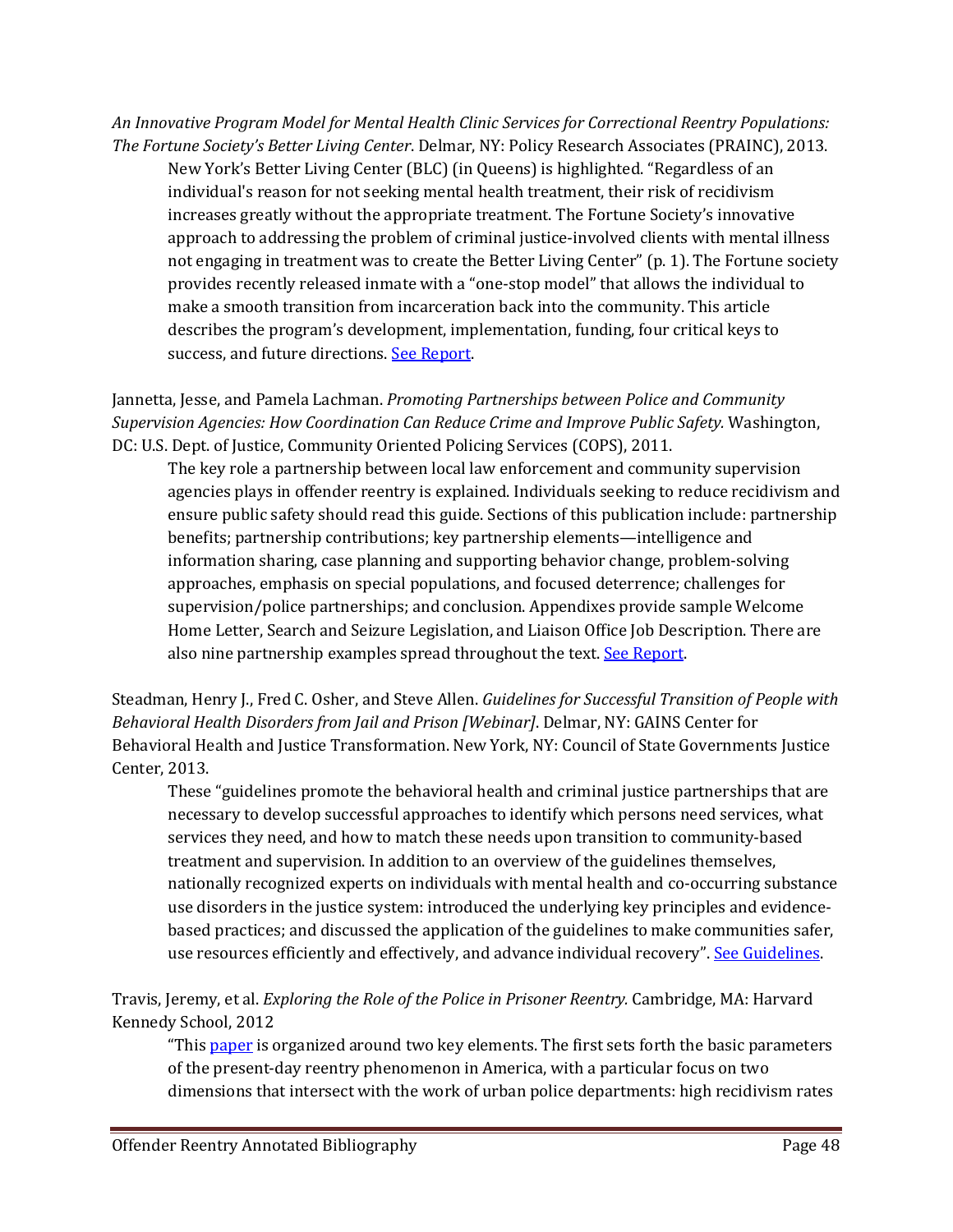and the concentration of returning prisoners in a few neighborhoods. The second explores two rationales for police involvement in prisoner reentry efforts: the promotion of public safety and the promotion of the legitimacy of the police" (p. 3). Sections of this publication cover: the realities of prisoner reentry in the United States—community concentrations, public safety and recidivism, and the national focus on prisoner reentry; reentry from county jails; prisoner reentry viewed through a policing lens—promoting public safety, and promoting police legitimacy; "East Palo Alto Police Department: A Case Study in Police Involvement in Prisoner Reentry"; and conclusion.

Ware, Dazara, and Deborah Dennis. Rockville, MD: Substance Abuse and Mental Health Services Administration (SAMSHA), SSI/SSDI Outreach, Access and Recovery (SOAR), 2013.

"The Social Security Administration (SSA), through its Supplemental Security Income (SSI) and Social Security Disability Insurance (SSDI) programs, can provide income and other benefits to persons with mental illness who are reentering the community from jails and prisons. A project funded by the Substance Abuse and Mental Health Services Administration is a national technical assistance program that helps people who are homeless or at risk for homelessness to access SSA disability benefits. *Issue Brief*.

# <span id="page-48-0"></span>**REENTRY – SPECIAL POPULATIONS**

Aday, Ronald H. and Jennifer J. Krabill. *Older and Geriatric Offenders: Critical Issues for the 21st Century.* Chapter 7, Special Needs Offenders in Correctional Institutions, 2013.

This **book** focuses on offenders who have special needs within the corrections system special groups with particular concerns and needs, or who present challenges to prison staff.

Altschuler, David, and Shay Bilchik. *Critical Elements of Juvenile Reentry in Research and Practice.*  Lexington, KY: Council of State Governments (CSG) Justice Center, 2014.

"The research on "what works" with youth involved in the juvenile justice system has grown substantially in the last two decades. Taking account of this new research, a number of states and jurisdictions have made significant changes to their juvenile justice policies and practices. To further this pursuit, this article offers guidance that draws from the most recent research and promising practices based on the new evidence. This article focuses primarily on juvenile justice policies and practices for youth returning to their communities from out-of-home placements (e.g., secure confinement, residential placements)." Topics discussed include: the reentry continuum; overarching case management; and six critical elements of juvenile reentry. Addition information and program examples are provided for each of the six elements—assessment of risk for reoffending, strengths, and needs; cognitive-behavioral interventions; family engagement; release readiness; permanency planning; and staffing and workforce competencies." [See Report.](http://nicic.gov/library/028156)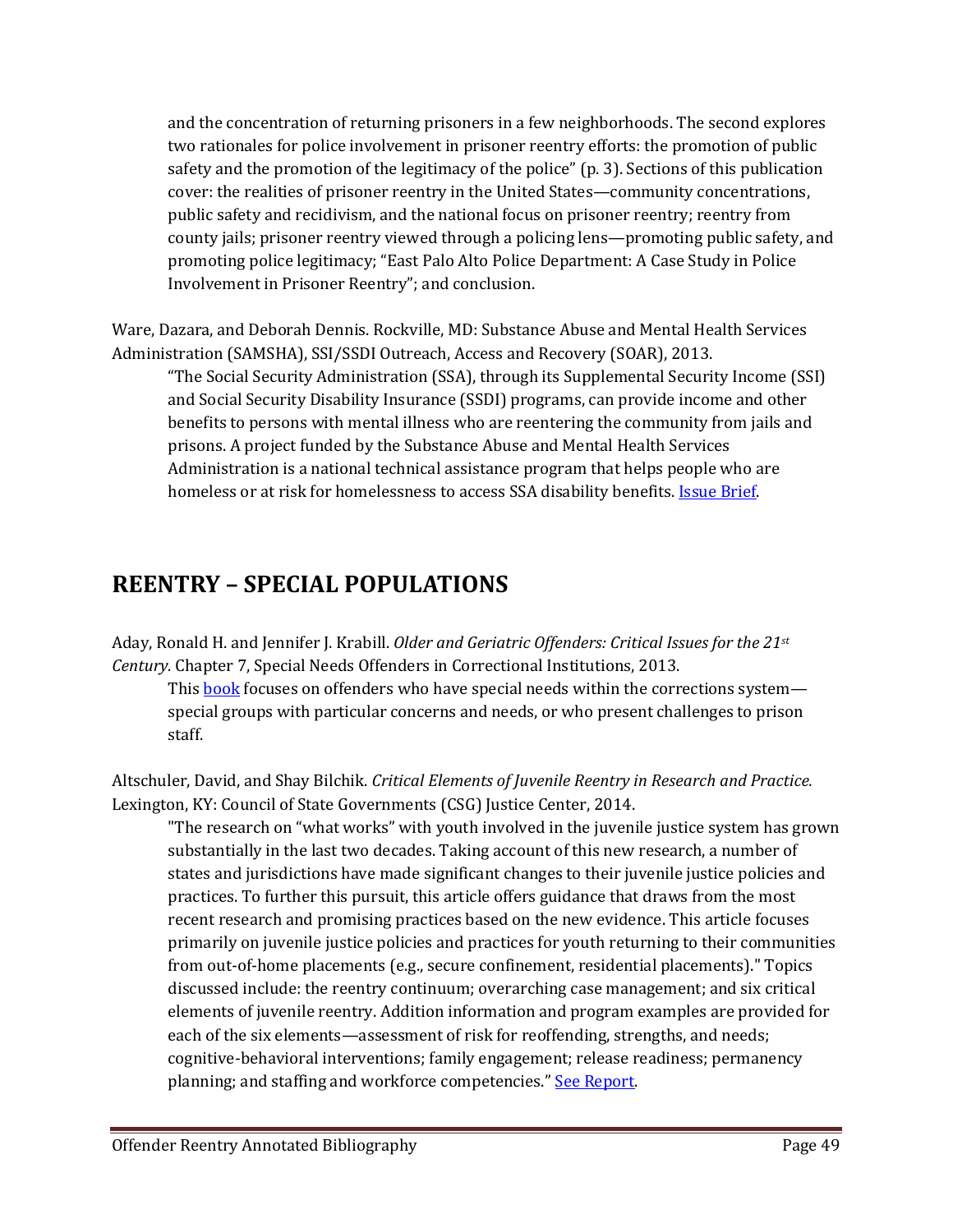*Guidelines to Gang Reentry.* Lexington, KY: American Probation and Parole Association, 2011. This guide provides suggestions "to assist gang-involved individuals returning to the community from confinement … [and] for planning interventions for gang-involved defendants/offenders, along with helpful hints for facilitating effective and efficient reentry." Sections following the "Literature Review: Reentry and Gang-Affiliated Offenders" by James Howell are: institutional phase of reentry from intake to release; structured reentry phase—transitional work done by both the institution and community corrections; the community reintegration phase overseen by community corrections officers; and guiding principles for community reintegration. See Guidelines.

Jarjoura, G. Roger. *Mentoring as a Critical Component of Juvenile Reentry Initiatives*. Washington, DC: National Institute of Corrections (NIC), 2013. DVD, 47 minutes. Orde[r here.](http://nicic.gov/contact/ask.aspx)

"This session considers the role that mentoring can play in the reentry process for juvenile offenders returning home after a period of incarceration. We will consider the unique contribution that mentoring can play as part of a comprehensive reentry initiative and discuss how mentoring is thought to make a difference in reducing the likelihood of recidivism and reincarceration. When it is implemented well, mentoring is an evidencedbased program for juvenile offenders in reentry. To be most effective in this context, mentoring programs must be structured deliberately to facilitate the transformation that is possible through mentoring. We will examine a successful juvenile reentry mentoring program that has operated in Indiana since 1996."

Lattimore, Pamela K., *et al*. *Prisoner Reentry Services: What Worked for SVORI Evaluation Participants? [Final Report.](http://nicic.gov/Library/026076)* Washington, DC: National Institute of Justice, 2012.

Results from the second evaluation of the Serious and Violent Offender Reentry Initiative (SVORI), a large multi-site collection of state and local programs are presented. Sections of this report include: executive summary; introduction; current study—data and methods; subject characteristics; results for adult males and for adult females according to housing, employment, victimization, compliance with supervision requirements, drug use, recidivism, summary and discussion; results for juvenile males by housing, employment, victimization, drug use, and recidivism; economic evaluation for adult males; and discussion and policy implications. "The effect of SVORI program participation was beneficial and statistically significant for all three demographic groups – associated with longer times to arrest and with fewer arrests during fixed follow-up periods. Results were weaker for the effects of SVORI on post-release reincarceration" (p. ES-5).

Lindquist, Christine, Tasseli McKay, Mindy Herman Stahl, Ada Pecos Melton, Rita Martinez, and David J. Melton. *Cross-Site Evaluation of the Office of Juvenile Justice and Delinquency Prevention Tribal Green Reentry Program: [Final Technical Report.](https://www.ncjrs.gov/pdffiles1/ojjdp/grants/248537.pdf)* National Criminal Justice Reference Center (NCJRS), 2014.

The cross-site evaluation was led by RTI International and American Indian Development Associates, LLC (AIDA), from 2011 through 2014. The goals of the cross-site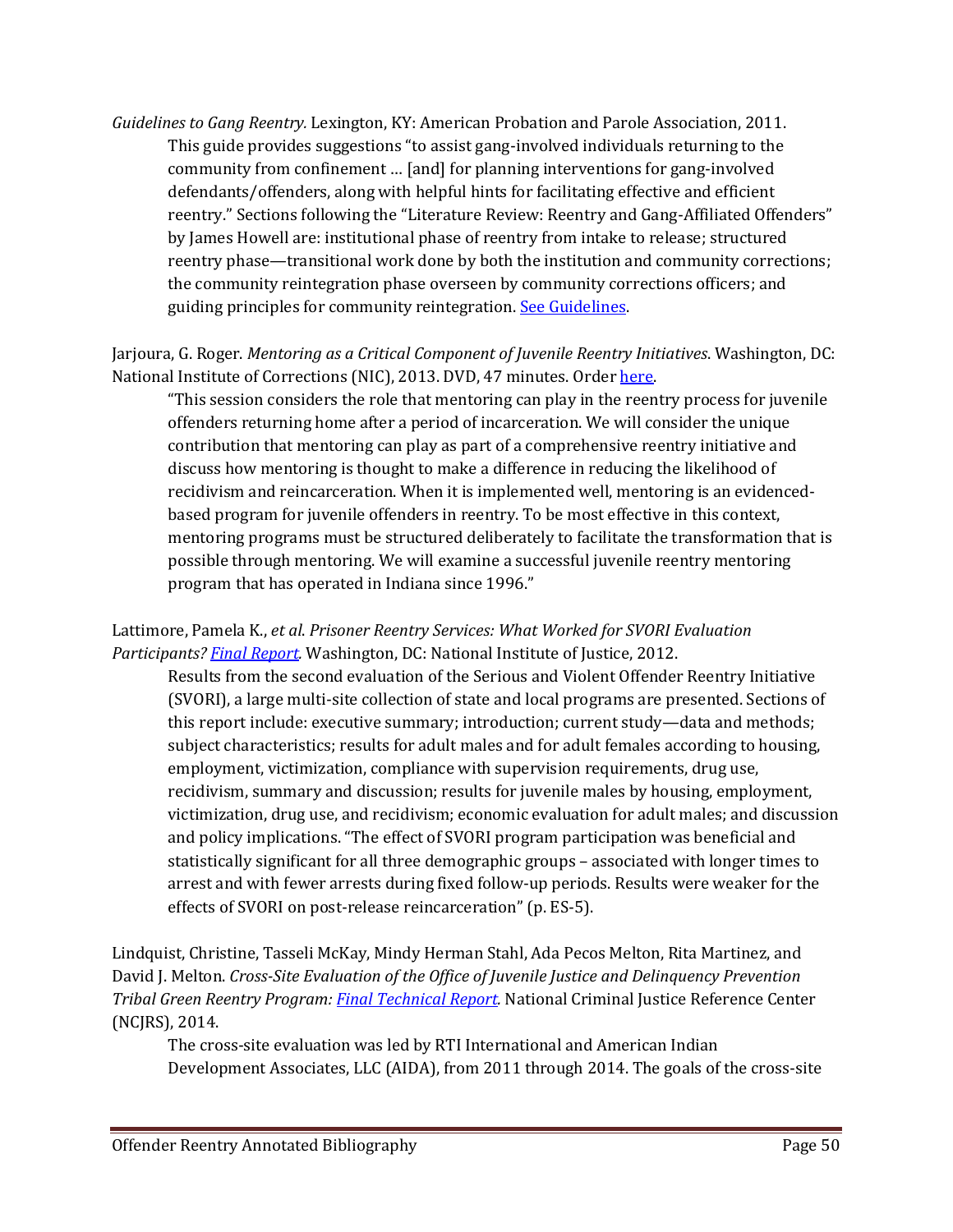evaluation were to document the implementation of the Green Reentry programs and to determine the extent of the initiative's impact on the tribal youth and communities served. The evaluation included a comprehensive process evaluation and a mixed-methods outcome evaluation.

Lindquist, Christine H., Pamela K. Lattimore, Kelle Barrick, and Christy A. Visher. *Prisoner Reentry Experiences of Adult Females: Characteristics, Service Receipt, and Outcomes of Participants in the SVORI [Multi-Site Evaluation.](https://www.ncjrs.gov/pdffiles1/nij/grants/230420.pdf)* National Criminal Justice Reference Service (NCJRS), 2009.

This report presents findings for the female participants in the impact evaluation, including 153 SVORI participants and 204 comparison women from 11 of the 12 adult impact sites. After a brief review of the literature on women and reentry, a description of the programming delivered to the women through SVORI funding, and a summary of the methods with which the impact evaluation was conducted, data are presented on the preand post-release characteristics and experiences among the female participants.

#### Lowe, Nathan C., and Matthew DeMichele. *Reentry of Methamphetamine-Using Offenders into the Community: Identifying Key Strategies and Best Practices for Community Corrections.* Lexington, KY: American Probation and Parole Association, 2010.

If you or your agency is reintegrating ex-offenders that used methamphetamines (MA) into the community, you own it to yourselves to read this publication. "The purpose of this report is to highlight the need for a coherent strategy for community corrections professionals to use when supervising MA-using populations in the community. This report offers the community corrections field baseline data to understand some of the obstacles and lessons learned regarding supervision of MA-using offenders" (p. 1). This information comes from a focus group and three technical assistance sites in Colorado, South Dakota, and Arizona. Results from the focus group cover treatment, sentencing and sanctions, supervision, collaboration, and public safety concerns. The technical assistance sites yielded information regarding 14 best practices, some of which are: the establishment of local interagency committees; more effective lines of communication between community supervising officers; and better access to support services[. See Report.](http://nicic.gov/Library/025734)

#### Lowman, Jennifer, and Shari A. Mamas. *Educational Aftercare & Reintegratio[n Toolkit](http://nicic.gov/Library/023952) for Juvenile Justice Professionals: A Toolkit for Juvenile Justice Professionals in Pennsylvania.* 2nd ed. Philadelphia, PA: Models for Change Education Law Center, 2009.

This toolkit is designed to "serve as a roadmap for identifying issues related to the education of delinquent youth during placement and when they are released and reintegrated into their communities" (p. 7). Nine sections are contained in this toolkit: introduction; pre-placement dispositional hearing; educational services in placement; release and reintegration into the community; enrollment, attendance, and truancy; special education and other in-school services; school discipline; where to go for more help and information; and conclusion. Included are Checklist of Key Activities from Pre-Placement through Release and Reintegration" and samples of 18 specific tools for use in juvenile offender aftercare and reintegration.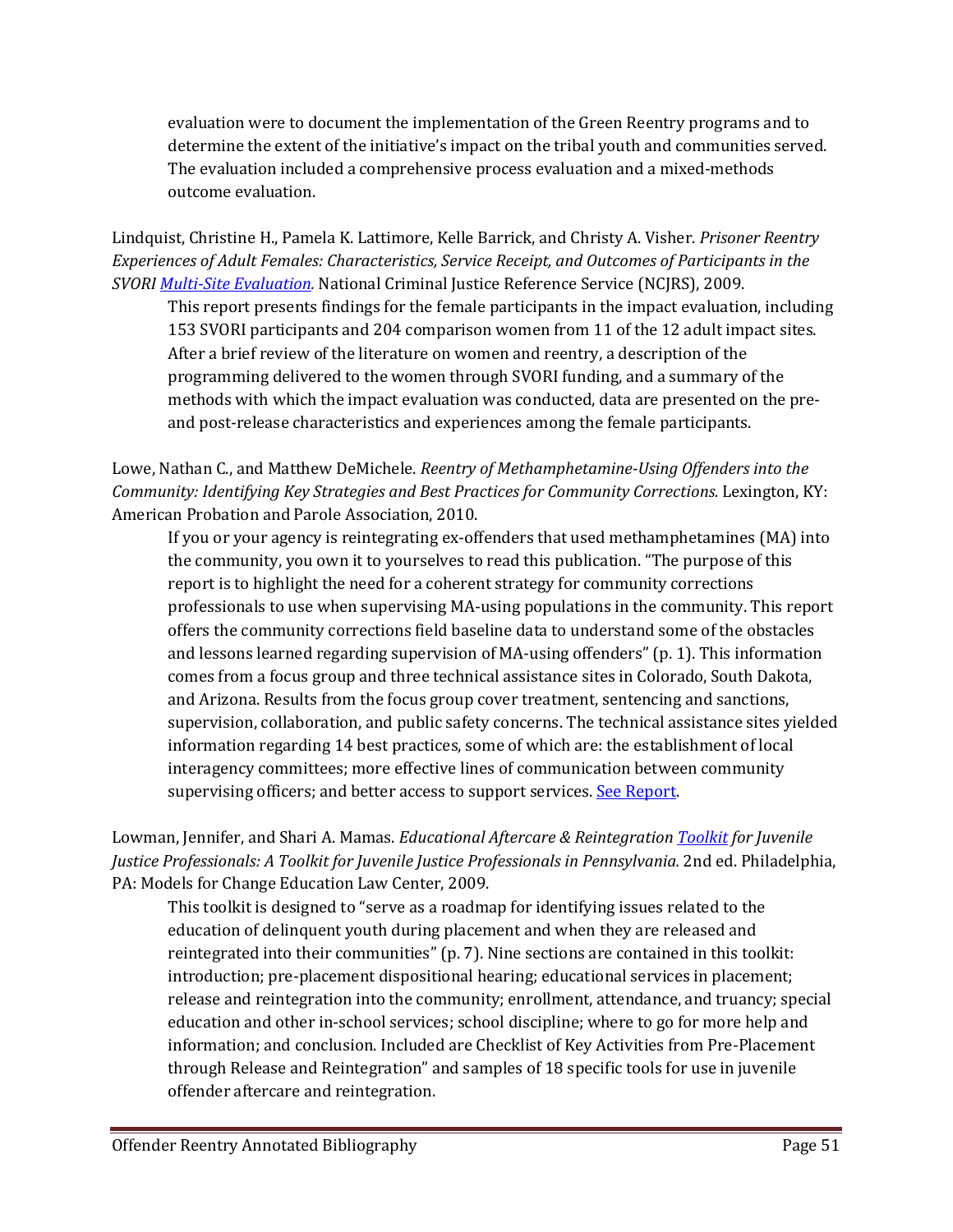Prendergast, Michael L. *Interventions to Promote Successful Re-Entry among Drug-Abusing Parolees [and] Response: Pathways to Recovery and Reintegration.* Bethesda, MD*:* National Institute on Drug Abuse, 2009.

Reviews research findings on principles of effective correctional treatment and the interventions that have been shown to be effective with drug abusing parolees or that have been tested with general drug-abusing populations and shown promise for use with parolees. [See Report.](http://nicic.gov/Library/024158)

Putter, Candace. *Recommendations to Improve Correctional and Reentry Education for Young People*. Philadelphia, PA: Juvenile Law Center. New York: NY: Open Society Foundation (OSF). Wyncote, PA: Pennsylvania Academic and Career/Technical Training Alliance (PACTT). Washington, DC: Racial Injustice Initiative of TimeBanks USA & Robert F. Kennedy Juvenile Justice Collaborative, 2013.

On November 19, 2012, the U.S. Department of Education (DoEd) hosted a Summit on Education in Correctional Facilities to address correctional and reentry education for youth and adults. The goal was to ensure that formerly incarcerated individuals have the tools and supports necessary to become positively engaged members of society who are prepared for 21st Century employment. Participants acknowledged that young people have unique needs, which require a separate set of strategies, programs, and standards. All participants agreed that the Summit must be the beginning of a robust national effort to address these critical challenges. [See Recommendations.](http://www.jlc.org/sites/default/files/publication_pdfs/Recs%20to%20Improve%20Correctional%20and%20Reentry%20Ed%20for%20Young%20People.pdf)

*The Reentry of Adults Convicted of Sexual Offenses: A [National Survey](http://nicic.gov/library/029806) of Reentry Professionals*. New York, N.Y.: Council of State Governments (CSG) Justice Center, 2015.

Results are presented from "a national survey of stakeholders invested in the successful reentry of adults convicted of sexual offenses … The survey findings reveal variability regarding the extent to which respondents' beliefs about various sex offender-related matters align with current research.

Reichert, Jessica, Dawn Ruzich, and Rebecca Campbell. *Community Reentry after Prison Drug Treatment: Learning from Sheridan Therapeutic Community Program Participants.* Chicago, IL: Illinois Criminal Justice Information Authority, 2012.

Results from an evaluation of the Sheridan Correctional Center National Drug Prison and Reentry Program are provided. Graduates remained two years in the community before re-incarceration, on average. [See Report.](http://nicic.gov/Library/025653)

*The State of Juvenile Justice: A National Conversation about Research, Results, and Reform*. New York: Vera Institute of Justice, 2015.

Based on recent scientific and legal developments, there's an urgent need to ensure that adolescent development research is incorporated into existing practices and future polices pertaining to youth … [this is an excellent] series of research-based, educational briefings on adolescent brain research, the systemic causes of youth contact with the justice system, and the implications for future legal standards and best practices. **Briefings**.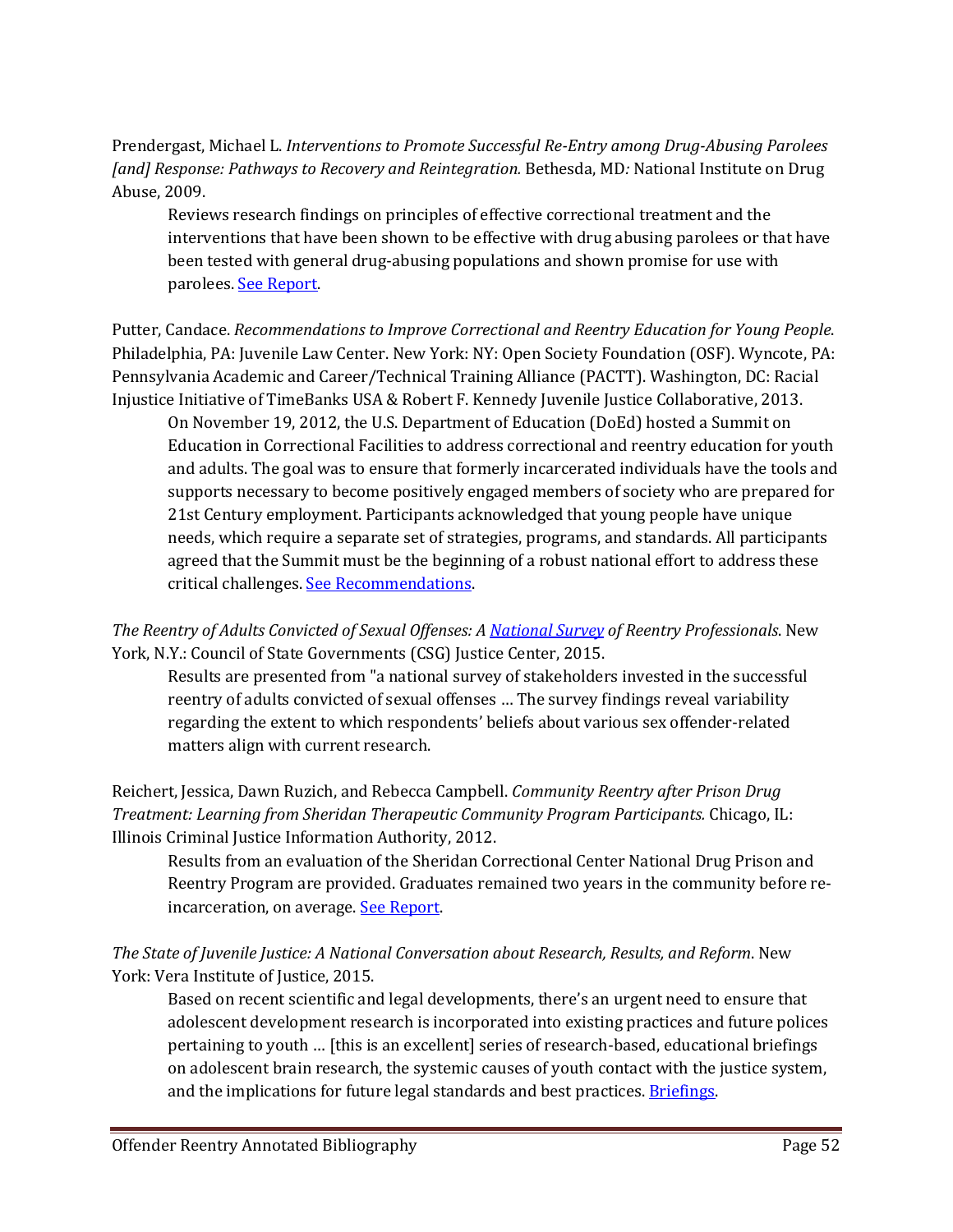*Strategies for Creating Offender Reentry Programs in Indian Country.* Albuquerque, NM: American Indian Development Associates, 2010.

"The information presented in this document will assist tribal justice practitioners, administrators, and policymakers in designing and developing reentry strategies for adult and juvenile offenders returning to their tribal communities" (p. 5). Sections of this report include: introduction; historical overview; developing reentry programs in Indian Country—justice system, intervention and treatment, and community restoration; general reentry policy considerations—Tribal government responsibilities, funding, and Tribal community roles; recommendations; conclusion; case descriptions; and federal funding sources. <http://nicic.gov/Library/024788>

VanderPyl, Taryn. *Easing Reentry through Employability Skills Training for Incarcerated Youth.*  Journal of Applied Juvenile Justice Services, 2015.

This article focuses on services and supports or teaching employability skills at each of the stages of the juvenile justice process – before, during, and after incarceration. The psychological damage to youth resulting from incarceration is examined as well as the impact on obtaining and maintaining employment post incarceration. Resources are provided for practitioners to find evidence-based interventions and supports for the youth with whom they work. Calls for future research are detailed in the areas of programs and practices, desistence and recidivism, and community-based alternatives. <http://npjs.org/jajjs/wp-content/uploads/2015/02/Easing-Reentry-VanderPyl-Final.pdf>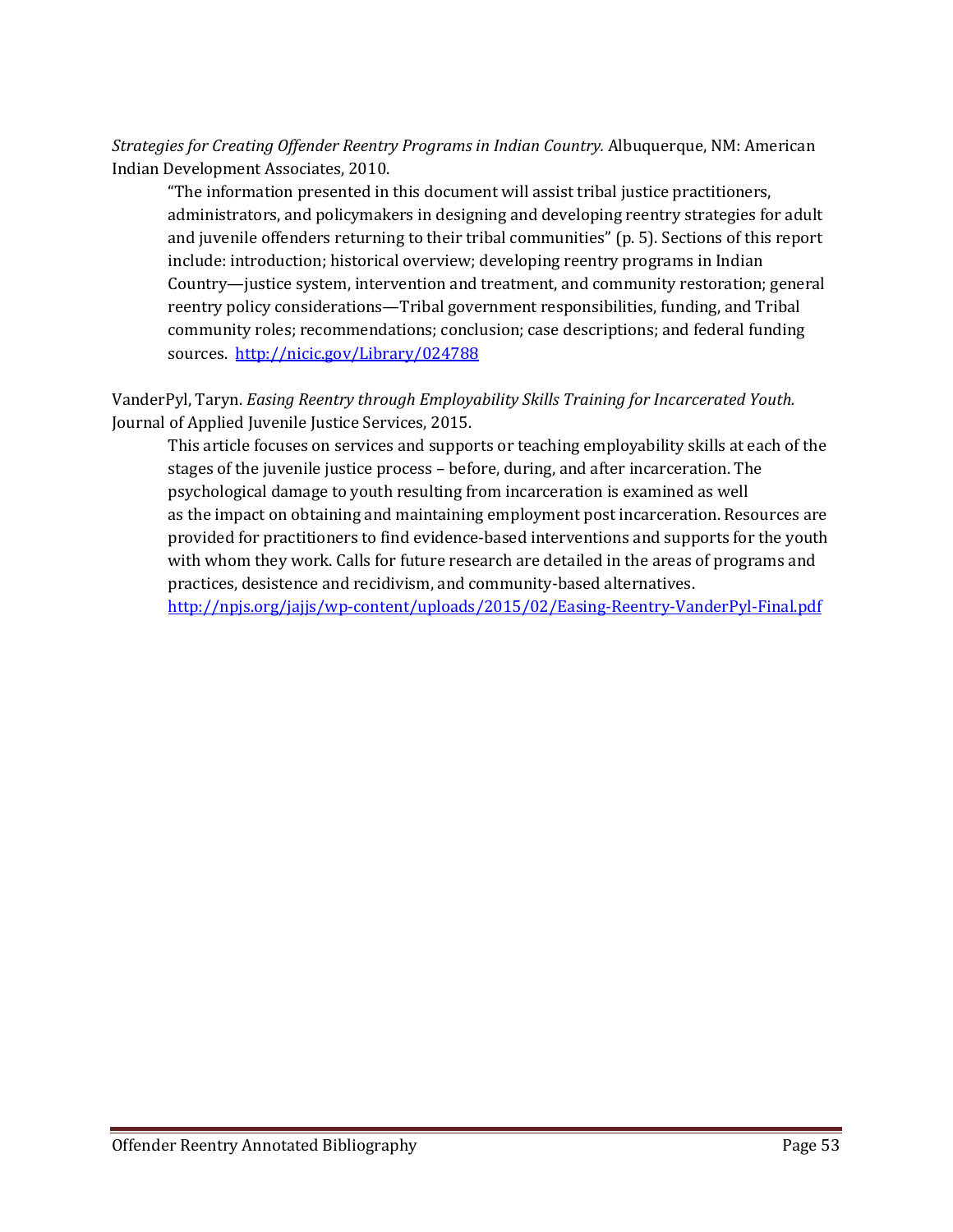# <span id="page-53-0"></span>**REENTRY – SKILLS BUILDING**

2*015 Reentry Skills Buildin[g Handbook](http://nicic.gov/Library/026067)*. Forsyth, GA: Georgia Department of Corrections. Georgia State Board of Pardons and Paroles, 2015.

While the local services are Georgia based, the bulk of this handbook contains a wealth of excellent information and resources that will help an ex-offender make a successful transition back into the community. Forms and checklists for the released individual to fill out are spread throughout this guide and make the reentry process less intimidating. Not only giving the ex-offender direction, this handbook can be used by the community corrections practitioner in making sure the reentry process is effective for the ex-offender. Chapters following an introduction about getting organized cover identification, housing, employment, careers, work ethics, transportation, money management, education, applying for social security, health and life skills, mental health, alcohol and other drugs (AOD) and recovery, family and friend relationships, child support, and living under supervision.

*Adult Pre-Release [Handbook:](http://nicic.gov/Library/024755) Pre-Release Information for an Informed Re-Entry and a Successful Transition.* 5th ed. St. Paul: Minnesota Department of Corrections, 2010.

This guide will help offenders in determining where they are at in terms of preparing for release and in creating a plan to succeed once they leave prison. This handbook contains eleven chapters: identification; life skills; housing; education; transportation; living under supervision; family; restorative justice; health; money management; and employment.

Bush, Jack, Barry Glick, and Juliana Taymans. *Thinking for a Change: Integrated Cognitive Behavior Change Program.* Version 3.1. Washington, DC: National Institute of Corrections, 2011.

Thinking for a Change (T4C) is an integrated, cognitive behavior change program for offenders that includes cognitive restructuring, social skills development, and development of problem solving skills. T4C is designed for delivery to small groups in 25 lessons and can be expanded on to meet the needs of specific participant group. The T4C program is used in prisons, jails, community corrections, probation, and parole supervision settings. Participants include adults and juveniles, males and females. [T4C.](http://nicic.gov/Library/025057)

C*areer Resource Centers: An Emerging Strategy for Improving Offender Employment Outcomes.*  Washington, DC: National Institute of Corrections, 2010.

"This bulletin highlights the ways career resource centers are being used in jails , prisons, and community supervision offices to improve the long-term employment prospects of offenders" (p.1). Sections of this publication include: common elements of career resource centers; getting started; working with inmate career clerks; building community ties; role of assessment in career resource centers; technology resources; finding champions and overcoming resistance; and future directions. The following resources are contained on the DVD: a PDF version of the bulletin; video interviews with many of the practitioners features in the bulletin; the CareerZone program; reentry guides from federal, state, and local correctional facilities; the Veterans Incarcerated Employability Workshop; a life-skills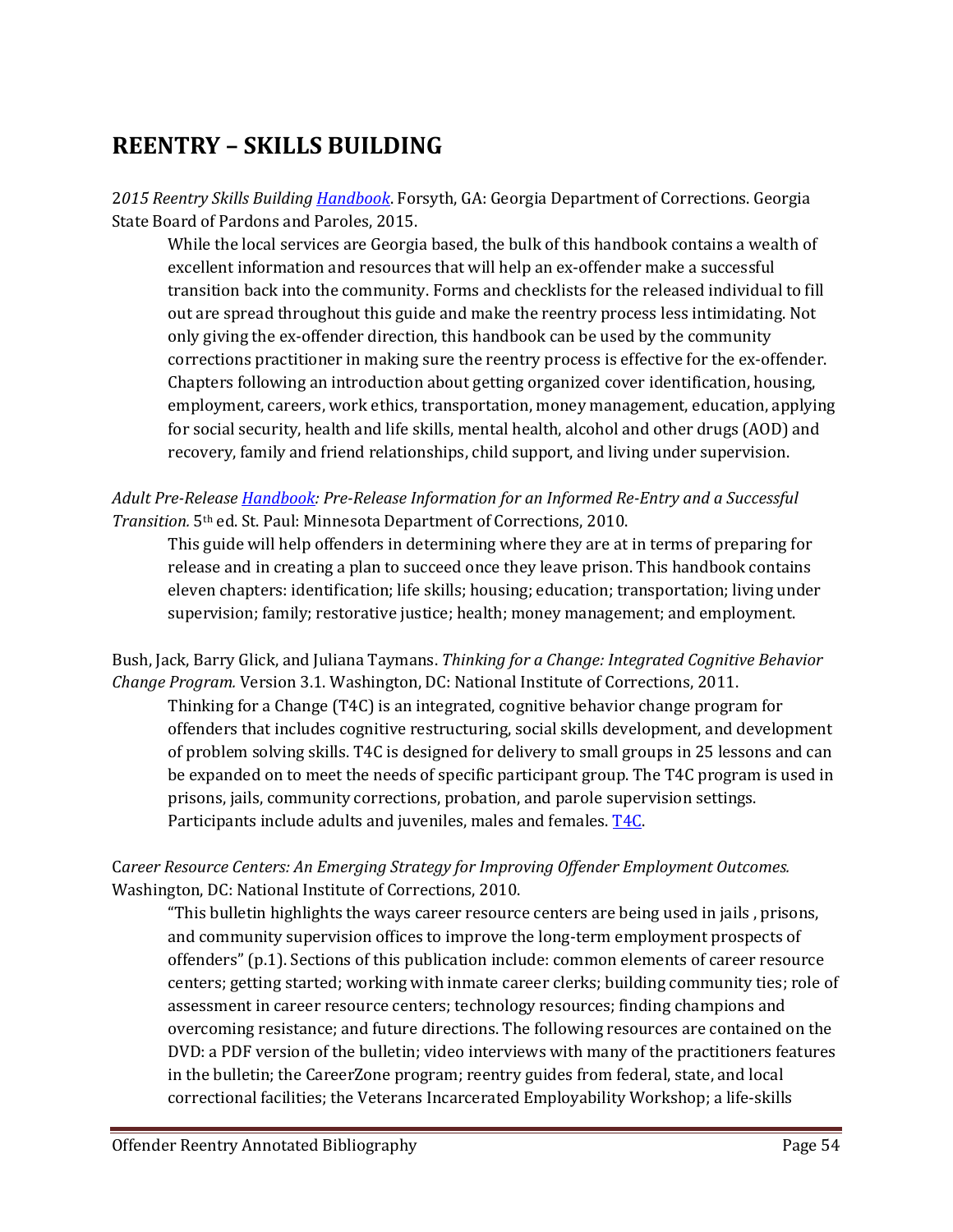curriculum; virtual tours of career resource centers; links to Internet resources that promote the development of career resource centers; and career development documents that can be distributed to the inmate population[. Available Here.](http://nicic.gov/Library/023066)

*Employment Information [Handbook.](http://nicic.gov/Library/024941)* Washington, DC: U.S. Bureau of Prisons 2011.

This handbook "provides prisoners with contacts and other information that can help them to prepare for release" (p. 2). Sections contained in this guide are: purpose; what to do to prepare for release; employers who hire ex-offenders; federal programs to help exoffenders; state and federal jobs for ex-offenders; loans and grants; programs sponsored by the U.S. Department of Labor; other programs not directly related to employment; how to get a birth certificate; state contacts for vital documents; how to get a driver's license; state contacts for driver license information; Veterans Vocational Rehabilitation and Employment Service; how to get money to continue ones education; and appendixes—job search information, sample resume, sample job application, and Federal Bonding Program State Bonding Coordinators.

Erisman, Wendy. *Reentry Education Model Implementation Study: Promoting Reentry Success Through Continuity of Educational Opportunities.* Washington, DC: U.S. Department of Education, 2015.

In 2012, the U.S. Department of Education's Office of Career, Technical, and Adult Education (OCTAE) released its Reentry Education Model, and evidence-based effort to "bridge the gap between prison and community-based education and training programs." The model focuses on establishing a strong program infrastructure, strengthening and aligning correctional and reentry education services, and integrating education into the correctional system. Three demonstration projects—two education providers working with county jails and another working with state prisons—were selected through a competitive process and received grant funding to help implement the model beginning in March 2013. This report uses observations from the first full year of the Promoting Reentry Success through Continuity of Educational Opportunities (PRSCEO) demonstration projects to tell the story of each site's implementation of the Reentry Education Model and to look across the three sites to identify the model's strengths and limitations. [See Report.](http://www2.ed.gov/about/offices/list/ovae/pi/AdultEd/reentry-education-model-implementation-study.pdf)

*Prisoner Reentry Resource [Manual](http://www.correct.state.ak.us/TskForce/documents/Re%20Entry%20All%20edited%20pg%2040.pdf)*. Anchorage: Alaska Department of Corrections, 2012.

The Reentry Manual includes nine Steps to successful reentry, and is designed to function as both a teacher's guide and inmate workbook, with space to take notes, checklists to gauge reentry readiness and worksheets to create resumes, budgets and spending logs. Objectives are listed at the beginning of each Step, followed by a simple, step by step process for meeting them.

Ransom, Gary R., and Scott Nicholson. *Offender Transition Program: Resource [Manual.](http://nicic.gov/Library/024942)* Washington, DC: U. S. Bureau of Prisons, 2010.

Information for inmates making the transition back into the community is provided in this manual. Resources are organized into the following sections: Internet resources; career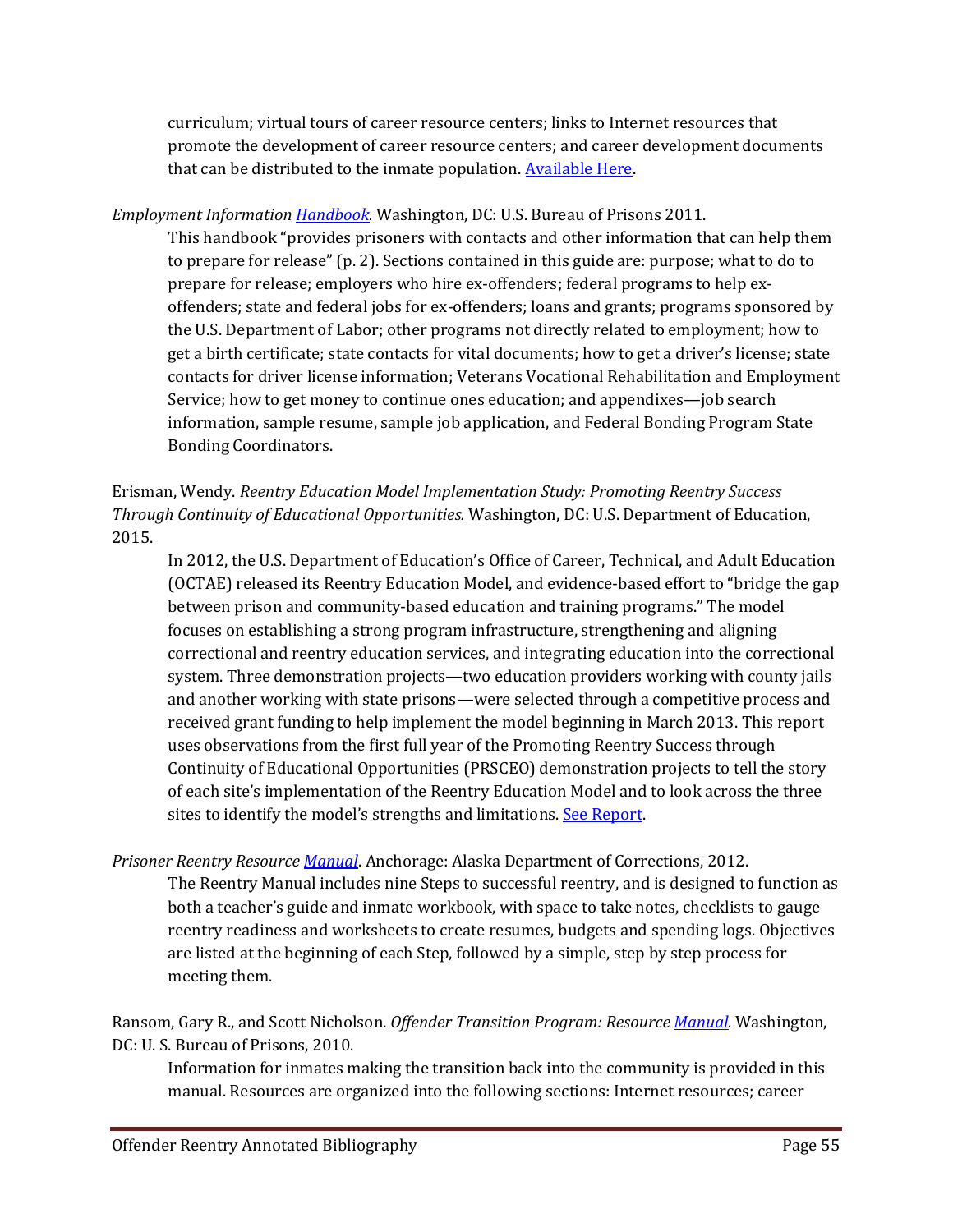exploration; general assistance programs; business/consumer education; substance abuse and mental health; and appendixes covering the Department of Labor state level contacts, U.S. Department of Housing and Urban Development, U.S. Small Business Administration, Service Corp of Retired Executives, and the Federal Reserve Bank.

*Reentry Resource [Manual.](http://jfs.athensoh.org/documents/ReentryResourceManual2014.pdf)* Ohio: ODRC Office of Offender Reentry, 2014.

A resource manual to assist reentry service providers with accessing information about services available across Ohio for people returning home from a period of incarceration.

#### Tolbert, Michelle. *A Reentry Education Model: Supporting Education and Career Advancement for Low-Skill Individuals in Corrections*. Washington, DC: U.S. Department of Education, 2012.

This report describes the "development of a correctional education reentry model illustrating an education continuum to bridge the gap between prison and communitybased education and training programs. The goal of this model is to ensure that offenders can gain the knowledge and skills needed to obtain long-term, living-wage employment, and transition successfully out of the corrections system. It is based on a review of research studies and feedback from a panel of experts, including practitioners, administrators, and researchers in the fields of corrections and education" (p. 3). The reentry solution of an education continuum section covers: the model—strengthening and aligning education services, establishing a strong program infrastructure, and ensuring education is well integrated in the corrections system; and applying and validating the model. [See Report.](http://nicic.gov/library/026895)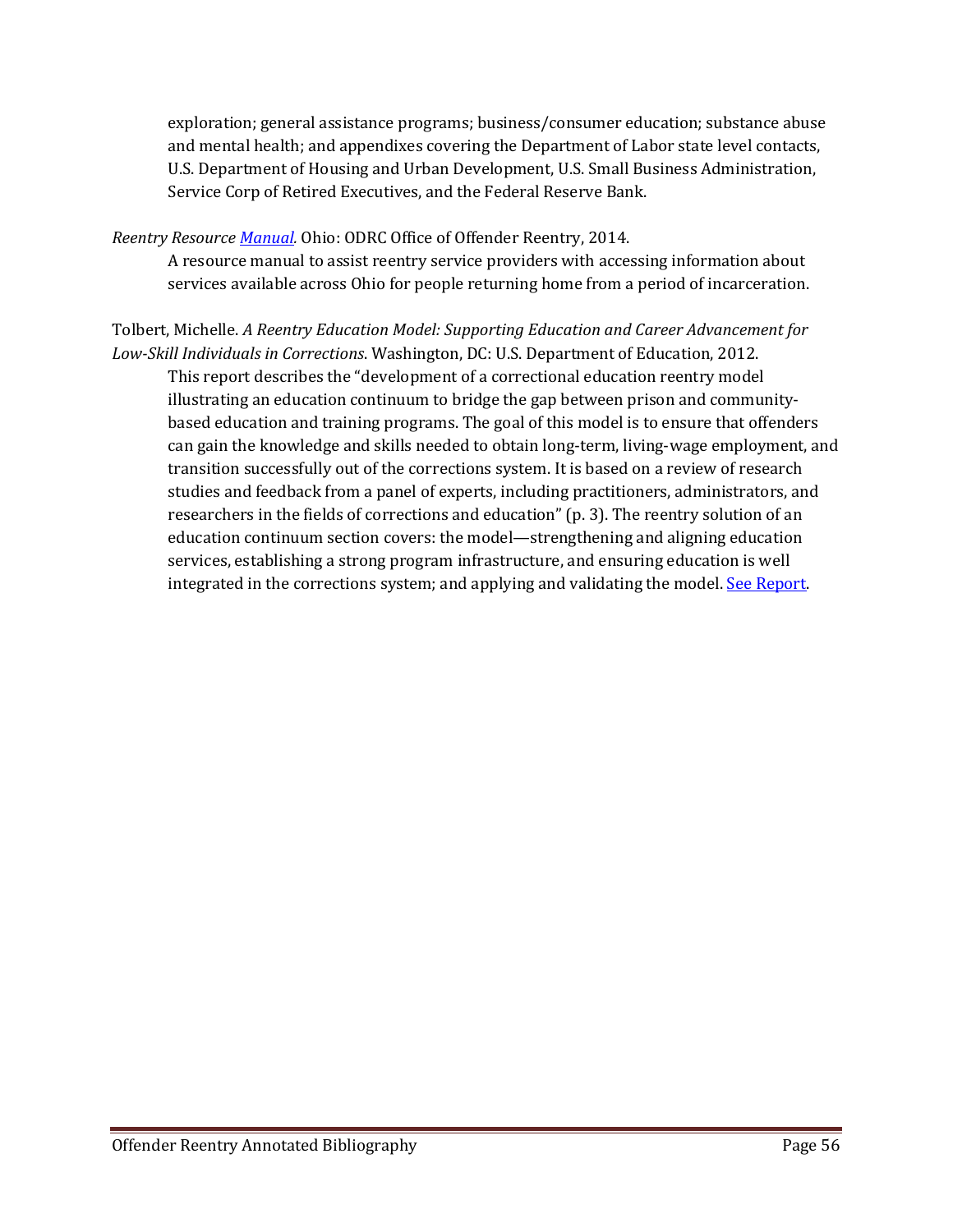### <span id="page-56-0"></span>**Reentry Resources – Earlier Publication Dates**

Bishop, Catherine. *An Affordable Home on Re-Entry: Federally Assisted Housing and Previously Incarcerated Individuals.* Oakland, CA: National Housing Law Project, 2008.

"This guide is designed for advocates working with or representing individuals with a criminal record who are seeking access to federally assisted housing programs" (p. 1). Chapters include: the problem -- the number of individuals who have been incarcerated is increasing and many need affordable housing; eligibility for federally assisted housing for individuals who have been released from incarceration; access to criminal history records, drug rehabilitation information, and expungement of criminal records; mitigating circumstances and rehabilitation; challenging a denial of admission; advocating for policies that respond to the housing needs of individuals with a criminal record; vouchers, portability, and ex-offenders; adding an ex-offender to the assisted household and rechecking current residents; description of federally assisted housing programs for lower income families; and general eligibility requirements for federally assisted low-income housing. [See Guide.](http://nicic.gov/Library/023734)

*Building Tomorrow's Workforce: An Effective Reentry Strategy [Satellite/Internet Broadcast].*  Aurora, CO: National Institute of Corrections Academy, 2008.

This 3-hour program, originally broadcast August 2008, focused on the history and benefits of correctional industries and ways to balance competing interests. Employment is a critical factor in successful reentry. Career assistance, life skills, and job training prior to release from jails or prisons increases the likelihood of success as individuals reenter the community. This, in conjunction with support from employers, social agencies, and faithbased community organizations, provides the foundation for individuals to remain in society and contribute to the community as productive citizens. At the end of this broadcast, participants will understand the: benefits of correctional industries and workforce development; social and economic values of correctional industries; need to strike a balance between competing interests; relationships among workforce development, community organizations, and correctional industries; relationship between evidence-based practices and offender employment; and workforce development competencies and available training resources. **Available Here**.

Burke, Peggy, and Michael Tonry. *Successful Transition and Reentry for Safer Communities: A Call to Action for Parole.* Silver Spring, MD: Center for Effective Public Policy, 2006.

The critical role of paroling authorities and parole supervision agencies in the successful reintegration of offenders into the community is explained. Sections of this report are: introduction; successful reentry as community safety -- the significant consequences of unsuccessful reentry; what we know about success -- putting the lessons of research into practice; parole in 2006 -- a century of evolution (e.g., the rehabilitative ideal, just deserts, deterrence and incapacitation, parole's decline, lessons of experience, and readiness and tools for change; and an agenda for action. [See Report.](http://www.cepp.com/documents/A%20Call%20to%20Action%20for%20Parole.pdf)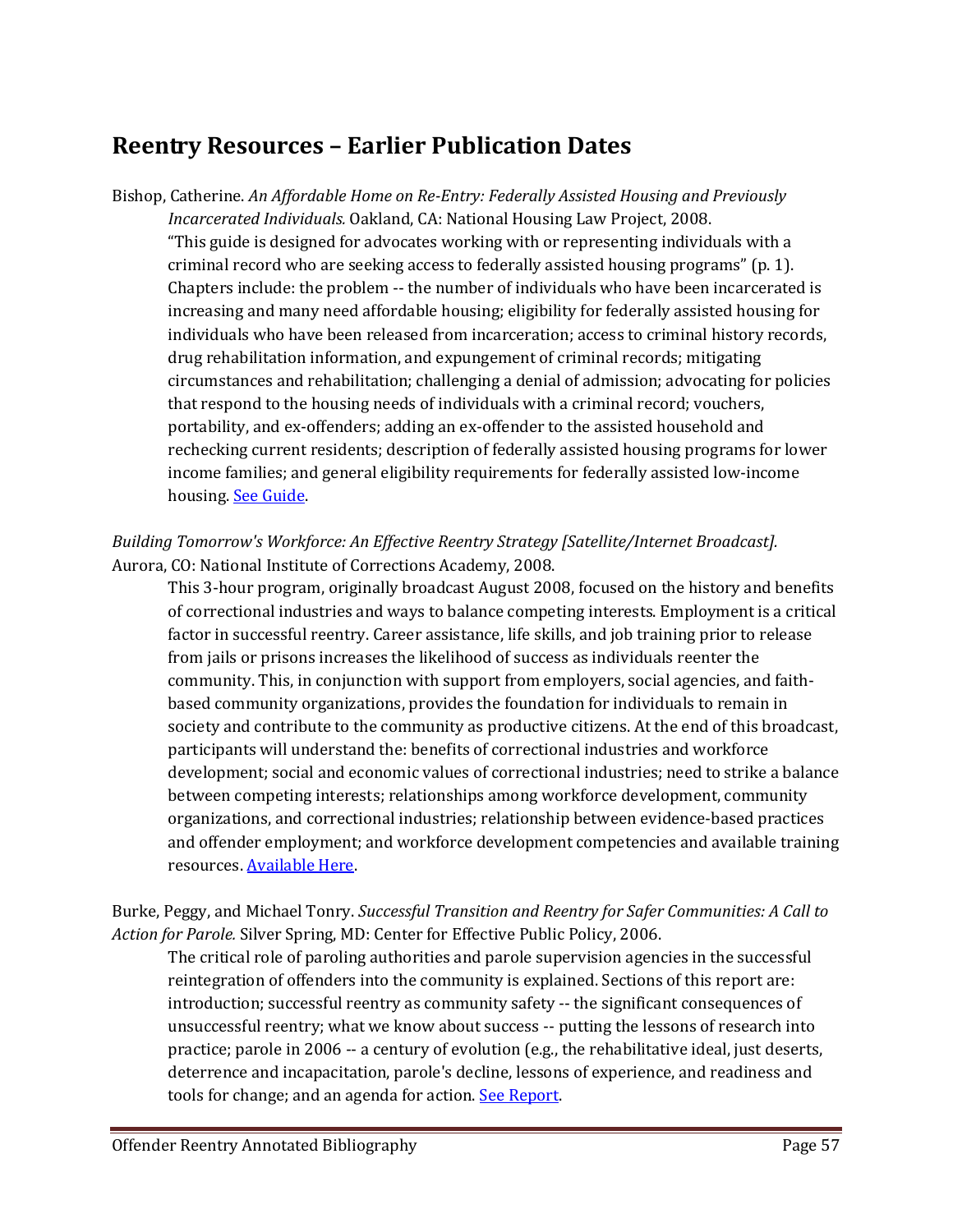Carter, Madeline M., Susan Gibel, Rachelle Giguere, and Richard Stroker. *Increasing Public Safety Through Successful Offender Reentry: Evidence-Based and Emerging Practices in Corrections.* Silver Spring, MD: Center for Effective Public Policy, 2007.

The implementation of an effective offender reentry framework is explained. Sections contained i[n this manual](http://nicic.gov/library/023247) include: introduction; offender reentry from a national perspective; framework for offender reentry; leadership and organizational change; a rational planning process for a learning organization; the essential role of collaboration; key strategies in effective offender management; women offenders; and conclusion. Also provided is a copy of the Offender Reentry Policy and Practice Inventory.

Daly, Reagan. *Treatment and Reentry Practices for Sex Offenders: An Overview of States*. New York: Vera Institute of Justice, 2008.

An "overview and analysis of existing treatment and reentry practices for sex offenders who are involved with the criminal justice system" is provided (p. iii). Sections following an executive summary include: introduction and background; methodology; research on prison- and community-based treatment, reentry programming, and community supervision; recent trends in prison- and community-based treatment, reentry programming, and community supervision; and conclusions. State overview tables for prison-based treatment, community-based treatment, reentry programming, and community supervision practices; and individual state templates. [See Report.](http://nicic.gov/Library/023455)

*Enhancing Rural Reentry through Housing Partnerships: A Handbook for Community Corrections Agencies in Rural Areas.* New York: Family Justice, 2009.

This handbook "discuss[es] potentially beneficial partnerships that community corrections departments can cultivate to fully tap resources and expertise . . . [and] also suggests various strategies to increase housing options for people coming home from jail and prison -- and for their families" (p. 5). Sections contained in this document include: introduction; defining rural; high-need rural areas; affordable housing challenges in rural areas; rural homelessness; rural reentry issues; housing and reentry -- an overview; strategies for engaging families; potential strategies for community corrections; the role of corrections agencies; case studies; and relevant laws and policies[. See Handbook.](http://nicic.gov/Library/023976)

#### *Innovative Reentry Strategies: The Emerging Role of Correctional Industries [Satellite/Internet Broadcast].* Washington, DC: National Institute of Corrections, 2009.

This 3-hour program, originally broadcast October 7, 2009, is part 2 of the National Institute of Corrections series on correctional industries and is entitled "Innovative Reentry Strategies: The Emerging Role of Correctional Industries." Part 1, which aired in August 2008, focused on the history and benefits of correctional industries and ways to balance competing interests. The October 2009 program will focus on presenting new reentry strategies and highlight specific programs around the country that reflect best practices. Imagine a reentry program that reduces recidivism, changes lives, and makes prisons and jails safer with little or no cost to taxpayers. Such a program has been around for decades. It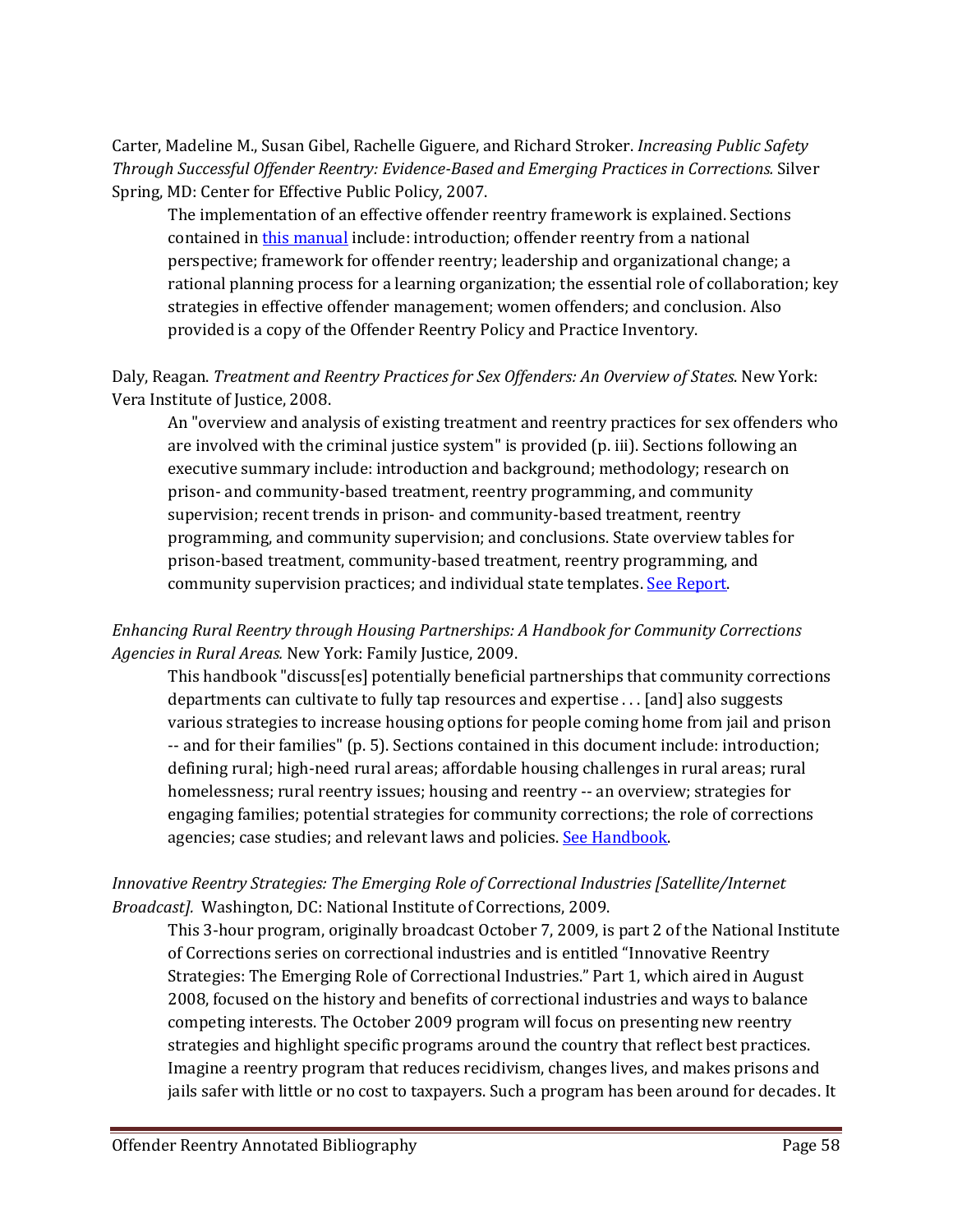is correctional industries, an effective model for preparing offenders for employment upon release. The elements of this strategy include skills certification, positive change, collaboration with businesses and the community, and a focus on career development and job retention. Available [Here.](http://nicic.gov/Library/024019)

La Vigne, Nancy G., Amy L. Solomon, Karen A. Beckman, and Kelly Dedel. *Prisoner Reentry and Community Policing: Strategies for Enhancing Public Safety.* Washington, DC: Urban Institute, Justice Policy Center and the Office of Community Oriented Policing Services, U.S. Department of Justice, 2006.

This [report](http://www.cops.usdoj.gov/pdf/publications/e12051219.pdf) explores the links between prisoner reentry and community policing in the context of enhancing public safety. Its goal is to encourage new thinking and generate innovative responses to reentry that harness the knowledge and expertise of police. The first section describes the local context of reentry, its effect on communities, and its impact on community safety and public perceptions of crime. In the next section, the role of police in reentry is examined. This part of the report describes the basic concepts of community policing and police problem solving, outlines the benefits of applying community policing strategies to prisoner reentry, and explores the many opportunities for police involvement in reentry. We then turn to specific examples from the field of how these new police roles in prisoner reentry have been put into practice across the country. These examples are followed by a discussion of the potential organizational and community-level challenges to expanding law enforcement's role in reentry and suggested strategies for overcoming these obstacles. The report concludes with a discussion of opportunities for advancing police reentry initiatives from both a practical and a policy perspective.

Mallik-Kane, Kamala, and Christy A. Visher. *Health and Prisoner Reentry: How Physical, Mental, and Substance Abuse Conditions Shape the Process of Reintegration.* Washington, DC: Urban Institute/Justice Policy Center, 2008.

The degree to which physical health, mental illness, and substance abuse impact prisoners' reentry is examined. Six chapters follow an executive summary: introduction; prisoner reentry -- an overview; physical health and reentry; mental health and reentry; substance abuse and reentry; and discussion and policy implications. Most of the returning prisoners have chronic health problems -- 90% female and 80% men. The likelihood of reincarceration is higher for those returning prisoners having bad health, be it physical, mental, or substance abuse. [See Report.](http://nicic.gov/Library/022922)

Pettway, Coretta. *Best Practices [Tool-Kit:](http://www.drc.state.oh.us/web/iej_files/Employing_Ex-Offenders.pdf) Employing Ex-Offenders after Release from Prison.* London, OH: Ohio Department of Rehabilitation and Correction, 2007.

Promising practices for adult offender job training and retention programming are described. Topics discussed include: implementing programs and services; and exemplary programs -- Safer Foundation, Ready4Work, Center for Employment Opportunities' Comprehensive Prison Reentry Program, and Project Re-Integration of Ex-Offenders (RIO).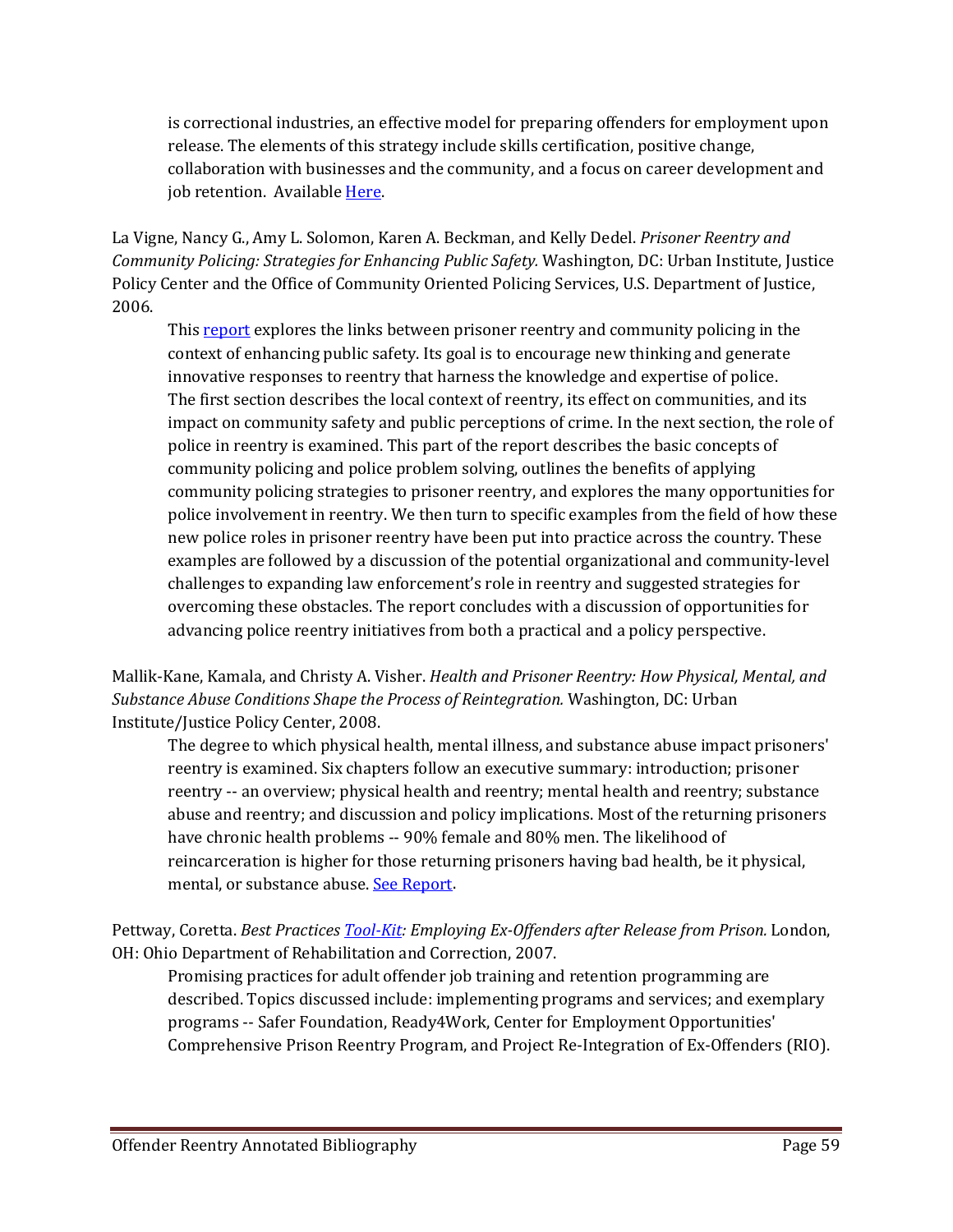Pettway, Coretta. *Best Practices [Tool-Kit:](http://www.drc.state.oh.us/web/iej_files/FaithProgramming_Reentry_Recidivism.pdf) Faith/Based Programming, Reentry and Recidivism.* London, OH: Ohio Department of Rehabilitation and Correction, 2007.

Empirical evidence for the impact of religious activities and/or the effectiveness of faithbased programs is reviewed. Topics covered include: program implementation; highlighted program -- the InnerChange Freedom Initiative (IFI)); and legal concerns.

*Parole, Desistance from Crime, and Community Integration.* Washington, DC: National Research Council, Division of Behavioral and Social Sciences and Education, Committee on Law and Justice, 2008.

Individuals should turn to this book if they want to know what is known "about various models of community supervision designed to reduce recidivism and promote desistance from crime" (p. ix). Sections following an executive summary include: introduction and background; dimensions of desistance; parole-current practices; services and practices for releases; criminal justice institutions and community resources; and conclusions, recommendations, and research agenda. It seems that recidivism is greatly reduced through the use of cognitive-treatment programs. See Report.

Rich, Michael J., Michael Leo Owens, Moshe Haspel, and Sam Marie Engle. *Prisoner Reentry in Atlanta: Understanding the Challenges of Transition from Prison to Community.* Atlanta, GA: Emory University, Office of University-Community Partnerships, 2008.

Most people who go to prison are released and take up residence in communities. This process of "prisoner reentry" is the subject of this report. The purpose of the report is to inform public understanding and deliberations about the nature and scope of prisoner reentry in the greater Atlanta area, focusing on former prisoners released on parole or probation. We offer a snapshot of the nearly 5,000 parolees and probationers that took up residence in one of the five core counties of metropolitan Atlanta during the years 2004 and 2005. The report illustrates that prisoner reentry is an issue that affects local communities throughout metropolitan Atlanta. Yet it also shows that too often prisoner reentry is a particularly pronounced issue in some communities rather than in others. [See Report.](http://oucp.emory.edu/PrisonerReentryAtlanta.pdf)

Schwarzfeld, Matt, *et al*. *Planning and Assessing a Law Enforcement Reentry Strategy.* New York: Council of State Governments Justice Center, 2008.

Components laying the foundation of a reentry initiative, developing the initiative, implementing the plan, and making it stick are explained. The 10 elements of a comprehensive and effective reentry strategy are: viability; stakeholder involvement; initiative's priority population; mission, goals, and performance measures; initiative's terms and participant identification; information exchange and systems collaboration; transition planning; enhanced supervision; organizational capacity; and sustainability. [See Report.](http://nicic.gov/Library/023295)

Solomon, Amy L., *et al*. *Prisoner Reentry: Addressing the Challenges in Weed and Seed Communities.*  Washington, DC: Urban Institute, Justice Policy Center, 2006.

The ways in which Weed and Seed sites provide offender reentry programs and partner with local organizations is surveyed. Sections of this report cover: Weed and Seed involvement in prisoner reentry; target populations for reentry programs; reentry